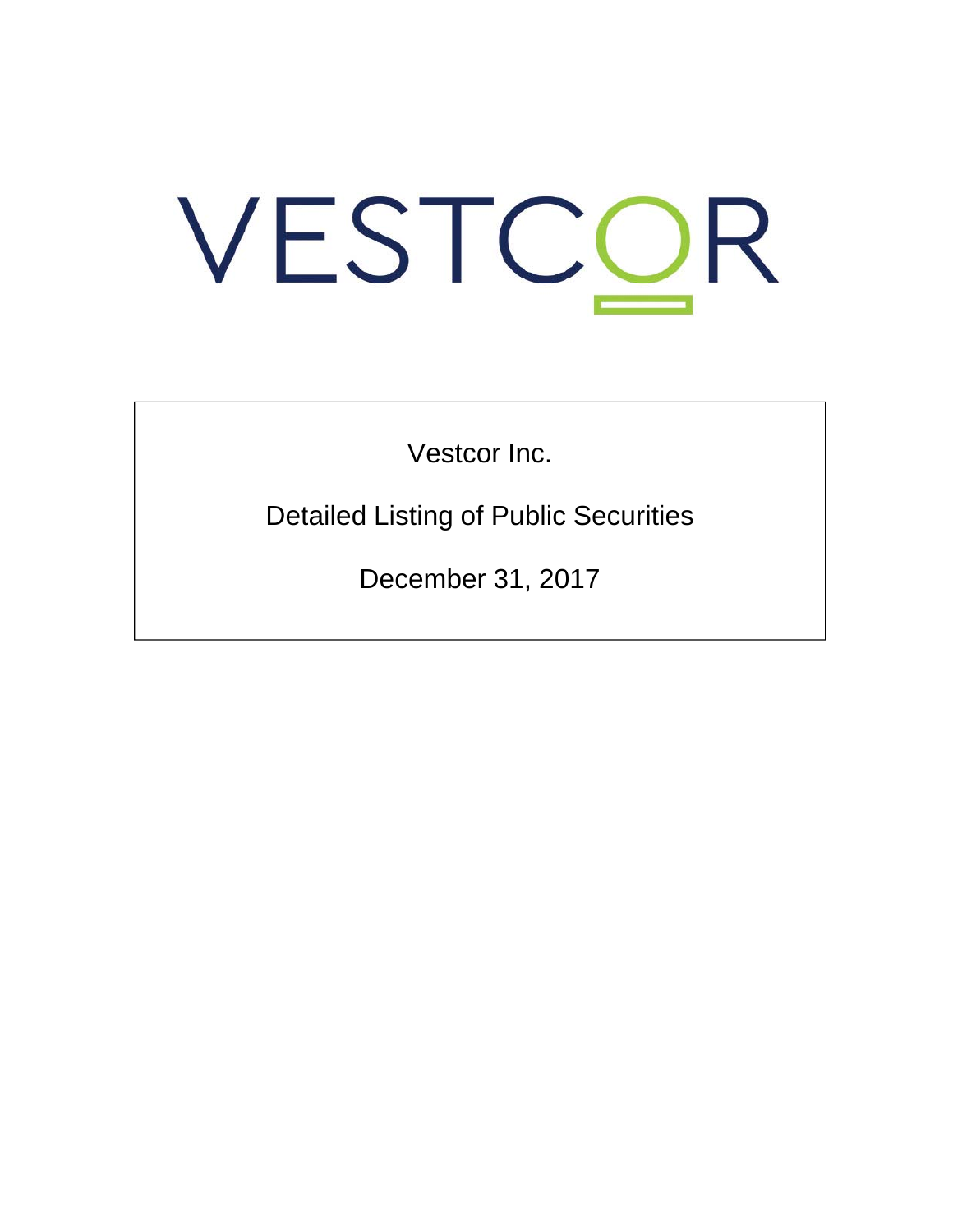# Detailed Holdings at **December 31, 2017**

|                                   | <b>Shares</b>   | <b>Fair Value</b>      |
|-----------------------------------|-----------------|------------------------|
| <b>EQUITIES</b>                   |                 |                        |
| 31 GROUP                          | 52,868          | 818,564                |
| <b>3I INFRASTRUCTUR</b>           | 137,123         | 483,420                |
| <b>3M COMPANY</b>                 | 57,089          | 16,835,938             |
| 48NORTH CANNABIS                  | 500             | 500,000                |
| A.P. MOLLER-MAER                  | 261             | 561,439                |
| <b>AARON'S INC</b>                | 4,470           | 223,355                |
| ABB LTD                           | 44,041          | 1,479,048              |
| <b>ABBOTT LABS</b>                | 55,675          | 3,981,089              |
| <b>ABBVIE INC</b>                 | 50,989          | 6,178,480              |
| <b>ABC-MART INC</b>               | 69,193          | 4,979,308              |
| <b>ABERTIS INFRAEST</b>           | 205,964         | 5,748,303              |
| ABN AMRO GROUP N                  | 10,358          | 419,211                |
| <b>ABOITIZ EQUITY V</b>           | 441,360         | 819,755                |
| ABOITIZ POWER CO                  | 3,613,672       | 3,768,590              |
| <b>ACADIA REALTY TR</b>           | 8,329           | 288,261                |
| <b>ACCENTURE PLC</b>              | 68,980          | 13,231,338             |
| <b>ACCOR</b>                      | 3,481           | 225,204                |
| ACE AVIATION HLD                  | 2,208,100       | 425,059                |
| ACEA SPAR                         | 8,100           | 187,677                |
| <b>ACS ACTIVIDADES</b>            | 6,257           | 307,082                |
| <b>ACTIVISION BLIZZ</b>           | 35,402          | 2,808,681              |
| <b>ADARO ENERGY TBK</b>           | 3,574,171       | 613,939                |
| ADECCO GROUP AG                   | 3,483           | 333,851                |
| <b>ADIDAS AG</b>                  | 4,409           | 1,108,794              |
| <b>ADMIRAL GROUP</b>              | 5,741           | 194,806                |
| ADOBE SYSTEMS IN<br>ADP           | 15,767          | 3,461,912              |
| <b>ADTRAN INC</b>                 | 48,665<br>5,310 | 11,605,141<br>128,739  |
| ADV MICRO DEVICE                  | 26,231          | 337,864                |
| ADVANCE AUTO PAR                  | 2,363           | 295,330                |
| ADVANCED ENERGY                   | 2,484           | 210,020                |
| ADVANCED INFO SE                  | 127,500         | 936,008                |
| <b>ADVANTAGE OIL &amp;</b>        | 653,538         | 3,529,105              |
| <b>AEGON NV</b>                   | 46,618          | 372,788                |
| AENA SME S.A.                     | 13,197          | 3,355,570              |
| AEON CO                           | 15,557          | 329,195                |
| <b>AEON FINANCIAL S</b>           | 3,563           | 103,988                |
| AERCAP HOLDINGS                   | 2,498           | 164,662                |
| <b>AES CORP</b>                   | 21,123          | 286,627                |
| AES GENER SA                      | 4,737,292       | 1,966,047              |
| <b>AETNA INC</b>                  | 62,655          | 14, 161, 262           |
| <b>AFLAC INC</b>                  | 34,546          | 3,799,506              |
| AG GROWTH INTL I                  | 135,833         | 7,272,499              |
| <b>AGEAS</b>                      | 111,476         | 6,828,735              |
| AGF MANAGEMENT L                  | 189,511         | 1,550,200              |
| AGILENT TECHN IN                  | 10,294          | 865,674                |
| <b>AGL ENERGY</b>                 | 14,106          | 336,748                |
| <b>AGNC INVT CORP</b>             | 381,768         | 9,741,214              |
| AGNICO EAGLE MIN                  | 70,522          | 4,093,097              |
| <b>AGREE REALTY COR</b>           | 2,600           | 169,220                |
| <b>AGRICULTURAL BK</b>            | 10,741,327      | 6,266,663              |
| <b>AGRIUM INC</b>                 | 124,174         | 18,089,213             |
| AGUAS ANDINAS S.                  | 7,421,499       | 6,160,066              |
| AIA GROUP LTD                     | 287,200         | 3,068,044              |
| AIB GROUP PLC                     | 21,096          | 174,569                |
| AIR CANADA                        | 232,607         | 6,019,869              |
| AIR LIQUIDE(L')                   | 12,896          | 2,038,241              |
| AIR PRODS & CHEM<br><b>AIRBUS</b> | 6,971<br>13,799 | 1,441,347<br>1,723,178 |
|                                   |                 |                        |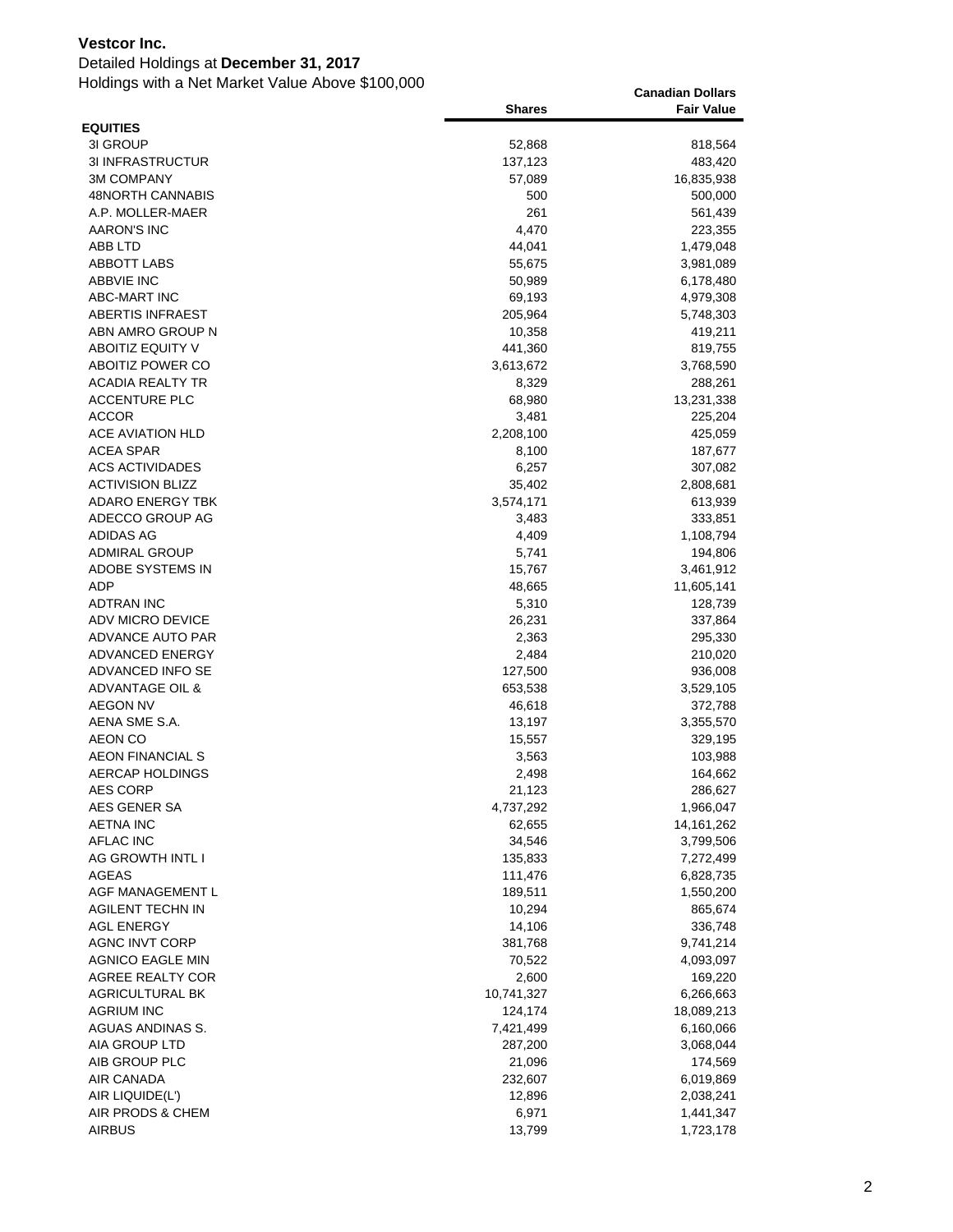### Detailed Holdings at **December 31, 2017**

|                                             | <b>Shares</b>     | <b>Fair Value</b>      |
|---------------------------------------------|-------------------|------------------------|
| AISIN SEIKI CO                              | 4,785             | 336,890                |
| AJINOMOTO CO INC                            | 82,050            | 1,935,628              |
| AKAMAI TECH INC                             | 5,410             | 440,871                |
| <b>AKZO NOBEL NV</b>                        | 5,723             | 628,738                |
| ALACER GOLD CORP                            | 189,550           | 422,697                |
| ALAMOS GOLD IN                              | 93,547            | 766,150                |
| ALARIS ROYALTY C                            | 69,150            | 1,438,666              |
| ALASKA AIR GROUP                            | 3,936             | 362,523                |
| ALBEMARLE CORP                              | 3,534             | 567,726                |
| ALEXANDER'S INC                             | 225               | 111,596                |
| ALEXANDRIA REAL                             | 12,844            | 2,115,707              |
| <b>ALEXION PHARM IN</b>                     | 7,146             | 1,070,759              |
| ALFA LAVAL AB                               | 7,165             | 212,497                |
| ALFRESA HOLDINGS                            | 4,029             | 118,619                |
| ALGONQUIN POWER&                            | 530,982           | 7,543,114              |
| ALIGN TECH INC                              | 33,689            | 9,378,781              |
| ALIGNVEST ACQUIS                            | 750,000           | 7,350,000              |
| ALIMENT COUCHE-T                            | 97,610            | 6,402,240              |
| ALLEGHANY CORP D                            | 345               | 257,670                |
| ALLEGION PLC                                | 3,038             | 302,842                |
| ALLERGAN PLC                                | 10,638            | 2,180,339              |
| ALLIANCE BANK MA                            | 634,021           | 800,874                |
| <b>ALLIANCE DATA SY</b>                     | 1,538             | 488,465                |
| <b>ALLIANT ENERGY C</b>                     | 20,652            | 1,102,573              |
| ALLIANZ SE                                  | 10,822            | 3,118,033              |
| <b>ALLIED PROPERTIE</b>                     | 193,640           | 8,173,544              |
| ALLSTATE CORP                               | 86,090            | 11,344,055             |
| ALPHABET INC                                | 25,065            | 33,383,415             |
| ALPS ELECTRIC CO                            | 5,432             | 194,544                |
| <b>ALSTOM</b>                               | 3,806             | 198,158                |
| ALTABA INC                                  | 177,651           | 15,547,760             |
| ALTAGAS LTD                                 | 470,159           | 13,515,530             |
| ALTERRA POWER CO                            | 689,300           | 5,514,400              |
| <b>ALTICE NV</b>                            | 12,487            | 164,313                |
| <b>ALTRIA GROUP INC</b>                     | 132,775           | 11,987,287             |
| ALTUS GROUP LTD                             | 25,641            | 950,768                |
| <b>ALUMINA LTD</b>                          | 62,332            | 148,437                |
| AMADA HOLDINGS C                            | 8,237             | 140,539                |
| <b>AMADEUS IT GROUP</b>                     | 10,017            | 905,918                |
| AMAZON COM INC                              | 13,793            | 20,210,711             |
| <b>AMCOR LIMITED</b>                        | 25,191            | 380,674                |
| <b>AMEDISYS INC</b>                         | 2,353             | 155,399                |
| AMEREN CORPORATI                            | 42,682            | 3,154,692              |
| <b>AMERICAN AIRLINE</b>                     | 13,622            | 888,032                |
| <b>AMERICAN ASSETS</b>                      | 3,966             | 190,022                |
| AMERICAN CAMPUS                             | 13,743            | 706,508                |
| AMERICAN EAGLE O                            | 10,685            | 251,690                |
| AMERICAN EXPRESS                            | 23,044            | 2,867,376              |
| AMERICAN HOMES 4                            | 26,862<br>5,169   | 736,704                |
| AMERICAN STS WTR<br>AMERICAN TOWER C        | 113,867           | 375,054<br>20,406,976  |
|                                             |                   |                        |
| AMERICAN WTR WKS<br><b>AMERIPRISE FINAN</b> | 31,116            | 3,566,902              |
| AMERISAFE INC                               | 4,732             | 1,004,781              |
| AMERISOURCE-BERG                            | 1,740             | 134,296                |
| AMERN ELEC PWR I                            | 67,353<br>105,056 | 7,748,685              |
| AMERN INTL GROUP                            | 41,401            | 9,684,013<br>3,090,616 |
| AMETEK INC                                  | 7,393             | 671,294                |
| AMGEN INC                                   | 23,219            | 5,059,142              |
| <b>AMP LIMITED</b>                          | 60,603            | 308,237                |
|                                             |                   |                        |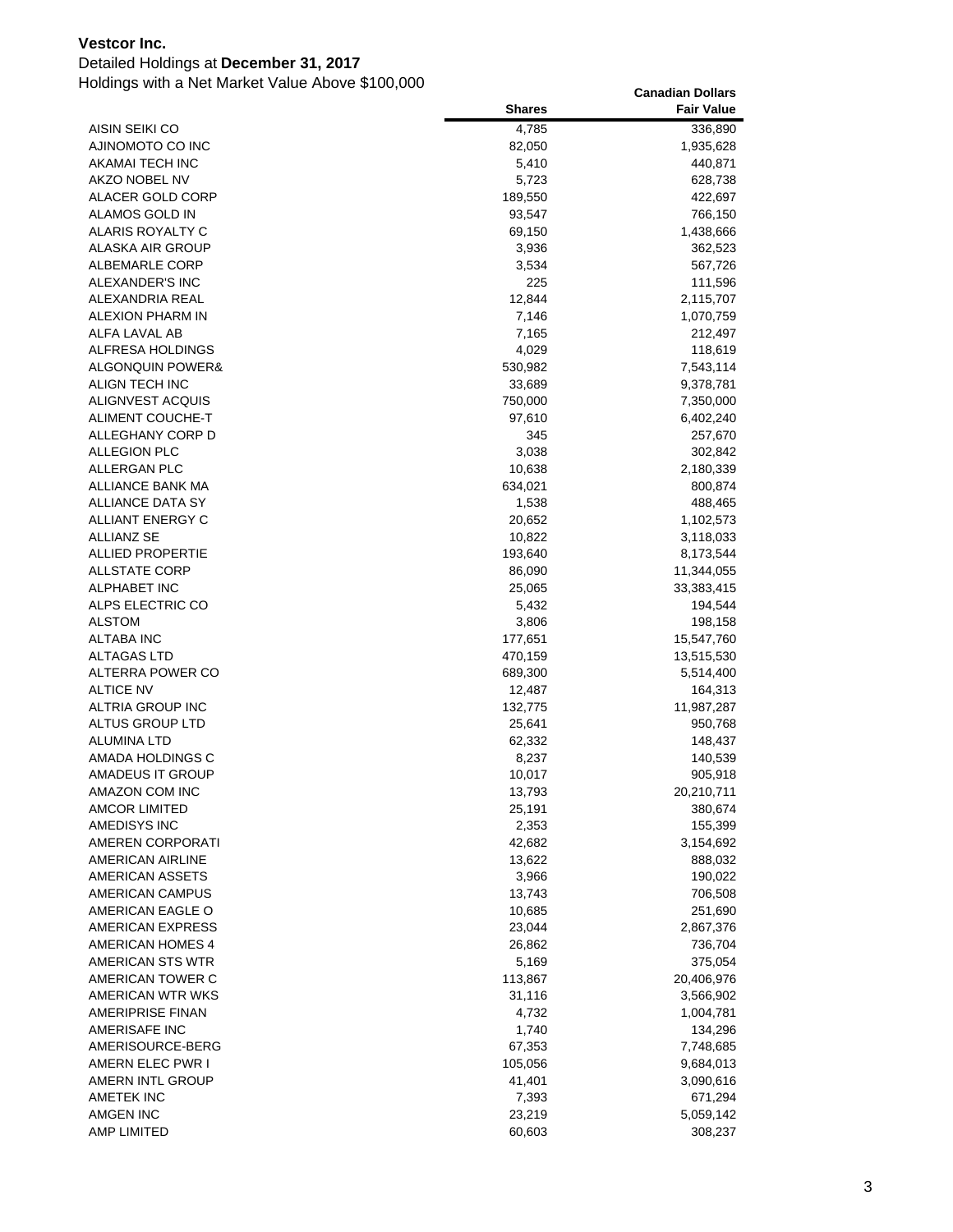### Detailed Holdings at **December 31, 2017**

|                         | <b>Shares</b> | <b>Fair Value</b> |
|-------------------------|---------------|-------------------|
| AMPHENOL CORPORA        | 9,767         | 1,076,819         |
| <b>AMUNDI</b>           | 1,566         | 166,459           |
| ANA HOLDINGS INC        | 12,498        | 654,177           |
| <b>ANADARKO PETE</b>    | 17,501        | 1,176,211         |
| ANALOG DEVICES I        | 88,763        | 9,901,526         |
| ANDEAVOR                | 16,093        | 2,305,520         |
| ANDEAVOR LOGISTI        | 7,716         | 446,554           |
| ANDRITZ AG              | 1,807         | 128,010           |
| ANGLO AMERICAN          | 34,089        | 895,276           |
| ANHEUSER-BUSCH I        | 18,254        | 2,557,715         |
| ANNALY CAPITAL M        | 665,290       | 10,154,099        |
| ANSYS INC               | 2,714         | 501,881           |
| <b>ANTERO MIDSTREAM</b> | 7,747         | 281,880           |
| <b>ANTHEM INC</b>       | 12,649        | 3,566,086         |
| <b>ANTOFAGASTA</b>      | 9,691         | 165,077           |
| AON PLC                 | 56,327        | 9,457,039         |
| AOZORA BANK             | 190,211       | 9,277,005         |
| APA GROUP               | 191,830       | 1,565,977         |
| APACHE CORP             | 12,184        | 644,528           |
| APARTMENT INVT&M        | 20,858        | 1,142,319         |
| APHRIA INC              | 29,948        | 560,028           |
| <b>APOGEE ENTERPRIS</b> | 2,096         | 120,095           |
| APOLLO COML REAL        | 7,972         | 188,883           |
| <b>APPLE HOSPITALIT</b> | 34,684        | 852,198           |
| <b>APPLE INC</b>        | 164,227       | 34,822,158        |
| APPLIED MATERIAL        | 49,888        | 3,195,367         |
| <b>APTIV PLC</b>        | 8,503         | 903,765           |
| AQUA AMERICA INC        | 23,800        | 1,169,847         |
| ARC RESOURCES           | 93,861        | 1,389,143         |
| ARCELORMITTAL           | 14,732        | 601,002           |
| ARCH CAP GROUP L        | 57,713        | 6,563,716         |
| ARCHER DANIELS M        | 94,445        | 4,742,862         |
| ARCONIC INC             | 13,548        | 462,568           |
| ARGO GRUP INTL H        | 2,559         | 197,668           |
| ARGONAUT GOLD IN        | 94,415        | 226,596           |
| <b>ARISTOCRAT LEISU</b> | 13,409        | 311,436           |
| ARITZIA INC             | 195,502       | 2,480,920         |
| ARKEMA                  | 1,679         | 256,528           |
| <b>ARTIS</b>            | 434,200       | 6,161,298         |
| ASAHI GLASS CO          | 5,177         | 280,996           |
| <b>ASAHI GROUP HLDG</b> | 18,293        | 1,137,364         |
| ASAHI KASEI CORP        | 108,160       | 1,748,575         |
| ASCENDANT RESOUR        | 2,817,100     | 2,028,312         |
| <b>ASHTEAD GROUP</b>    | 13,395        | 452,255           |
| <b>ASM PACIFIC TECH</b> | 41,290        | 720,692           |
| ASML HOLDING NV         | 9,279         | 2,026,388         |
| <b>ASPEN INSURANCE</b>  | 3,797         | 193,153           |
| ASPEN TECHNOLOGY        | 3,600         | 298,603           |
| ASSA ABLOY              | 22,028        | 574,417           |
| ASSECO POLAND SA        | 37,820        | 599,764           |
| ASSICURAZIONI GE        | 32,036        | 732,633           |
| <b>ASSOC BRITISH FO</b> | 7,881         | 376,688           |
| <b>ASSURANT INC</b>     | 4,401         | 556,055           |
| ASTELLAS PHARMA         | 47,277        | 755,630           |
| ASTRAZENECA             | 88,388        | 7,671,837         |
| ASX LIMITED             | 4,467         | 240,157           |
| <b>AT&amp;T INC</b>     | 202,689       | 9,873,934         |
| ATCO LTD                | 181,099       | 8,149,455         |
| ATLANTIA                | 84,831        | 3,359,270         |
| ATLAS COPCO AB          | 26,778        | 1,390,867         |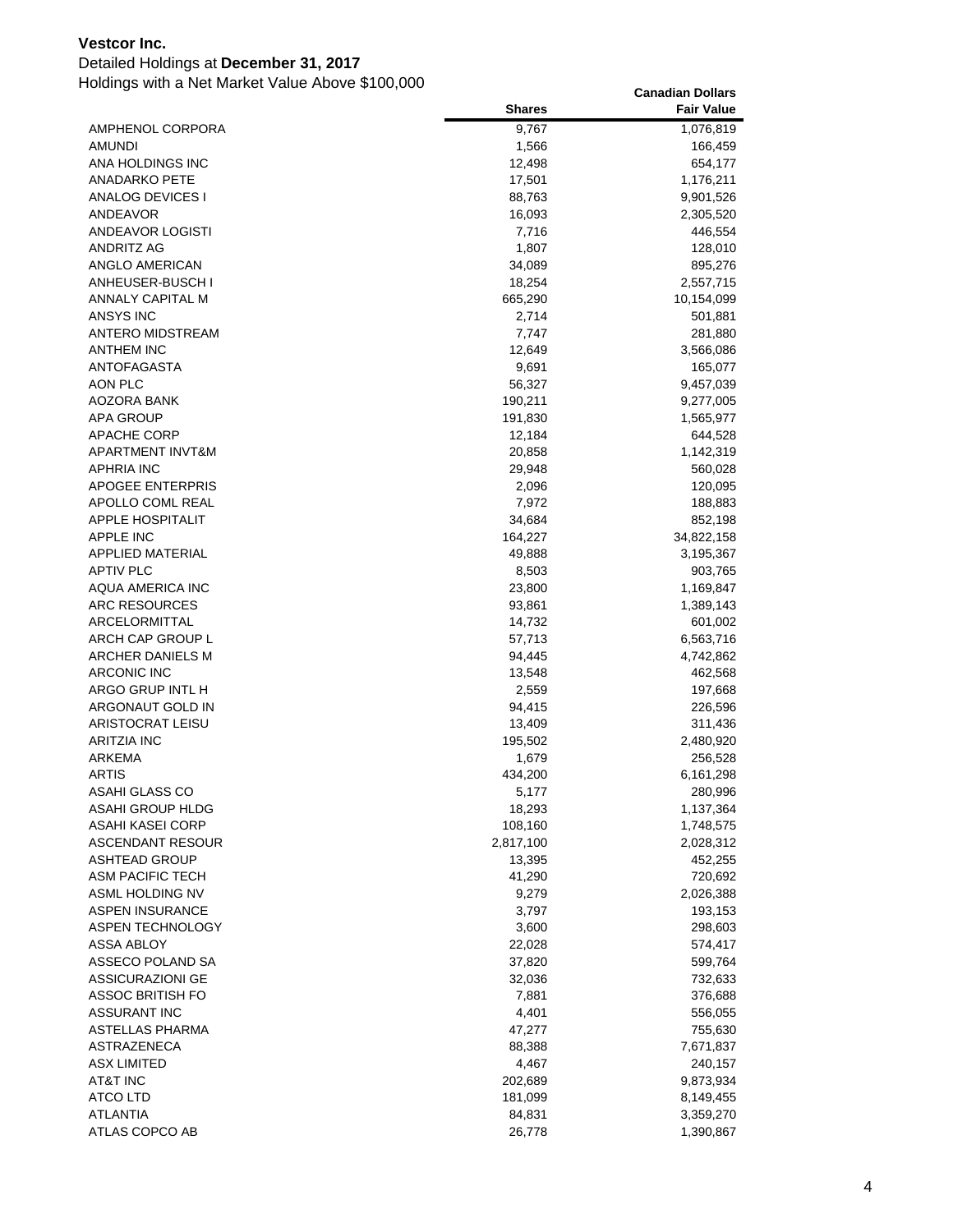### Detailed Holdings at **December 31, 2017**

|                                    | <b>Shares</b>      | <b>Fair Value</b>       |
|------------------------------------|--------------------|-------------------------|
| ATMOS ENERGY COR                   | 11,969             | 1,288,054               |
| ATOS SE                            | 27,457             | 5,012,995               |
| ATS AUTOM TOOLIN                   | 77,766             | 1,209,261               |
| <b>AUCKLAND INTL</b>               | 195,805            | 1,130,640               |
| <b>AURICO METALS</b>               | 500,000            | 895,000                 |
| <b>AURIZON HLDGS</b>               | 54,152             | 263,221                 |
| <b>AUSNET SERVICES</b>             | 1,608,187          | 2,844,707               |
| AUST & NZ BANK G                   | 70,303             | 1,980,088               |
| AUTO TRADER GROU                   | 23,355             | 139,656                 |
| <b>AUTOCANADA</b>                  | 10,200             | 230,928                 |
| <b>AUTODESK INC</b>                | 7,011              | 920,872                 |
| <b>AUTOMATIC DATA P</b>            | 73,635             | 10,868,959              |
| <b>AUTOZONE INC</b>                | 880                | 784,354                 |
| AVALONBAY COMMUN                   | 34,175             | 7,698,507               |
| AVERY DENNISON C                   | 6,484              | 933,137                 |
| <b>AVIGILON CORPORA</b>            | 34,524             | 728,111                 |
| <b>AVIVA</b>                       | 91,462             | 785,184                 |
| <b>AVNET INC</b>                   | 33,748             | 1,675,314               |
| AXA                                | 46,523             | 1,731,347               |
| AXEL SPRINGER SE                   | 1,231              | 120,627                 |
| AXIATA GROUP BHD                   | 1,859,000          | 3,159,747               |
| AXIS CAPITAL HLD                   | 100,717            | 6,390,705               |
| <b>B2GOLD CORP</b>                 | 372,694            | 1,446,053               |
| <b>BABCOCK INTL</b>                | 191,160            | 2,285,837               |
| <b>BADGER METER INC</b>            | 3,045              | 182,368                 |
| <b>BAE SYSTEMS</b>                 | 280,520            | 2,724,393               |
| <b>BAKER HUGHES A G</b>            | 13,695             | 542,916                 |
| <b>BALL CORP</b>                   | 11,197             | 531,008                 |
| <b>BALOISE HOLDING</b>             | 46,027             | 8,977,392               |
| <b>BANCO DAVIVIENDA</b>            | 46,600             | 585,732                 |
| <b>BANCO SANTANDER</b>             | 389,036            | 3,206,975               |
| <b>BANDAI NAMCO HLD</b>            | 4,837              | 198,251                 |
| <b>BANGKOK AIRWAYS</b>             | 499,660            | 328,403                 |
| <b>BANGKOK BANK</b>                | 138,100            | 1,072,213               |
| <b>BANK HAPOALIM BM</b>            | 689,015            | 6,363,511               |
| <b>BANK OF AMERICA</b>             | 310,280            | 11,476,353              |
| <b>BANK OF CHINA LT</b>            | 6,855,300          | 4,219,244               |
| <b>BANK OF IRELAND</b>             | 23,218             | 247,846                 |
| <b>BANK OF MONTREAL</b>            | 281,011            | 28,266,896              |
| <b>BANK OF NEW YORK</b>            | 32,755             | 2,210,435               |
| <b>BANK OF NOVA SCO</b>            | 705,401            | 57,779,396              |
| <b>BANK OF QUEENSLA</b>            | 11,376             | 141,808                 |
| BANKIA S.A                         | 27,721             | 166,287                 |
| <b>BANKINTER SA</b>                | 17,005             | 202,222                 |
| <b>BARCLAYS</b>                    | 402,677            | 1,386,175               |
| <b>BARRATT DEVEL</b>               | 25,402             | 278,778                 |
| <b>BARRICK GOLD COR</b>            | 335,272            | 6,095,245               |
| <b>BARRY CALLEBAUT</b>             | 3,476              | 9,085,924               |
| <b>BARWA REAL ESTAT</b>            | 147,881            | 1,648,357               |
| <b>BASF SE</b>                     | 22,045             | 3,042,799               |
| <b>BAXTER INTL INC</b>             | 55,630             | 4,516,658               |
| <b>BAYER AG</b>                    | 19,775             | 3,094,242               |
| <b>BAYER MOTOREN WE</b>            | 9,128              | 1,166,085               |
| <b>BB&amp;T CORPORATION</b>        | 25,234             | 1,571,994               |
|                                    |                    |                         |
| BBVA (BILB-VIZ-A<br><b>BCE INC</b> | 159,421<br>351,182 | 1,705,853               |
| <b>BCO DE CHILE</b>                | 19,534,341         | 21,462,270<br>3,924,175 |
| <b>BCO DE SABADELL</b>             |                    |                         |
| <b>BDO UNIBANK INC</b>             | 111,323<br>729,843 | 277,364<br>3,004,225    |
| <b>BEAUTY COMMUNITY</b>            |                    |                         |
|                                    | 5,285,700          | 4,225,732               |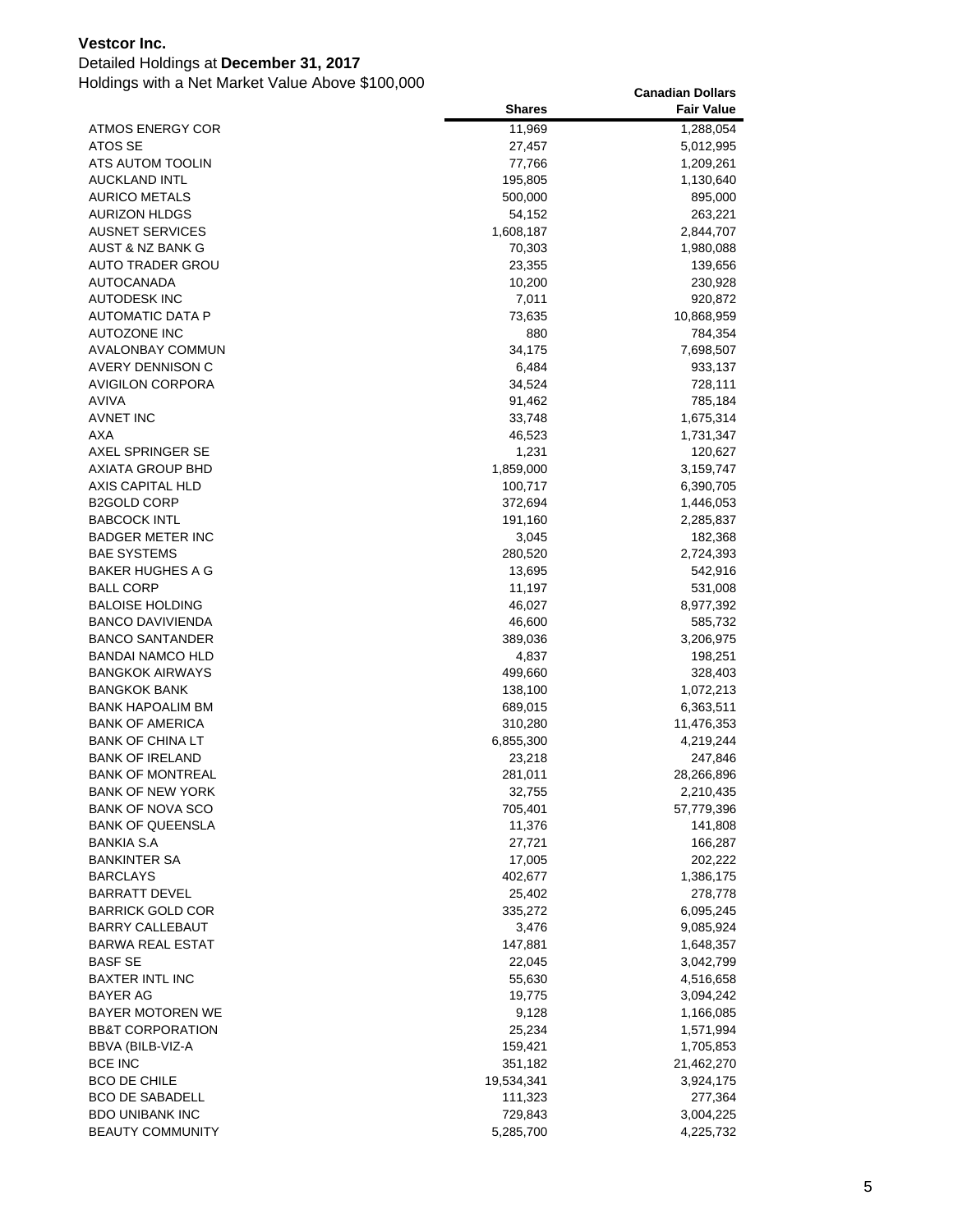### Detailed Holdings at **December 31, 2017**

|                             | <b>Shares</b> | <b>Fair Value</b> |
|-----------------------------|---------------|-------------------|
| <b>BEAZER HOMES USA</b>     | 18,100        | 435,652           |
| <b>BECTON DICKINSON</b>     | 56,778        | 15,228,228        |
| <b>BED BATH &amp; BEYON</b> | 5,873         | 162,919           |
| <b>BEIERSDORF AG</b>        | 39,895        | 5,876,322         |
| <b>BEIJING CAPITAL</b>      | 257,708       | 486,575           |
| <b>BEIJING ENT WATE</b>     | 901,760       | 874,427           |
| <b>BEIJING ENTERPRI</b>     | 71,689        | 533,148           |
| <b>BEMIS INC</b>            | 4,882         | 292,327           |
| <b>BENDIGO AND ADEL</b>     | 11,013        | 125,951           |
| <b>BENESSE HOLDINGS</b>     | 95,449        | 4,219,987         |
| <b>BERKELEY GP HLDG</b>     | 3,241         | 230,552           |
| <b>BERKSHIRE HATHAW</b>     | 96,137        | 23,876,563        |
| <b>BEST BUY INC</b>         | 28,824        | 2,472,796         |
| <b>BEZEQ</b>                | 2,002,851     | 3,802,176         |
| <b>BGC PARTNERS INC</b>     | 152,709       | 2,891,098         |
| <b>BHP BILLITON LTD</b>     | 75,771        | 2,195,726         |
| <b>BHP BILLITON PLC</b>     | 49,246        | 1,270,807         |
| BIC                         | 10,130        | 1,396,991         |
| <b>BIG LOTS INC</b>         | 2,923         | 205,642           |
| <b>BIOGEN INC</b>           | 6,763         | 2,699,467         |
| <b>BIOMERIEUX</b>           | 1,073         | 120,578           |
| <b>BIRCHCLIFF ENERG</b>     | 286,994       | 1,269,951         |
| BK CENTRAL ASIA             | 2,607,300     | 5,273,169         |
| BK LEUMI LE ISRA            | 727,727       | 5,507,630         |
| BK OF KYOTO                 | 1,795         | 117,194           |
| BK OF PHILIP ISL            | 105,600       | 286,516           |
| <b>BLACKROCK INC</b>        | 3,949         | 2,541,786         |
| BLOCK H & R INC             | 140,380       | 4,652,916         |
| <b>BLOOMIN BRANDS I</b>     | 7,112         | 190,160           |
| <b>BLUESCOPE STEEL</b>      | 15,405        | 232,038           |
| <b>BMO EQUAL WEIGHT</b>     | 17,000        | 506,379           |
| <b>BNP PARIBAS</b>          | 27,012        | 2,529,884         |
| <b>BOARDWALK</b>            | 98,305        | 4,254,395         |
| <b>BOARDWALK PIPELI</b>     | 14,449        | 233,721           |
| <b>BOB EVANS FARMS</b>      | 1,697         | 167,592           |
| <b>BOC HONG KONG HL</b>     | 94,639        | 600,679           |
| <b>BOEING CO</b>            | 19,610        | 7,246,042         |
| <b>BOLIDEN AB</b>           | 6,891         | 295,905           |
| <b>BOLLORE INVMT</b>        | 22,908        | 156,062           |
| <b>BOOZ ALLEN HAMIL</b>     | 6,996         | 334,234           |
| <b>BORAL LIMITED</b>        | 27,908        | 213,054           |
| <b>BORALEX INC</b>          | 64,235        | 1,509,523         |
| <b>BOSTON PIZZA ROY</b>     | 10,054        | 221,439           |
| <b>BOSTON PROPERTIE</b>     | 31,546        | 5,170,530         |
| <b>BOSTON SCIENTIFI</b>     | 43,924        | 1,364,307         |
| <b>BOUYGUES</b>             | 13,622        | 887,633           |
| <b>BOYD GROUP INCM</b>      | 4,356         | 439,669           |
| BP PLC                      | 472,045       | 4,182,031         |
| <b>BRADY CORP</b>           | 3,439         | 163,307           |
| <b>BRAMBLES LTD</b>         | 41,922        | 413,709           |
| <b>BRANDYWINE RLTY</b>      | 18,237        | 415,642           |
| <b>BRENNTAG AG</b>          | 3,972         | 315,356           |
| <b>BRIDGESTONE CORP</b>     | 14,853        | 865,331           |
| <b>BRIGGS &amp; STRATTO</b> | 4,246         | 135,714           |
| <b>BRIGHTHOUSE FINA</b>     | 3,065         | 225,195           |
| <b>BRINKER INTL INC</b>     | 3,419         | 166,384           |
| <b>BRISTOL MYERS SQ</b>     | 120,718       | 9,268,822         |
| <b>BRIT AMER TOBACC</b>     | 136,495       | 11,609,104        |
| <b>BRITISH LAND CO</b>      | 25,955        | 304,204           |
| <b>BRIXMOR PROPERTY</b>     | 43,634        | 1,020,165         |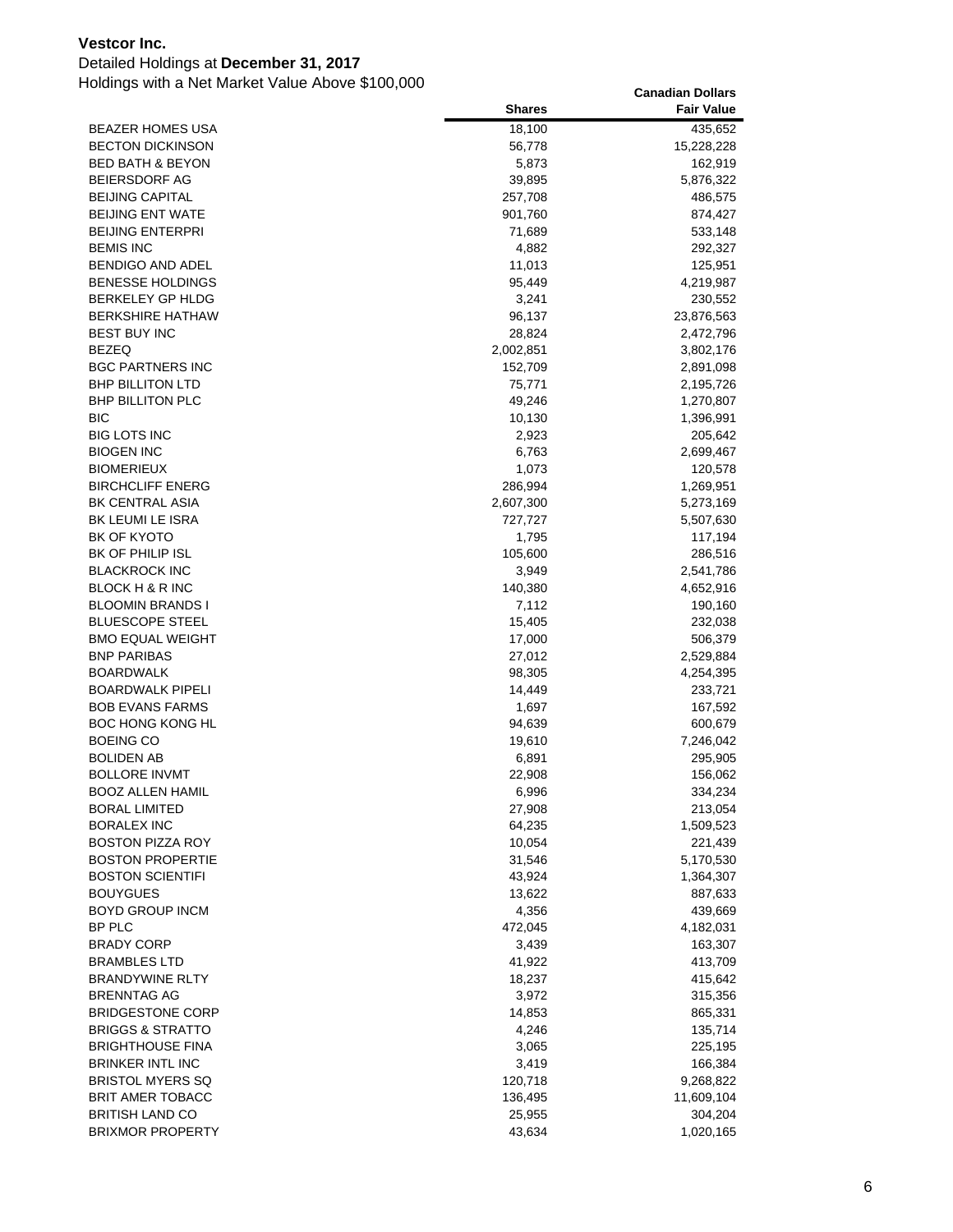### Detailed Holdings at **December 31, 2017**

| <b>BROADCOM LIMITED</b><br>13,005<br>4,186,087<br><b>BROOKFIELD ASSET</b><br>389,310<br>21,326,261<br><b>BROOKFIELD BUSIN</b><br>306,297<br>13,248,574<br><b>BROOKFIELD INFR</b><br>80,254<br>4,520,264<br><b>BROOKFIELD PROPE</b><br>1,086,208<br>30,164,572<br><b>BROOKFIELD RENEW</b><br>55,790<br>2,444,160<br><b>BROTHER INDUSTRI</b><br>6,314<br>195,232<br><b>BROWN FORMAN COR</b><br>6,263<br>540,443<br><b>BRP INC</b><br>36,760<br>1,712,648<br><b>BSM TECHNOLOGIES</b><br>133,700<br>188,517<br>BT GROUP PLC<br>194,951<br>897,773<br>BTB REIT TR<br>25,032<br>115,773<br><b>BTS GROUP HOLDIN</b><br>12,864,500<br>4,103,998<br><b>BUCKEYE PARTNERS</b><br>15,153<br>940,754<br>1,165<br><b>BUFFALO WILD WIN</b><br>228,222<br><b>BUNZL</b><br>137,884<br>4,842,336<br><b>BURBERRY GROUP</b><br>11,784<br>357,917<br><b>BUREAU VERITAS</b><br>133,759<br>4,586,398<br><b>BURLINGTON STORE</b><br>2,822<br>435,013<br><b>BWX TECHNOLOGIES</b><br>4,838<br>366,677<br>C H ROBINSON WLD<br>38,207<br>4,264,869<br>CA INC<br>20,105<br>838,342<br>CABOT OIL & GAS<br>14,794<br>530,134<br><b>CADENCE DESIGN S</b><br>19,404<br>1,016,738<br>CAE INC<br>241,670<br>5,642,995<br>CAIXABANK SA<br>81,194<br>475,080<br>CALATLANTIC GROU<br>7,800<br>551,100<br>CALFRAC WELL SER<br>204,900<br>1,225,302<br><b>CALIFORNIA WTR S</b><br>6,758<br>383,998<br>CALLAWAY GOLF CO<br>9,248<br>161,411<br><b>CALLIDUS CAPITAL</b><br>19,300<br>200,141<br>CALTEX AUSTRALIA<br>6,975<br>232,748<br><b>CAMDEN PPTY TR</b><br>13,700<br>1,592,877<br>CAMECO CORP<br>358,298<br>4,195,670<br>CAMPBELL SOUP CO<br>124,033<br>7,476,638<br><b>CANACCORD GENUIT</b><br>91,900<br>533,020<br><b>CANADA GOOSE HLD</b><br>18,548<br>736,541<br><b>CANADIAN IMPERIA</b><br>250,777<br>31,056,224<br><b>CANADIAN TIRE CO</b><br>82,390<br>13,503,721<br><b>CANFOR CORPORATI</b><br>53,407<br>1,323,425<br><b>CANFOR PULP PROD</b><br>57,412<br>766,450<br><b>CANON INC</b><br>24,708<br>1,154,222<br>CANOPY GROWTH CO<br>47,516<br>1,413,126<br>Canopy Health In<br>135,000<br>472,500<br>CANWEL BUILDING<br>31,224<br>234,492<br>CAPELLA EDUCATIO<br>1,304<br>127,162<br><b>CAPGEMINI</b><br>4,043<br>601,535<br><b>CAPITA PLC</b><br>18,289<br>124,273<br><b>CAPITAL ONE FINL</b><br>15,505<br>1,934,540<br>CAPITAL POWER CO<br>227,826<br>5,674,576<br>CAPITALAND<br>63,539<br>210,287<br><b>CAPITALAND COMM</b><br>1,166,062<br>2,109,970<br><b>CAPITALAND MALL</b><br>1,045,404<br>2,087,666<br><b>CAPITOL FEDERAL</b><br>10,628<br>178,572<br>CAPSTEAD MTG COR<br>9,885<br>109,487<br><b>CARA OPERATIONS</b><br>17,993<br>467,098<br><b>CARDINAL HEALTH</b><br>16,786<br>1,298,303<br><b>CARETRUST REIT I</b><br>6,600<br>140,082<br>CARLSBERG AS<br>2,772<br>417,315<br>CARNIVAL CORP<br>21,412<br>1,780,585 | <b>Shares</b> | <b>Fair Value</b> |
|-----------------------------------------------------------------------------------------------------------------------------------------------------------------------------------------------------------------------------------------------------------------------------------------------------------------------------------------------------------------------------------------------------------------------------------------------------------------------------------------------------------------------------------------------------------------------------------------------------------------------------------------------------------------------------------------------------------------------------------------------------------------------------------------------------------------------------------------------------------------------------------------------------------------------------------------------------------------------------------------------------------------------------------------------------------------------------------------------------------------------------------------------------------------------------------------------------------------------------------------------------------------------------------------------------------------------------------------------------------------------------------------------------------------------------------------------------------------------------------------------------------------------------------------------------------------------------------------------------------------------------------------------------------------------------------------------------------------------------------------------------------------------------------------------------------------------------------------------------------------------------------------------------------------------------------------------------------------------------------------------------------------------------------------------------------------------------------------------------------------------------------------------------------------------------------------------------------------------------------------------------------------------------------------------------------------------------------------------------------------------------------------------------------------------------------------------------------------------------------------------------------------------------------------------------------------------------------------------------------------------------------------------------------------------------------------------------------------------------------------------------------------------------------------------------|---------------|-------------------|
|                                                                                                                                                                                                                                                                                                                                                                                                                                                                                                                                                                                                                                                                                                                                                                                                                                                                                                                                                                                                                                                                                                                                                                                                                                                                                                                                                                                                                                                                                                                                                                                                                                                                                                                                                                                                                                                                                                                                                                                                                                                                                                                                                                                                                                                                                                                                                                                                                                                                                                                                                                                                                                                                                                                                                                                                     |               |                   |
|                                                                                                                                                                                                                                                                                                                                                                                                                                                                                                                                                                                                                                                                                                                                                                                                                                                                                                                                                                                                                                                                                                                                                                                                                                                                                                                                                                                                                                                                                                                                                                                                                                                                                                                                                                                                                                                                                                                                                                                                                                                                                                                                                                                                                                                                                                                                                                                                                                                                                                                                                                                                                                                                                                                                                                                                     |               |                   |
|                                                                                                                                                                                                                                                                                                                                                                                                                                                                                                                                                                                                                                                                                                                                                                                                                                                                                                                                                                                                                                                                                                                                                                                                                                                                                                                                                                                                                                                                                                                                                                                                                                                                                                                                                                                                                                                                                                                                                                                                                                                                                                                                                                                                                                                                                                                                                                                                                                                                                                                                                                                                                                                                                                                                                                                                     |               |                   |
|                                                                                                                                                                                                                                                                                                                                                                                                                                                                                                                                                                                                                                                                                                                                                                                                                                                                                                                                                                                                                                                                                                                                                                                                                                                                                                                                                                                                                                                                                                                                                                                                                                                                                                                                                                                                                                                                                                                                                                                                                                                                                                                                                                                                                                                                                                                                                                                                                                                                                                                                                                                                                                                                                                                                                                                                     |               |                   |
|                                                                                                                                                                                                                                                                                                                                                                                                                                                                                                                                                                                                                                                                                                                                                                                                                                                                                                                                                                                                                                                                                                                                                                                                                                                                                                                                                                                                                                                                                                                                                                                                                                                                                                                                                                                                                                                                                                                                                                                                                                                                                                                                                                                                                                                                                                                                                                                                                                                                                                                                                                                                                                                                                                                                                                                                     |               |                   |
|                                                                                                                                                                                                                                                                                                                                                                                                                                                                                                                                                                                                                                                                                                                                                                                                                                                                                                                                                                                                                                                                                                                                                                                                                                                                                                                                                                                                                                                                                                                                                                                                                                                                                                                                                                                                                                                                                                                                                                                                                                                                                                                                                                                                                                                                                                                                                                                                                                                                                                                                                                                                                                                                                                                                                                                                     |               |                   |
|                                                                                                                                                                                                                                                                                                                                                                                                                                                                                                                                                                                                                                                                                                                                                                                                                                                                                                                                                                                                                                                                                                                                                                                                                                                                                                                                                                                                                                                                                                                                                                                                                                                                                                                                                                                                                                                                                                                                                                                                                                                                                                                                                                                                                                                                                                                                                                                                                                                                                                                                                                                                                                                                                                                                                                                                     |               |                   |
|                                                                                                                                                                                                                                                                                                                                                                                                                                                                                                                                                                                                                                                                                                                                                                                                                                                                                                                                                                                                                                                                                                                                                                                                                                                                                                                                                                                                                                                                                                                                                                                                                                                                                                                                                                                                                                                                                                                                                                                                                                                                                                                                                                                                                                                                                                                                                                                                                                                                                                                                                                                                                                                                                                                                                                                                     |               |                   |
|                                                                                                                                                                                                                                                                                                                                                                                                                                                                                                                                                                                                                                                                                                                                                                                                                                                                                                                                                                                                                                                                                                                                                                                                                                                                                                                                                                                                                                                                                                                                                                                                                                                                                                                                                                                                                                                                                                                                                                                                                                                                                                                                                                                                                                                                                                                                                                                                                                                                                                                                                                                                                                                                                                                                                                                                     |               |                   |
|                                                                                                                                                                                                                                                                                                                                                                                                                                                                                                                                                                                                                                                                                                                                                                                                                                                                                                                                                                                                                                                                                                                                                                                                                                                                                                                                                                                                                                                                                                                                                                                                                                                                                                                                                                                                                                                                                                                                                                                                                                                                                                                                                                                                                                                                                                                                                                                                                                                                                                                                                                                                                                                                                                                                                                                                     |               |                   |
|                                                                                                                                                                                                                                                                                                                                                                                                                                                                                                                                                                                                                                                                                                                                                                                                                                                                                                                                                                                                                                                                                                                                                                                                                                                                                                                                                                                                                                                                                                                                                                                                                                                                                                                                                                                                                                                                                                                                                                                                                                                                                                                                                                                                                                                                                                                                                                                                                                                                                                                                                                                                                                                                                                                                                                                                     |               |                   |
|                                                                                                                                                                                                                                                                                                                                                                                                                                                                                                                                                                                                                                                                                                                                                                                                                                                                                                                                                                                                                                                                                                                                                                                                                                                                                                                                                                                                                                                                                                                                                                                                                                                                                                                                                                                                                                                                                                                                                                                                                                                                                                                                                                                                                                                                                                                                                                                                                                                                                                                                                                                                                                                                                                                                                                                                     |               |                   |
|                                                                                                                                                                                                                                                                                                                                                                                                                                                                                                                                                                                                                                                                                                                                                                                                                                                                                                                                                                                                                                                                                                                                                                                                                                                                                                                                                                                                                                                                                                                                                                                                                                                                                                                                                                                                                                                                                                                                                                                                                                                                                                                                                                                                                                                                                                                                                                                                                                                                                                                                                                                                                                                                                                                                                                                                     |               |                   |
|                                                                                                                                                                                                                                                                                                                                                                                                                                                                                                                                                                                                                                                                                                                                                                                                                                                                                                                                                                                                                                                                                                                                                                                                                                                                                                                                                                                                                                                                                                                                                                                                                                                                                                                                                                                                                                                                                                                                                                                                                                                                                                                                                                                                                                                                                                                                                                                                                                                                                                                                                                                                                                                                                                                                                                                                     |               |                   |
|                                                                                                                                                                                                                                                                                                                                                                                                                                                                                                                                                                                                                                                                                                                                                                                                                                                                                                                                                                                                                                                                                                                                                                                                                                                                                                                                                                                                                                                                                                                                                                                                                                                                                                                                                                                                                                                                                                                                                                                                                                                                                                                                                                                                                                                                                                                                                                                                                                                                                                                                                                                                                                                                                                                                                                                                     |               |                   |
|                                                                                                                                                                                                                                                                                                                                                                                                                                                                                                                                                                                                                                                                                                                                                                                                                                                                                                                                                                                                                                                                                                                                                                                                                                                                                                                                                                                                                                                                                                                                                                                                                                                                                                                                                                                                                                                                                                                                                                                                                                                                                                                                                                                                                                                                                                                                                                                                                                                                                                                                                                                                                                                                                                                                                                                                     |               |                   |
|                                                                                                                                                                                                                                                                                                                                                                                                                                                                                                                                                                                                                                                                                                                                                                                                                                                                                                                                                                                                                                                                                                                                                                                                                                                                                                                                                                                                                                                                                                                                                                                                                                                                                                                                                                                                                                                                                                                                                                                                                                                                                                                                                                                                                                                                                                                                                                                                                                                                                                                                                                                                                                                                                                                                                                                                     |               |                   |
|                                                                                                                                                                                                                                                                                                                                                                                                                                                                                                                                                                                                                                                                                                                                                                                                                                                                                                                                                                                                                                                                                                                                                                                                                                                                                                                                                                                                                                                                                                                                                                                                                                                                                                                                                                                                                                                                                                                                                                                                                                                                                                                                                                                                                                                                                                                                                                                                                                                                                                                                                                                                                                                                                                                                                                                                     |               |                   |
|                                                                                                                                                                                                                                                                                                                                                                                                                                                                                                                                                                                                                                                                                                                                                                                                                                                                                                                                                                                                                                                                                                                                                                                                                                                                                                                                                                                                                                                                                                                                                                                                                                                                                                                                                                                                                                                                                                                                                                                                                                                                                                                                                                                                                                                                                                                                                                                                                                                                                                                                                                                                                                                                                                                                                                                                     |               |                   |
|                                                                                                                                                                                                                                                                                                                                                                                                                                                                                                                                                                                                                                                                                                                                                                                                                                                                                                                                                                                                                                                                                                                                                                                                                                                                                                                                                                                                                                                                                                                                                                                                                                                                                                                                                                                                                                                                                                                                                                                                                                                                                                                                                                                                                                                                                                                                                                                                                                                                                                                                                                                                                                                                                                                                                                                                     |               |                   |
|                                                                                                                                                                                                                                                                                                                                                                                                                                                                                                                                                                                                                                                                                                                                                                                                                                                                                                                                                                                                                                                                                                                                                                                                                                                                                                                                                                                                                                                                                                                                                                                                                                                                                                                                                                                                                                                                                                                                                                                                                                                                                                                                                                                                                                                                                                                                                                                                                                                                                                                                                                                                                                                                                                                                                                                                     |               |                   |
|                                                                                                                                                                                                                                                                                                                                                                                                                                                                                                                                                                                                                                                                                                                                                                                                                                                                                                                                                                                                                                                                                                                                                                                                                                                                                                                                                                                                                                                                                                                                                                                                                                                                                                                                                                                                                                                                                                                                                                                                                                                                                                                                                                                                                                                                                                                                                                                                                                                                                                                                                                                                                                                                                                                                                                                                     |               |                   |
|                                                                                                                                                                                                                                                                                                                                                                                                                                                                                                                                                                                                                                                                                                                                                                                                                                                                                                                                                                                                                                                                                                                                                                                                                                                                                                                                                                                                                                                                                                                                                                                                                                                                                                                                                                                                                                                                                                                                                                                                                                                                                                                                                                                                                                                                                                                                                                                                                                                                                                                                                                                                                                                                                                                                                                                                     |               |                   |
|                                                                                                                                                                                                                                                                                                                                                                                                                                                                                                                                                                                                                                                                                                                                                                                                                                                                                                                                                                                                                                                                                                                                                                                                                                                                                                                                                                                                                                                                                                                                                                                                                                                                                                                                                                                                                                                                                                                                                                                                                                                                                                                                                                                                                                                                                                                                                                                                                                                                                                                                                                                                                                                                                                                                                                                                     |               |                   |
|                                                                                                                                                                                                                                                                                                                                                                                                                                                                                                                                                                                                                                                                                                                                                                                                                                                                                                                                                                                                                                                                                                                                                                                                                                                                                                                                                                                                                                                                                                                                                                                                                                                                                                                                                                                                                                                                                                                                                                                                                                                                                                                                                                                                                                                                                                                                                                                                                                                                                                                                                                                                                                                                                                                                                                                                     |               |                   |
|                                                                                                                                                                                                                                                                                                                                                                                                                                                                                                                                                                                                                                                                                                                                                                                                                                                                                                                                                                                                                                                                                                                                                                                                                                                                                                                                                                                                                                                                                                                                                                                                                                                                                                                                                                                                                                                                                                                                                                                                                                                                                                                                                                                                                                                                                                                                                                                                                                                                                                                                                                                                                                                                                                                                                                                                     |               |                   |
|                                                                                                                                                                                                                                                                                                                                                                                                                                                                                                                                                                                                                                                                                                                                                                                                                                                                                                                                                                                                                                                                                                                                                                                                                                                                                                                                                                                                                                                                                                                                                                                                                                                                                                                                                                                                                                                                                                                                                                                                                                                                                                                                                                                                                                                                                                                                                                                                                                                                                                                                                                                                                                                                                                                                                                                                     |               |                   |
|                                                                                                                                                                                                                                                                                                                                                                                                                                                                                                                                                                                                                                                                                                                                                                                                                                                                                                                                                                                                                                                                                                                                                                                                                                                                                                                                                                                                                                                                                                                                                                                                                                                                                                                                                                                                                                                                                                                                                                                                                                                                                                                                                                                                                                                                                                                                                                                                                                                                                                                                                                                                                                                                                                                                                                                                     |               |                   |
|                                                                                                                                                                                                                                                                                                                                                                                                                                                                                                                                                                                                                                                                                                                                                                                                                                                                                                                                                                                                                                                                                                                                                                                                                                                                                                                                                                                                                                                                                                                                                                                                                                                                                                                                                                                                                                                                                                                                                                                                                                                                                                                                                                                                                                                                                                                                                                                                                                                                                                                                                                                                                                                                                                                                                                                                     |               |                   |
|                                                                                                                                                                                                                                                                                                                                                                                                                                                                                                                                                                                                                                                                                                                                                                                                                                                                                                                                                                                                                                                                                                                                                                                                                                                                                                                                                                                                                                                                                                                                                                                                                                                                                                                                                                                                                                                                                                                                                                                                                                                                                                                                                                                                                                                                                                                                                                                                                                                                                                                                                                                                                                                                                                                                                                                                     |               |                   |
|                                                                                                                                                                                                                                                                                                                                                                                                                                                                                                                                                                                                                                                                                                                                                                                                                                                                                                                                                                                                                                                                                                                                                                                                                                                                                                                                                                                                                                                                                                                                                                                                                                                                                                                                                                                                                                                                                                                                                                                                                                                                                                                                                                                                                                                                                                                                                                                                                                                                                                                                                                                                                                                                                                                                                                                                     |               |                   |
|                                                                                                                                                                                                                                                                                                                                                                                                                                                                                                                                                                                                                                                                                                                                                                                                                                                                                                                                                                                                                                                                                                                                                                                                                                                                                                                                                                                                                                                                                                                                                                                                                                                                                                                                                                                                                                                                                                                                                                                                                                                                                                                                                                                                                                                                                                                                                                                                                                                                                                                                                                                                                                                                                                                                                                                                     |               |                   |
|                                                                                                                                                                                                                                                                                                                                                                                                                                                                                                                                                                                                                                                                                                                                                                                                                                                                                                                                                                                                                                                                                                                                                                                                                                                                                                                                                                                                                                                                                                                                                                                                                                                                                                                                                                                                                                                                                                                                                                                                                                                                                                                                                                                                                                                                                                                                                                                                                                                                                                                                                                                                                                                                                                                                                                                                     |               |                   |
|                                                                                                                                                                                                                                                                                                                                                                                                                                                                                                                                                                                                                                                                                                                                                                                                                                                                                                                                                                                                                                                                                                                                                                                                                                                                                                                                                                                                                                                                                                                                                                                                                                                                                                                                                                                                                                                                                                                                                                                                                                                                                                                                                                                                                                                                                                                                                                                                                                                                                                                                                                                                                                                                                                                                                                                                     |               |                   |
|                                                                                                                                                                                                                                                                                                                                                                                                                                                                                                                                                                                                                                                                                                                                                                                                                                                                                                                                                                                                                                                                                                                                                                                                                                                                                                                                                                                                                                                                                                                                                                                                                                                                                                                                                                                                                                                                                                                                                                                                                                                                                                                                                                                                                                                                                                                                                                                                                                                                                                                                                                                                                                                                                                                                                                                                     |               |                   |
|                                                                                                                                                                                                                                                                                                                                                                                                                                                                                                                                                                                                                                                                                                                                                                                                                                                                                                                                                                                                                                                                                                                                                                                                                                                                                                                                                                                                                                                                                                                                                                                                                                                                                                                                                                                                                                                                                                                                                                                                                                                                                                                                                                                                                                                                                                                                                                                                                                                                                                                                                                                                                                                                                                                                                                                                     |               |                   |
|                                                                                                                                                                                                                                                                                                                                                                                                                                                                                                                                                                                                                                                                                                                                                                                                                                                                                                                                                                                                                                                                                                                                                                                                                                                                                                                                                                                                                                                                                                                                                                                                                                                                                                                                                                                                                                                                                                                                                                                                                                                                                                                                                                                                                                                                                                                                                                                                                                                                                                                                                                                                                                                                                                                                                                                                     |               |                   |
|                                                                                                                                                                                                                                                                                                                                                                                                                                                                                                                                                                                                                                                                                                                                                                                                                                                                                                                                                                                                                                                                                                                                                                                                                                                                                                                                                                                                                                                                                                                                                                                                                                                                                                                                                                                                                                                                                                                                                                                                                                                                                                                                                                                                                                                                                                                                                                                                                                                                                                                                                                                                                                                                                                                                                                                                     |               |                   |
|                                                                                                                                                                                                                                                                                                                                                                                                                                                                                                                                                                                                                                                                                                                                                                                                                                                                                                                                                                                                                                                                                                                                                                                                                                                                                                                                                                                                                                                                                                                                                                                                                                                                                                                                                                                                                                                                                                                                                                                                                                                                                                                                                                                                                                                                                                                                                                                                                                                                                                                                                                                                                                                                                                                                                                                                     |               |                   |
|                                                                                                                                                                                                                                                                                                                                                                                                                                                                                                                                                                                                                                                                                                                                                                                                                                                                                                                                                                                                                                                                                                                                                                                                                                                                                                                                                                                                                                                                                                                                                                                                                                                                                                                                                                                                                                                                                                                                                                                                                                                                                                                                                                                                                                                                                                                                                                                                                                                                                                                                                                                                                                                                                                                                                                                                     |               |                   |
|                                                                                                                                                                                                                                                                                                                                                                                                                                                                                                                                                                                                                                                                                                                                                                                                                                                                                                                                                                                                                                                                                                                                                                                                                                                                                                                                                                                                                                                                                                                                                                                                                                                                                                                                                                                                                                                                                                                                                                                                                                                                                                                                                                                                                                                                                                                                                                                                                                                                                                                                                                                                                                                                                                                                                                                                     |               |                   |
|                                                                                                                                                                                                                                                                                                                                                                                                                                                                                                                                                                                                                                                                                                                                                                                                                                                                                                                                                                                                                                                                                                                                                                                                                                                                                                                                                                                                                                                                                                                                                                                                                                                                                                                                                                                                                                                                                                                                                                                                                                                                                                                                                                                                                                                                                                                                                                                                                                                                                                                                                                                                                                                                                                                                                                                                     |               |                   |
|                                                                                                                                                                                                                                                                                                                                                                                                                                                                                                                                                                                                                                                                                                                                                                                                                                                                                                                                                                                                                                                                                                                                                                                                                                                                                                                                                                                                                                                                                                                                                                                                                                                                                                                                                                                                                                                                                                                                                                                                                                                                                                                                                                                                                                                                                                                                                                                                                                                                                                                                                                                                                                                                                                                                                                                                     |               |                   |
|                                                                                                                                                                                                                                                                                                                                                                                                                                                                                                                                                                                                                                                                                                                                                                                                                                                                                                                                                                                                                                                                                                                                                                                                                                                                                                                                                                                                                                                                                                                                                                                                                                                                                                                                                                                                                                                                                                                                                                                                                                                                                                                                                                                                                                                                                                                                                                                                                                                                                                                                                                                                                                                                                                                                                                                                     |               |                   |
|                                                                                                                                                                                                                                                                                                                                                                                                                                                                                                                                                                                                                                                                                                                                                                                                                                                                                                                                                                                                                                                                                                                                                                                                                                                                                                                                                                                                                                                                                                                                                                                                                                                                                                                                                                                                                                                                                                                                                                                                                                                                                                                                                                                                                                                                                                                                                                                                                                                                                                                                                                                                                                                                                                                                                                                                     |               |                   |
|                                                                                                                                                                                                                                                                                                                                                                                                                                                                                                                                                                                                                                                                                                                                                                                                                                                                                                                                                                                                                                                                                                                                                                                                                                                                                                                                                                                                                                                                                                                                                                                                                                                                                                                                                                                                                                                                                                                                                                                                                                                                                                                                                                                                                                                                                                                                                                                                                                                                                                                                                                                                                                                                                                                                                                                                     |               |                   |
|                                                                                                                                                                                                                                                                                                                                                                                                                                                                                                                                                                                                                                                                                                                                                                                                                                                                                                                                                                                                                                                                                                                                                                                                                                                                                                                                                                                                                                                                                                                                                                                                                                                                                                                                                                                                                                                                                                                                                                                                                                                                                                                                                                                                                                                                                                                                                                                                                                                                                                                                                                                                                                                                                                                                                                                                     |               |                   |
|                                                                                                                                                                                                                                                                                                                                                                                                                                                                                                                                                                                                                                                                                                                                                                                                                                                                                                                                                                                                                                                                                                                                                                                                                                                                                                                                                                                                                                                                                                                                                                                                                                                                                                                                                                                                                                                                                                                                                                                                                                                                                                                                                                                                                                                                                                                                                                                                                                                                                                                                                                                                                                                                                                                                                                                                     |               |                   |
|                                                                                                                                                                                                                                                                                                                                                                                                                                                                                                                                                                                                                                                                                                                                                                                                                                                                                                                                                                                                                                                                                                                                                                                                                                                                                                                                                                                                                                                                                                                                                                                                                                                                                                                                                                                                                                                                                                                                                                                                                                                                                                                                                                                                                                                                                                                                                                                                                                                                                                                                                                                                                                                                                                                                                                                                     |               |                   |
|                                                                                                                                                                                                                                                                                                                                                                                                                                                                                                                                                                                                                                                                                                                                                                                                                                                                                                                                                                                                                                                                                                                                                                                                                                                                                                                                                                                                                                                                                                                                                                                                                                                                                                                                                                                                                                                                                                                                                                                                                                                                                                                                                                                                                                                                                                                                                                                                                                                                                                                                                                                                                                                                                                                                                                                                     |               |                   |
|                                                                                                                                                                                                                                                                                                                                                                                                                                                                                                                                                                                                                                                                                                                                                                                                                                                                                                                                                                                                                                                                                                                                                                                                                                                                                                                                                                                                                                                                                                                                                                                                                                                                                                                                                                                                                                                                                                                                                                                                                                                                                                                                                                                                                                                                                                                                                                                                                                                                                                                                                                                                                                                                                                                                                                                                     |               |                   |
|                                                                                                                                                                                                                                                                                                                                                                                                                                                                                                                                                                                                                                                                                                                                                                                                                                                                                                                                                                                                                                                                                                                                                                                                                                                                                                                                                                                                                                                                                                                                                                                                                                                                                                                                                                                                                                                                                                                                                                                                                                                                                                                                                                                                                                                                                                                                                                                                                                                                                                                                                                                                                                                                                                                                                                                                     |               |                   |
|                                                                                                                                                                                                                                                                                                                                                                                                                                                                                                                                                                                                                                                                                                                                                                                                                                                                                                                                                                                                                                                                                                                                                                                                                                                                                                                                                                                                                                                                                                                                                                                                                                                                                                                                                                                                                                                                                                                                                                                                                                                                                                                                                                                                                                                                                                                                                                                                                                                                                                                                                                                                                                                                                                                                                                                                     |               |                   |
|                                                                                                                                                                                                                                                                                                                                                                                                                                                                                                                                                                                                                                                                                                                                                                                                                                                                                                                                                                                                                                                                                                                                                                                                                                                                                                                                                                                                                                                                                                                                                                                                                                                                                                                                                                                                                                                                                                                                                                                                                                                                                                                                                                                                                                                                                                                                                                                                                                                                                                                                                                                                                                                                                                                                                                                                     |               |                   |
|                                                                                                                                                                                                                                                                                                                                                                                                                                                                                                                                                                                                                                                                                                                                                                                                                                                                                                                                                                                                                                                                                                                                                                                                                                                                                                                                                                                                                                                                                                                                                                                                                                                                                                                                                                                                                                                                                                                                                                                                                                                                                                                                                                                                                                                                                                                                                                                                                                                                                                                                                                                                                                                                                                                                                                                                     |               |                   |
|                                                                                                                                                                                                                                                                                                                                                                                                                                                                                                                                                                                                                                                                                                                                                                                                                                                                                                                                                                                                                                                                                                                                                                                                                                                                                                                                                                                                                                                                                                                                                                                                                                                                                                                                                                                                                                                                                                                                                                                                                                                                                                                                                                                                                                                                                                                                                                                                                                                                                                                                                                                                                                                                                                                                                                                                     |               |                   |
|                                                                                                                                                                                                                                                                                                                                                                                                                                                                                                                                                                                                                                                                                                                                                                                                                                                                                                                                                                                                                                                                                                                                                                                                                                                                                                                                                                                                                                                                                                                                                                                                                                                                                                                                                                                                                                                                                                                                                                                                                                                                                                                                                                                                                                                                                                                                                                                                                                                                                                                                                                                                                                                                                                                                                                                                     |               |                   |
|                                                                                                                                                                                                                                                                                                                                                                                                                                                                                                                                                                                                                                                                                                                                                                                                                                                                                                                                                                                                                                                                                                                                                                                                                                                                                                                                                                                                                                                                                                                                                                                                                                                                                                                                                                                                                                                                                                                                                                                                                                                                                                                                                                                                                                                                                                                                                                                                                                                                                                                                                                                                                                                                                                                                                                                                     |               |                   |
|                                                                                                                                                                                                                                                                                                                                                                                                                                                                                                                                                                                                                                                                                                                                                                                                                                                                                                                                                                                                                                                                                                                                                                                                                                                                                                                                                                                                                                                                                                                                                                                                                                                                                                                                                                                                                                                                                                                                                                                                                                                                                                                                                                                                                                                                                                                                                                                                                                                                                                                                                                                                                                                                                                                                                                                                     |               |                   |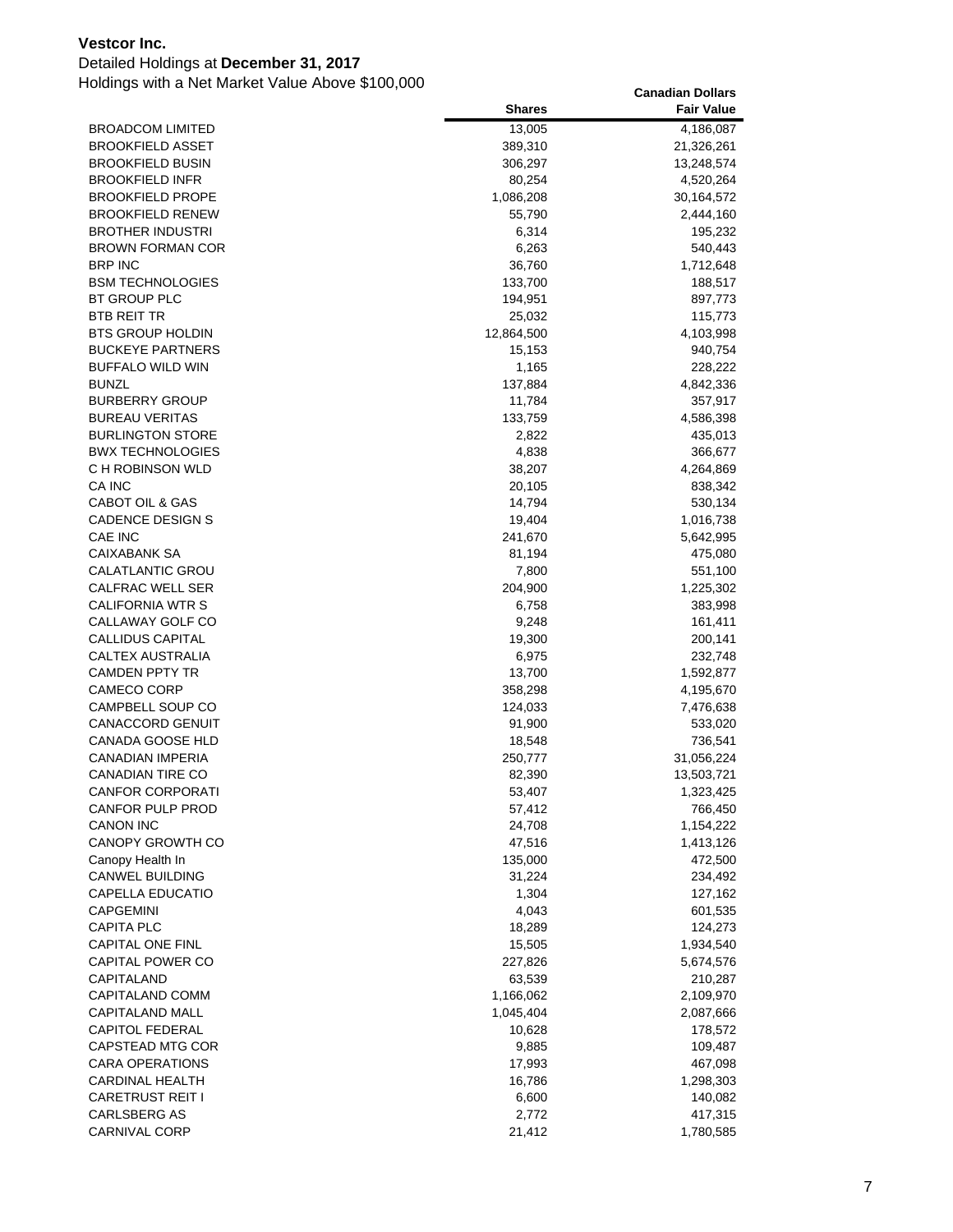### Detailed Holdings at **December 31, 2017**

|                                               | <b>Shares</b>    | <b>Fair Value</b>     |
|-----------------------------------------------|------------------|-----------------------|
| <b>CARNIVAL PLC</b>                           | 102,607          | 8,507,751             |
| <b>CARREFOUR SA</b>                           | 14,013           | 380,340               |
| <b>CARTERS INC</b>                            | 2,440            | 359,190               |
| <b>CASCADES INC</b>                           | 207,468          | 2,825,714             |
| <b>CASEYS GEN STORE</b>                       | 2,308            | 323,709               |
| <b>CASINO GUICHARD-</b>                       | 1,639            | 124,678               |
| CATERPILLAR INC                               | 19,030           | 3,757,281             |
| CAVIUM INC                                    | 50,000           | 5,251,740             |
| <b>CBL &amp; ASSOCIATE</b>                    | 17,700           | 129,831               |
| <b>CBOE GLOBAL MARK</b>                       | 44,809           | 6,994,911             |
| <b>CBRE GROUP INC</b>                         | 9,664            | 524,420               |
| <b>CBS CORPORATION</b>                        | 11,598           | 860,039               |
| <b>CCL INDUSTRIES I</b>                       | 83,561           | 4,853,223             |
| CDK GLOBAL INC                                | 122,934          | 10,979,270            |
| <b>CDN APARTMENT PP</b>                       | 424,511          | 15,888,033            |
| <b>CDN NATL RAILWAY</b>                       | 295,189          | 30,596,340            |
| <b>CDN NATURAL RES</b>                        | 363,932          | 16,447,748            |
| <b>CDN PACIFIC RAIL</b>                       | 58,648           | 13,502,089            |
| <b>CDN REAL ESTATE</b>                        | 299,771          | 13,926,102            |
| <b>CDN UTILITIES LT</b>                       | 302,982          | 11,334,557            |
| <b>CDN WESTERN BANK</b>                       | 295,256          | 11,662,717            |
| <b>CELESTICA INC</b>                          | 217,116          | 2,861,589             |
| <b>CELGENE CORP</b>                           | 25,183           | 3,292,875             |
| <b>CELLNEX TELECOM</b>                        | 27,600           | 886,567               |
| <b>CENOVUS ENERGY</b>                         | 108,731          | 1,248,232             |
| <b>CENTENE CORP DEL</b>                       | 5,517            | 697,336               |
| <b>CENTERPOINT ENER</b>                       | 71,481           | 2,539,982             |
| <b>CENTERRA GOLD</b>                          | 240,289          | 1,547,461             |
| <b>CENTRAL GARDEN &amp;</b>                   | 13,482           | 637,008               |
| <b>CENTRAL JAPAN RL</b>                       | 3,688            | 827,779               |
| <b>CENTRICA</b>                               | 145,594          | 338,817               |
| <b>CENTURYLINK INC</b>                        | 161,807          | 3,381,638             |
| <b>CERNER CORP</b><br><b>CES ENERGY SOLUT</b> | 72,510           | 6,122,476             |
| CEZ                                           | 78,590           | 513,389               |
| <b>CF INDUSTRIES HL</b>                       | 228,464<br>7,461 | 6,685,094             |
| <b>CGI GROUP INC</b>                          | 301,931          | 397,675<br>20,621,887 |
| <b>CHALLENGER LIMIT</b>                       | 15,561           | 213,953               |
| <b>CHARTER COMMUNIC</b>                       | 6,202            | 2,610,677             |
| <b>CHARTWELL RETIRE</b>                       | 45,924           | 748,929               |
| <b>CHATHAM LODGING</b>                        | 3,800            | 108,874               |
| <b>CHECK POINT SOFT</b>                       | 3,546            | 460,380               |
| CHEESECAKE FACTO                              | 3,082            | 186,052               |
| <b>CHEMED CORP NEW</b>                        | 1,184            | 360,518               |
| <b>CHEMTRADE LOGIST</b>                       | 339,055          | 6,611,573             |
| CHENG UEI PRECIS                              | 307,390          | 647,116               |
| <b>CHENIERE ENERGY</b>                        | 32,206           | 2,013,483             |
| <b>CHESAPEAKE ENERG</b>                       | 29,065           | 144,211               |
| <b>CHESAPEAKE LODGI</b>                       | 6,200            | 213,461               |
| <b>CHEVRON CORP</b>                           | 139,731          | 21,917,760            |
| CHIBA BANK                                    | 20,409           | 212,925               |
| <b>CHICAGO BRIDGE &amp;</b>                   | 65,181           | 1,318,130             |
| <b>CHILDRENS PLACE</b>                        | 1,309            | 239,046               |
| CHIMERA INVT COR                              | 9,774            | 232,435               |
| CHINA AOYUAN PRO                              | 3,909,000        | 2,687,819             |
| CHINA BILLS FIN                               | 575,030          | 372,850               |
| CHINA CITIC BK C                              | 5,204,000        | 4,087,054             |
| <b>CHINA COMM SERVI</b>                       | 7,455,754        | 6,261,809             |
| CHINA CONST BK                                | 5,837,179        | 6,736,162             |
| CHINA DEV FIN HL                              | 2,218,300        | 948,002               |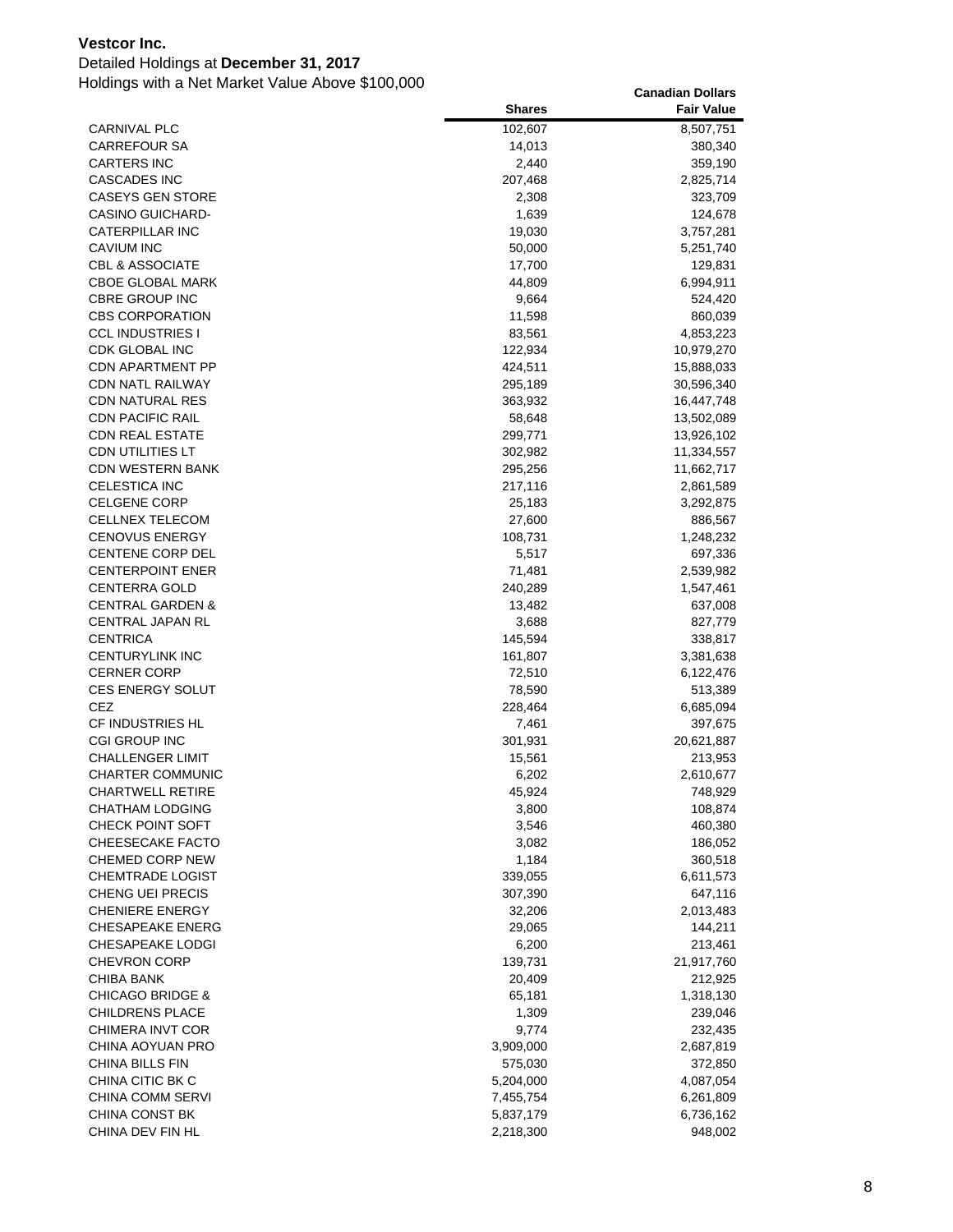Detailed Holdings at **December 31, 2017**

|                                           | <b>Shares</b>   | <b>Fair Value</b>    |
|-------------------------------------------|-----------------|----------------------|
| <b>CHINA EVERBRIGHT</b>                   | 5,155,300       | 3,015,948            |
| CHINA GAS HOLDIN                          | 343,064         | 1,187,698            |
| CHINA GOLD INTL                           | 71,090          | 167,062              |
| <b>CHINA MERCHANTS</b>                    | 132,540         | 434,427              |
| <b>CHINA MINSHENG B</b>                   | 141,100         | 177,078              |
| CHINA MOTOR CO                            | 2,105,515       | 2,304,912            |
| <b>CHINA NATIONAL M</b>                   | 1,444,000       | 1,351,628            |
| <b>CHINA PETE &amp; CHE</b>               | 10,000          | 919,289              |
| CHINA RES GAS GP                          | 121,278         | 551,077              |
| <b>CHINA SCE PROPER</b>                   | 2,164,000       | 1,168,864            |
| CHINA SHENHUA EN                          | 400,000         | 1,298,261            |
| CHINA YUCHAI INT                          | 25,500          | 766,805              |
| <b>CHIPOTLE MEXICAN</b>                   | 795             | 287,901              |
| <b>CHOICE PROPERTIE</b>                   | 32,478          | 435,584              |
| <b>CHONGQING RURAL</b>                    | 4,470,900       | 3,955,588            |
| <b>CHORUS AVIATION</b>                    | 154,120         | 1,493,423            |
| <b>CHR.HANSEN HLDGS</b>                   | 2,423           | 284,964              |
| <b>CHUBB LIMITED</b>                      | 50,125          | 9,221,052            |
| <b>CHUBU ELEC POWER</b>                   | 53,394          | 831,722              |
| CHUGAI PHARM CO                           | 5,465           | 350,726              |
| CHUNGHWA TELECOM                          | 1,196,282       | 5,339,028            |
| <b>CHURCH &amp; DWIGHT</b>                | 7,994           | 502,507              |
| <b>CI FINANCIAL COR</b>                   | 586,596         | 17,531,888           |
| <b>CIBANCO SA INSTI</b>                   | 317,730         | 422,201              |
| CIE DE ST-GOBAIN                          | 11,644          | 805,519              |
| <b>CIGNA CORP</b>                         | 12,452          | 3,168,556            |
| <b>CIMAREX ENERGY C</b>                   | 3,047           | 465,802              |
| <b>CIMIC GROUP LTD</b>                    | 2,694           | 135,833              |
| <b>CINCINNATI FINL</b>                    | 4,776           | 451,591              |
| <b>CINEMARK HOLDING</b>                   | 5,250           | 229,046              |
| <b>CINEPLEX INC</b>                       | 43,423          | 1,626,780            |
| <b>CINTAS CORP</b>                        | 5,724           | 1,117,595            |
| CISCO SYSTEMS IN                          | 276,807         | 13,283,411           |
| CITIGROUP INC                             | 84,571          | 7,884,725            |
| <b>CITIZENS FINANCI</b>                   | 15,736          | 827,695              |
| CITRIX SYS INC                            | 8,864           | 977,341              |
| CITY DEVELOPMENT                          | 9,561           | 111,960              |
| CK ASSET HOLDING                          | 58,780          | 643,468              |
| CK HUTCHISON HLD                          | 62,796          | 987,366              |
| <b>CK INFRASTRUCTUR</b>                   | 407,054         | 4,381,018            |
| <b>CLARIANT</b>                           | 6,019           | 210,884              |
| <b>CLOROX CO</b>                          | 61,852          | 11,526,973           |
| <b>CLP HOLDINGS</b>                       | 629,259         | 8,063,524            |
| CME GROUP INC                             | 10,884          | 2,038,984            |
| CMNWLTH BK OF AU                          | 41,660          | 3,280,008            |
| <b>CMS ENERGY CORP</b>                    | 23,164          | 1,372,804            |
| CNH INDUSTRIAL N<br><b>CNP ASSURANCES</b> | 26,214          | 440,546              |
|                                           | 4,444           | 128,743              |
| <b>COBHAM</b><br>COCA COLA HBC            | 50,171          | 107,401              |
|                                           | 20,582          | 843,837              |
| COCA-COLA AMATIL<br>COCA-COLA BOTTLE      | 14,794          | 123,378              |
| COCA-COLA CO                              | 8,033           | 367,663              |
| COCA-COLA EU PAR                          | 234,365         | 13,472,554           |
| <b>COCHLEAR LTD</b>                       | 5,575           | 278,360              |
| COGECO COMMUNICA                          | 1,047<br>78,506 | 175,691<br>6,789,199 |
| COGECO INC                                | 12,508          | 1,132,099            |
| COGENT COMM HLDG                          | 2,810           | 159,492              |
| <b>COGNIZANT TECH S</b>                   | 18,860          | 1,678,248            |
| COLBUN S.A.                               | 8,745,600       | 2,520,376            |
|                                           |                 |                      |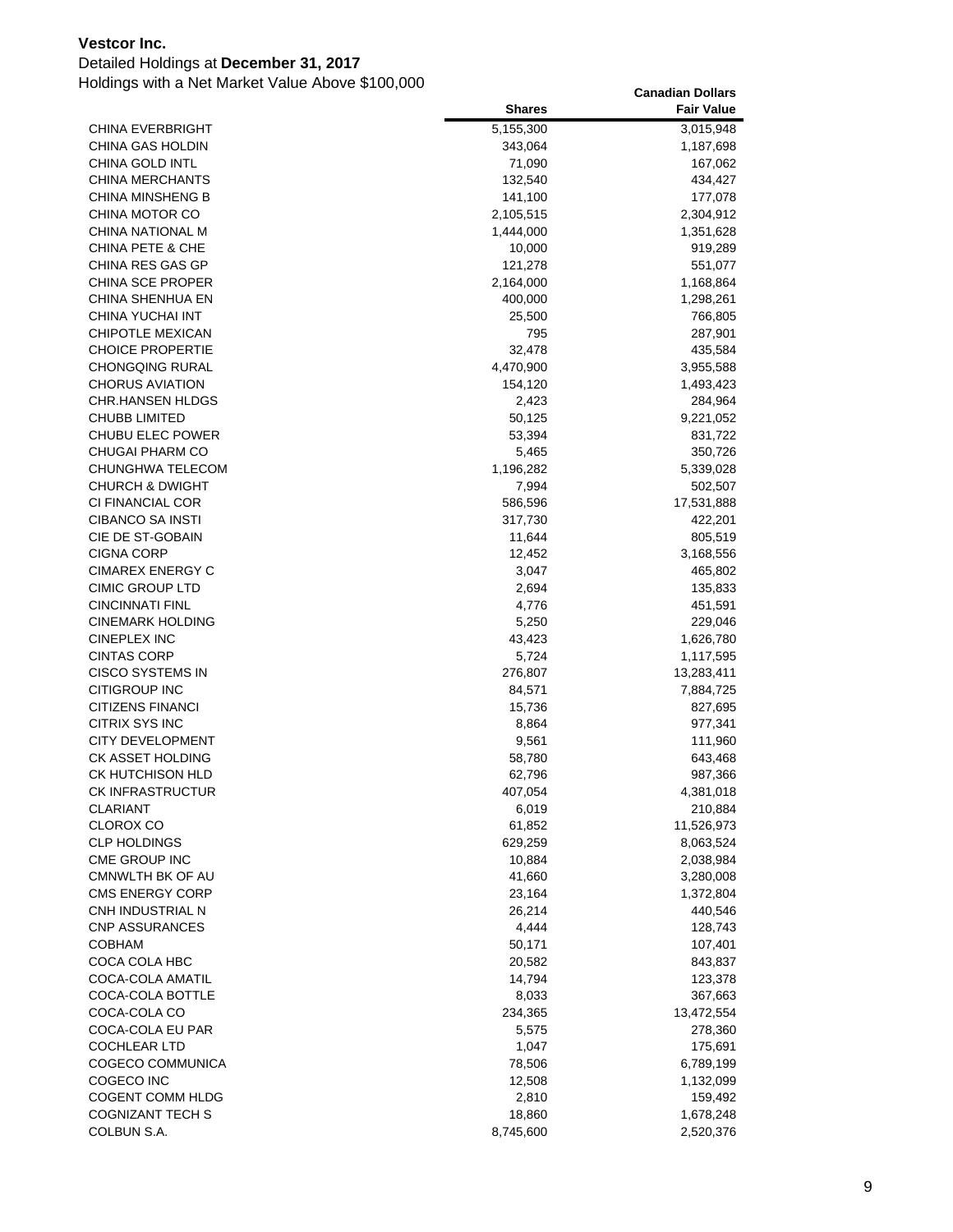### Detailed Holdings at **December 31, 2017**

|                             | <b>Shares</b> | <b>Fair Value</b> |
|-----------------------------|---------------|-------------------|
| <b>COLGATE PALMOLIV</b>     | 142,596       | 13,480,325        |
| <b>COLLIERS INTL</b>        | 14,064        | 1,067,917         |
| <b>COLONY NORTHSTAR</b>     | 54,599        | 798,504           |
| <b>COLOPLAST</b>            | 31,438        | 3,135,134         |
| <b>COLRUYT SA</b>           | 43,466        | 2,835,590         |
| <b>COLUMBIA PPTY TR</b>     | 21,102        | 611,987           |
| <b>COMCAST CORP</b>         | 149,194       | 7,486,652         |
| <b>COMERICA INC</b>         | 5,563         | 607,227           |
| <b>COMINAR</b>              | 655,941       | 9,445,550         |
| COMM BK OF QATAR            | 71,400        | 712,344           |
| <b>COMMERCIAL INTL</b>      | 267,241       | 1,454,878         |
| <b>COMMERZBANK AG</b>       | 27,506        | 517,506           |
| <b>COMPANHIA DE SAN</b>     | 61,201        | 801,325           |
| <b>COMPANIA CERVECE</b>     | 25,000        | 469,999           |
| <b>COMPANIA DE MINA</b>     | 289,638       | 5,109,659         |
| <b>COMPASS GROUP</b>        | 36,193        | 981,513           |
| <b>COMPUTER MODELLI</b>     | 52,177        | 500,899           |
| <b>COMPUTERSHARE LT</b>     | 11,752        | 187,725           |
| CONAGRA BRANDS I            | 19,642        | 927,075           |
| <b>CONCHO RESOURCES</b>     | 4,756         | 895,166           |
| <b>CONCORDIA FINANC</b>     | 29,721        | 224,789           |
| CONDUENT INCORPO            | 18,427        | 373,104           |
| <b>CONOCOPHILLIPS</b>       | 38,240        | 2,629,934         |
| <b>CONSOLDTD EDISON</b>     | 155,212       | 16,520,472        |
| <b>CONSTELLATION BR</b>     | 5,510         | 1,577,991         |
| <b>CONSTELLATION SF</b>     | 7,787         | 5,943,474         |
| <b>CONTACT ENERGY</b>       | 94,131        | 466,373           |
| CONTINENTAL AG              | 2,526         | 855,297           |
| CONVATEC GROUP P            | 1,056,403     | 3,679,534         |
| <b>CONVERGYS CORP</b>       | 6,128         | 181,203           |
| <b>COOPER COMPANIES</b>     | 1,566         | 427,507           |
| <b>COOPER TIRE &amp; RU</b> | 3,357         | 148,688           |
| COOPER-STANDARD             | 1,105         | 169,602           |
| <b>COPART INC</b>           | 9,607         | 519,882           |
| <b>CORECIVIC INC</b>        | 11,700        | 335,819           |
| <b>CORESITE RLTY CO</b>     | 5,985         | 861,351           |
| <b>CORNING INCORPOR</b>     | 46,265        | 1,854,388         |
| <b>CORPORATE OFFICE</b>     | 16,275        | 600,949           |
| <b>CORUS ENTERTAINM</b>     | 250,792       | 2,934,266         |
| <b>COSCO SHIPPING P</b>     | 500,000       | 651,535           |
| COSTCO WHSL CORP            | 48,584        | 11,329,743        |
| COTT CORP                   | 5,033         | 105,592           |
| <b>COUSINS PPTYS IN</b>     | 41,206        | 480,577           |
| <b>COVANTA HOLDINGS</b>     | 7,999         | 171,883           |
| <b>COVESTRO AG</b>          | 3,136         | 405,911           |
| COWAY CO LTD                | 3,200         | 365,907           |
| <b>CRACKER BARREL O</b>     | 1,249         | 248,652           |
| <b>CREDICORP LTD</b>        | 24,111        | 6,266,435         |
| <b>CREDIT AGRICOLE</b>      | 29,203        | 606,333           |
| <b>CREDIT SAISON CO</b>     | 194,094       | 4,425,563         |
| <b>CREDIT SUISSE GR</b>     | 57,250        | 1,280,786         |
| CRESTWOOD EQ. PR            | 5,591         | 180,735           |
| <b>CREW ENERGY</b>          | 32,277        | 101,673           |
| <b>CRH</b>                  | 19,340        | 871,626           |
| <b>CRODA INTL</b>           | 3,345         | 250,820           |
| <b>CROMBIE</b>              | 191,126       | 2,651,715         |
| <b>CROWN CASTLE INT</b>     | 118,266       | 16,449,616        |
| <b>CROWN RESORTS LT</b>     | 10,570        | 134,868           |
| <b>CSL LTD</b>              | 10,651        | 1,474,879         |
| <b>CSPC PHARMACEUTI</b>     | 2,561,497     | 6,478,550         |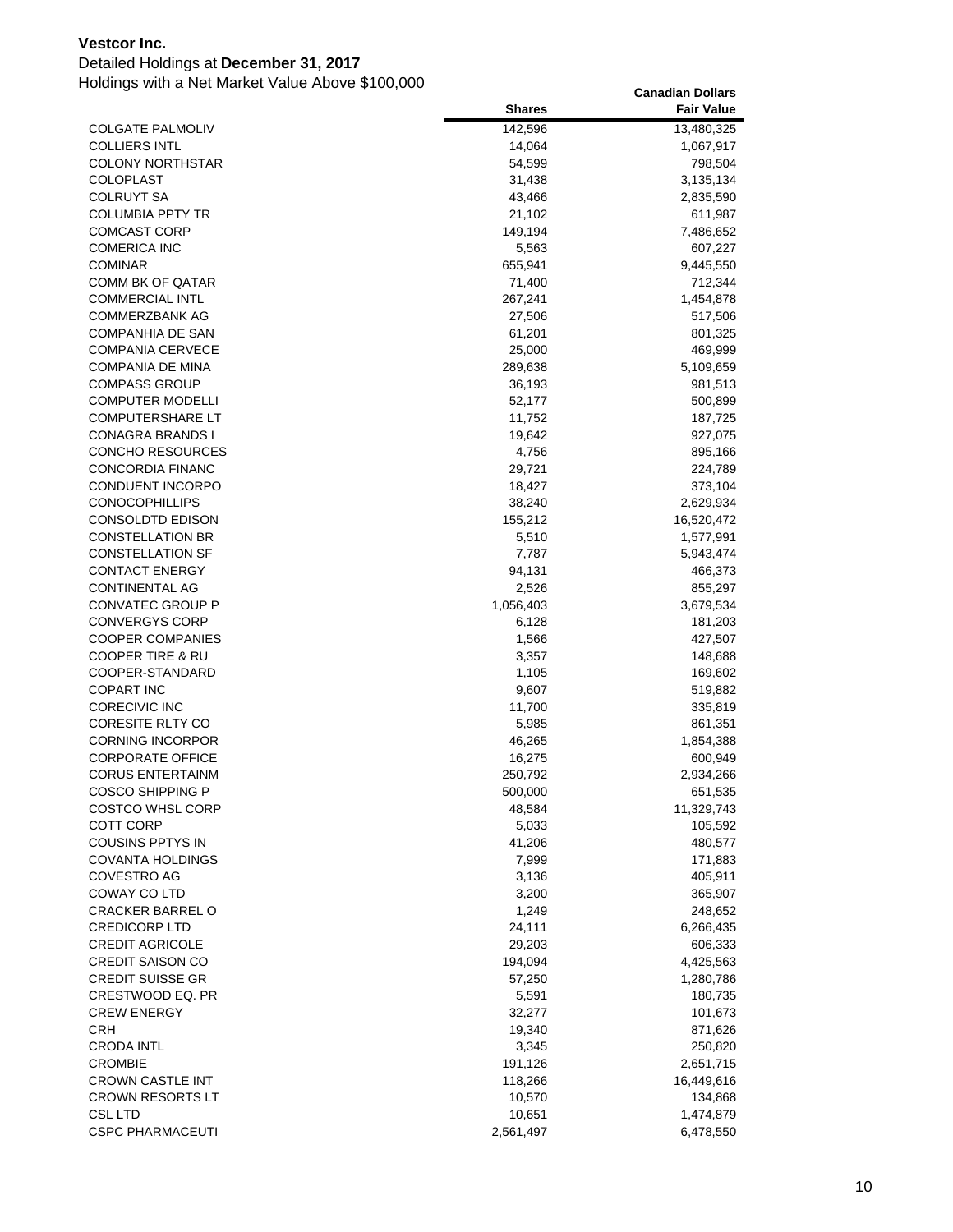### Detailed Holdings at **December 31, 2017**

|                                          | <b>Shares</b>    | <b>Fair Value</b>    |
|------------------------------------------|------------------|----------------------|
| CSX CORP                                 | 104,987          | 7,236,206            |
| <b>CT REIT</b>                           | 38,058           | 554,150              |
| <b>CUBESMART</b>                         | 18,803           | 688,198              |
| <b>CUMMINS INC</b>                       | 4,990            | 1,104,392            |
| <b>CVS HEALTH CORP</b>                   | 6,336            | 575,555              |
| <b>CYRUSONE</b>                          | 8,716            | 654,570              |
| <b>CYS INVESTMENTS</b>                   | 14,023           | 141,088              |
| D R HORTON INC                           | 10,916           | 698,495              |
| DAI NIPPON PRINT                         | 6,577            | 183,833              |
| DAIFUKU CO                               | 2,562            | 174,965              |
| DAI-ICHI LIFE HO                         | 24,615           | 636,266              |
| DAIICHI SANKYO C                         | 14,204           | 463,999              |
| <b>DAIKIN INDUSTRIE</b>                  | 5,561            | 824,800              |
| DAIMLER AG                               | 23,061           | 2,456,495            |
| DAITO TRUST CONS                         | 1,480            | 378,199              |
| DAIWA HOUSE INDS                         | 12,576           | 605,246              |
| DAIWA HOUSE REIT                         | 163              | 485,332              |
| DAIWA SECS GROUP                         | 32,285           | 253,841              |
| <b>DANAHER CORP</b>                      | 19,580           | 2,280,533            |
| <b>DANONE</b>                            | 81,754           | 8,604,015            |
| DANSKE BANK A/S                          | 179,658          | 8,771,169            |
| DARDEN RESTAURAN                         | 8,345            | 1,003,972            |
| DASSAULT AVIATIO                         | 64               | 124,976              |
| DASSAULT SYSTEME                         | 61,807           | 8,238,095            |
| DAVIDE DE CAMPAR                         | 15,046           | 145,898              |
| <b>DAVITA INC</b>                        | 4,843            | 438,416              |
| DB INSURANCE CO                          | 2,400            | 199,994              |
| DBS GROUP HLDGS                          | 41,741           | 972,493              |
| DCC                                      | 2,149            | 271,905              |
| DCP MIDSTREAM LP                         | 9,998            | 455,106              |
| DCT INDUSTRIAL T                         | 9,518            | 705,156              |
| DDR CORP                                 | 32,375           | 370,942              |
| DEERE & CO                               | 10,231           | 2,013,911            |
| DELTA AIR LINES                          | 26,858           | 1,884,497            |
| <b>DELTA ELECTRONIC</b>                  | 414,440          | 1,166,824            |
| <b>DENNYS CORP</b>                       | 7,735            | 128,316              |
| <b>DENSO CORP</b>                        | 10,918           | 821,268              |
| <b>DENTSPLY SIRONA</b>                   | 7,347            | 606,791              |
| <b>DENTSU INC</b>                        | 5,758            | 305,807              |
| DESCARTES SYSTEM                         | 41,271           | 1,475,026            |
| DEUTSCHE BANK AG                         | 48,709           | 1,163,396            |
| DEUTSCHE BANK ME                         | 468,772          | 1,020,966            |
| DEUTSCHE BOERSE                          | 4,391            | 639,504              |
| DEUTSCHE LUFTHAN                         | 192,290          | 8,887,556            |
| DEUTSCHE POST AG                         | 22,910           | 1,370,145            |
| DEUTSCHE TELEKOM                         | 79,720           | 1,774,544            |
| DEUTSCHE WOHNEN<br>DEVON ENERGY COR      | 9,337            | 512,187              |
| <b>DEXUS</b>                             | 16,809<br>24,082 | 871,919<br>230,102   |
| DGB FINANCIAL GR                         | 94,500           |                      |
| DHX MEDIA LTD                            | 29,906           | 1,166,839<br>135,773 |
|                                          |                  |                      |
| <b>DIAGEO</b><br><b>DIAMONDROCK HOSP</b> | 253,372          | 11,702,440           |
| DICKS SPORTING G                         | 20,963<br>4,112  | 299,728<br>148,072   |
| DIGI.COM.BERHAD                          | 126,600          | 199,896              |
| DIGITAL RLTY TR                          | 35,117           | 5,051,891            |
| DIRECT LINE INS                          | 594,878          | 3,848,588            |
| DISCO CORPORATIO                         | 804              | 224,188              |
| <b>DISCOVER FINL SV</b>                  | 11,623           | 1,120,189            |
| <b>DISH NETWORK COR</b>                  | 7,290            | 436,149              |
|                                          |                  |                      |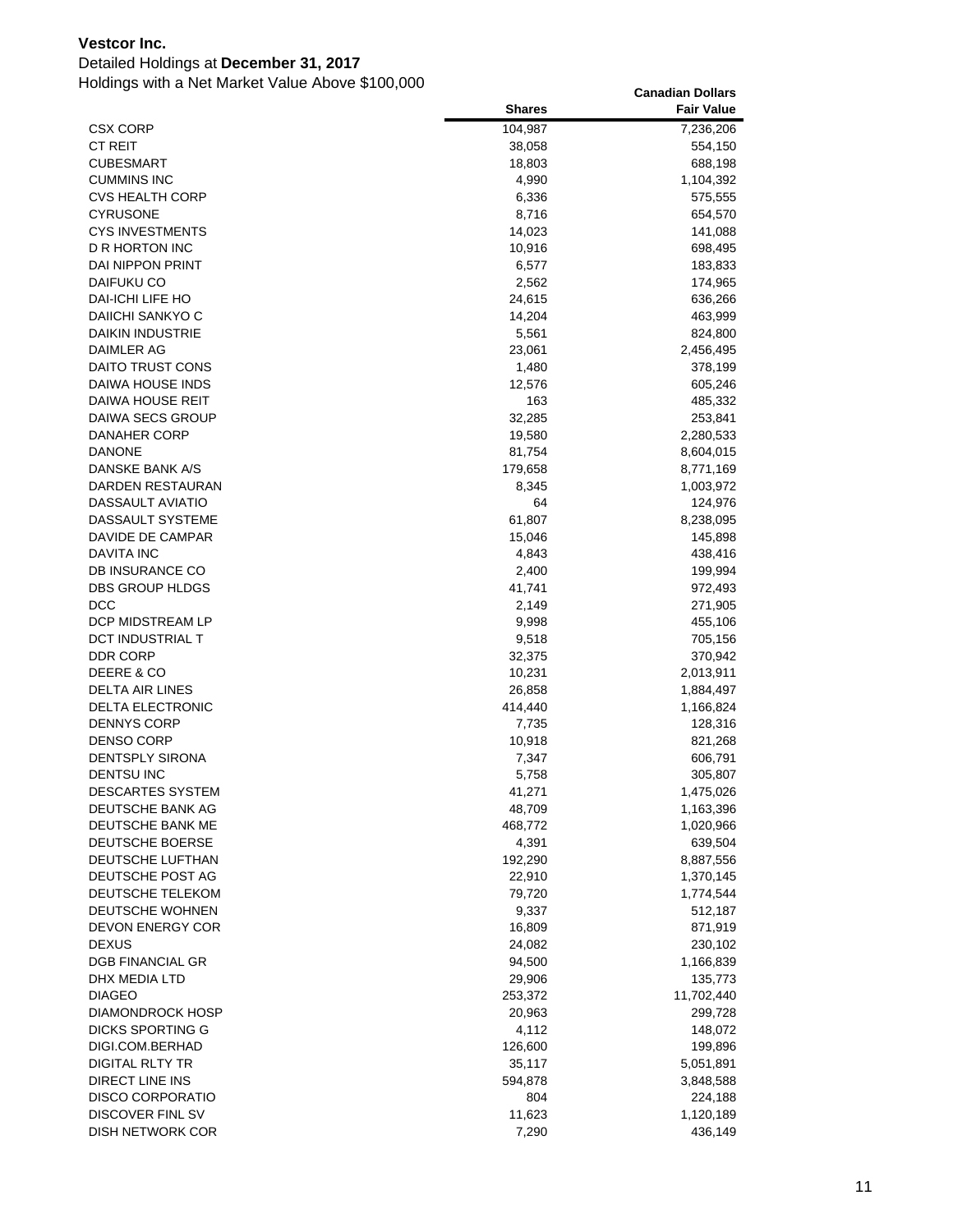### Detailed Holdings at **December 31, 2017**

|                                         | <b>Shares</b>     | <b>Fair Value</b>    |
|-----------------------------------------|-------------------|----------------------|
| DIVERSIFIED ROYA                        | 92,514            | 320,098              |
| DMCI HLDGS INC                          | 807,346           | 291,797              |
| <b>DNB ASA</b>                          | 22,226            | 517,852              |
| DOHA BANK                               | 278,375           | 2,719,834            |
| DOLBY LABORATORI                        | 3,670             | 285,096              |
| DOLLAR GEN CORP                         | 34,104            | 3,974,374            |
| DOLLAR TREE INC                         | 69,038            | 9,282,440            |
| DOLLARAMA                               | 32,223            | 5,060,622            |
| <b>DOMINION ENERGY</b>                  | 20,585            | 2,090,698            |
| <b>DOMINION ENRGY M</b>                 | 3,883             | 148,146              |
| DOMINOS PIZZA IN                        | 1,920             | 454,574              |
| <b>DOMTAR CORP</b>                      | 3,771             | 235,937              |
| DON QUIJOTE HLDG                        | 2,777             | 181,926              |
| DOREL INDUSTRIES                        | 17,227            | 535,760              |
| DOUGLAS EMMETT I                        | 16,552            | 856,573              |
| DOVER CORP                              | 4,983             | 630,526              |
| DOWDUPONT INC                           | 74,847            | 6,678,980            |
| DR PEPPER SNAPPL                        | 71,352            | 8,727,859            |
| DR REDDYS LABS L<br><b>DREAM GLOBAL</b> | 58,401            | 2,748,398            |
| DREAM INDUSTRIAL                        | 658,288<br>29,400 | 8,088,167<br>260,435 |
| <b>DREAM OFFICE</b>                     | 72,745            | 1,618,091            |
| DRILLISCH AG                            | 1,374             | 142,288              |
| <b>DSV</b>                              | 3,917             | 386,742              |
| DTE ENERGY CO                           | 64,048            | 8,853,198            |
| <b>DUFRY AG</b>                         | 811               | 151,092              |
| <b>DUKE ENERGY CORP</b>                 | 62,415            | 6,577,644            |
| DUKE REALTY CORP                        | 61,347            | 2,091,489            |
| <b>DUNKIN BRANDS GR</b>                 | 4,712             | 380,624              |
| DXC TECHNOLOGY C                        | 89,760            | 10,692,653           |
| E CL SA                                 | 370,790           | 998,769              |
| E*TRADE FINANCIA                        | 8,658             | 537,737              |
| E.ON SE                                 | 56,100            | 764,792              |
| EAST JAPAN RAILW                        | 7,529             | 920,736              |
| <b>EASTGROUP PROPER</b>                 | 3,400             | 376,501              |
| <b>EASTMAN CHEM CO</b>                  | 4,597             | 536,890              |
| <b>EASYJET</b>                          | 4,690             | 116,376              |
| <b>EATON CORPORATIO</b>                 | 14,093            | 1,395,145            |
| <b>EBAY INC</b>                         | 49,543            | 2,342,707            |
| <b>ECN CAPITAL CORP</b>                 | 1,209,560         | 4,765,666            |
| ECOLAB INC                              | 8,317             | 1,402,494            |
| <b>EDENRED</b>                          | 6,267             | 227,992              |
| EDF                                     | 14,491            | 227,180              |
| <b>EDISON INTL</b>                      | 64,654            | 5,141,238            |
| EDP ENERGIAS POR                        | 61,293            | 266,049              |
| EDUCATION RLTY T                        | 7,600             | 332,523              |
| <b>EDWARDS LIFESCIE</b>                 | 6,769             | 955,918              |
| EI TOWERS S.P.A.                        | 3,026             | 243,572              |
| <b>EIFFAGE</b>                          | 3,790             | 520,840              |
| EISAI CO<br>ELDORADO GOLD CO            | 6,623             | 472,630              |
| ELEC POWER DEV                          | 58,981<br>3,777   | 107,345<br>127,499   |
| <b>ELECTRICITY GENR</b>                 | 126,884           |                      |
| <b>ELECTROLUX</b>                       | 4,352             | 1,053,408<br>176,023 |
| <b>ELECTRONIC ARTS</b>                  | 15,985            | 2,104,184            |
| ELEMENT FLEET MG                        | 497,884           | 4,767,179            |
| ELI LILLY & CO                          | 121,218           | 12,827,793           |
| <b>ELIA</b>                             | 5,303             | 382,174              |
| ELISA OYJ                               | 44,522            | 2,191,757            |
| E-MART CO LTD                           | 393               | 124,649              |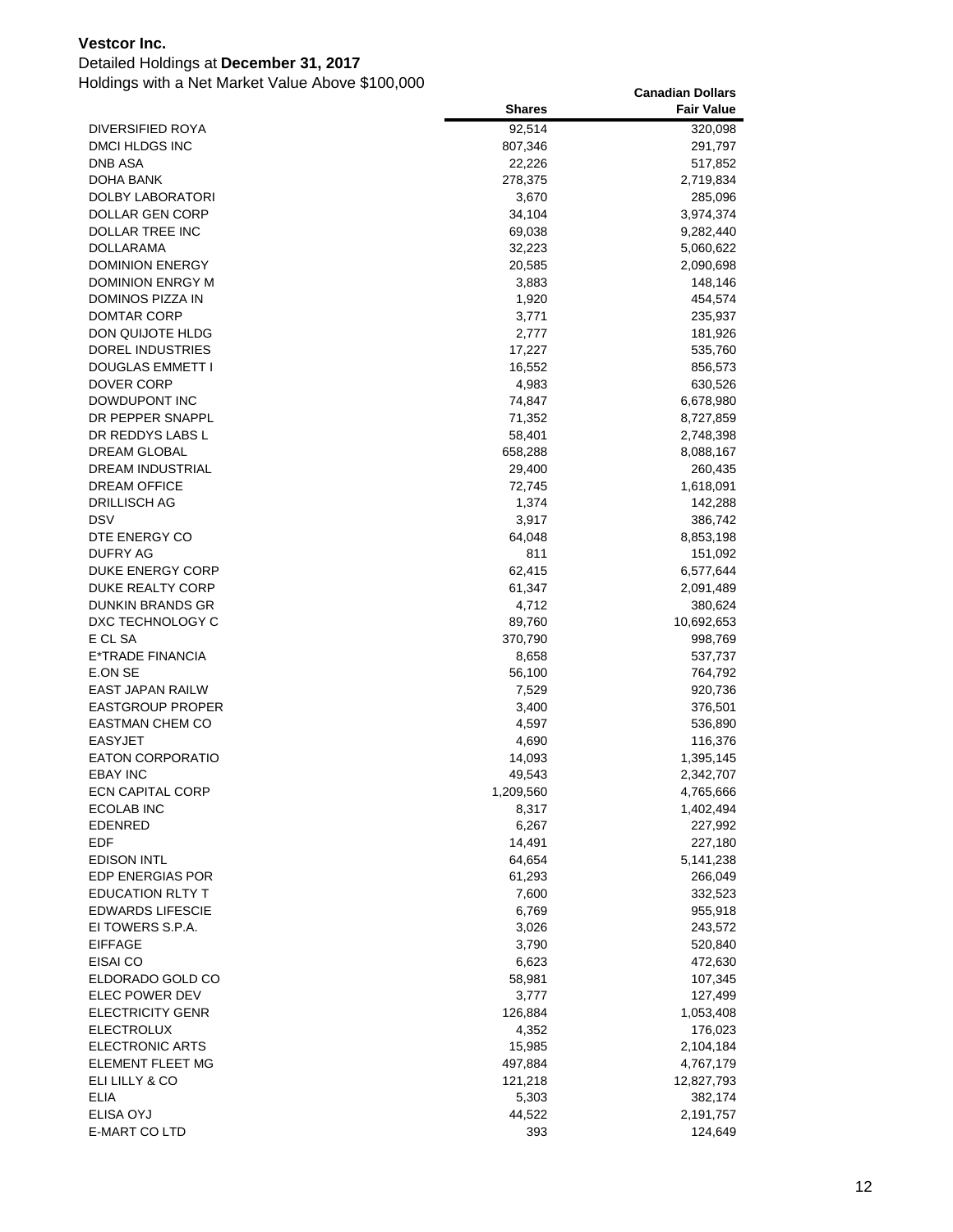### Detailed Holdings at **December 31, 2017**

|                         | <b>Shares</b> | <b>Fair Value</b> |
|-------------------------|---------------|-------------------|
| <b>EMBLEM CORP</b>      | 250,000       | 570,000           |
| EMERA INC               | 597,251       | 28,058,852        |
| EMERALD HEALTH T        | 137,500       | 716,375           |
| <b>EMERSON ELEC CO</b>  | 20,529        | 1,792,553         |
| <b>EMPIRE STATE REA</b> | 12,720        | 327,197           |
| <b>EMPRESAS CMPC</b>    | 125,060       | 532,828           |
| <b>EMPRESAS COPEC S</b> | 48,200        | 954,090           |
| <b>EMS-CHEMIE HLDG</b>  | 3,065         | 2,563,479         |
| <b>ENAGAS SA</b>        | 39,373        | 1,414,019         |
| <b>ENBRIDGE ENERGY</b>  | 32,236        | 552,972           |
| <b>ENBRIDGE INC</b>     | 762,655       | 37,479,461        |
| <b>ENBRIDGE INCOME</b>  | 378,784       | 11,354,001        |
| ENCANA CORPORATI        | 180,721       | 3,030,691         |
| <b>ENDEAVOUR MINING</b> | 21,422        | 549,046           |
| <b>ENDESA SA</b>        | 8,406         | 225,815           |
| <b>ENEA SA</b>          | 222,882       | 924,223           |
| ENEL                    | 191,509       | 1,478,124         |
| ENEL AMERICAS SA        | 2,970,515     | 829,316           |
| <b>ENERCARE INC</b>     | 51,955        | 1,065,597         |
| <b>ENERFLEX LTD</b>     | 41,920        | 647,039           |
| <b>ENERGY ABSOLUTE</b>  | 856,300       | 1,727,911         |
| <b>ENERGY DEVP CORP</b> | 12,262,500    | 1,766,648         |
| <b>ENERGY TRANSFER</b>  | 216,615       | 4,785,301         |
| <b>ENERPLUS CORP</b>    | 378,480       | 4,662,874         |
| <b>ENGHOUSE SYSTEMS</b> | 4,435         | 272,708           |
| <b>ENGIE</b>            | 46,322        | 999,055           |
| <b>ENGIE BRASIL SA</b>  | 35,000        | 469,455           |
| ENI                     | 59,959        | 1,244,910         |
| <b>ENLINK MIDSTREAM</b> | 23,743        | 476,429           |
| <b>ENN ENERGY HOLDI</b> | 112,382       | 1,004,196         |
| <b>ENSIGN ENERGY SE</b> | 257,966       | 1,699,996         |
| <b>ENTERGY CORP</b>     | 96,024        | 9,792,298         |
| <b>ENTERPRISE PRODS</b> | 161,241       | 5,355,734         |
| <b>ENVISION HEALTHC</b> | 3,870         | 167,579           |
| EOG RESOURCES IN        | 18,495        | 2,500,632         |
| <b>EPR PROPERTIES</b>   | 10,378        | 855,514           |
| <b>EQT CORPORATION</b>  | 7,831         | 558,491           |
| EQT GP HLDGS            | 3,080         | 103,809           |
| EQT MIDSTREAM PT        | 6,385         | 584,806           |
| <b>EQUATORIAL ENERG</b> | 22,500        | 557,946           |
| <b>EQUIFAX INC</b>      | 3,841         | 567,500           |
| <b>EQUINIX INC</b>      | 10,496        | 5,960,280         |
| <b>EQUITABLE GROUP</b>  | 1,500         | 107,250           |
| <b>EQUITY COMMONWEA</b> | 11,859        | 453,340           |
| <b>EQUITY LIFESTYLE</b> | 8,110         | 909,382           |
| <b>EQUITY RESIDENTI</b> | 159,055       | 12,806,309        |
| ERICSSON(LM)TEL         | 78,255        | 644,882           |
| ERIE INDEMNITY C        | 1,799         | 274,634           |
| <b>ERSTE GROUP BK A</b> | 7,763         | 421,698           |
| <b>ESSEX PPTY TR IN</b> | 8,762         | 2,668,596         |
| <b>ESSILOR INTL</b>     | 4,751         | 821,672           |
| <b>ESSITY AB</b>        | 15,336        | 546,828           |
| <b>ESTEE LAUDER CO</b>  | 13,220        | 2,107,603         |
| <b>ETISALAT GROUP</b>   | 268,987       | 1,605,853         |
| <b>EURAZEO</b>          | 959           | 111,100           |
| <b>EUROFINS SCIENTI</b> | 277           | 211,546           |
| EUTELSAT COMMUNI        | 91,247        | 2,648,914         |
| <b>EVEREST RE GROUP</b> | 37,389        | 10,365,268        |
| <b>EVERSOURCE ENERG</b> | 152,826       | 12,097,918        |
| <b>EVERTZ TECH</b>      | 13,589        | 247,320           |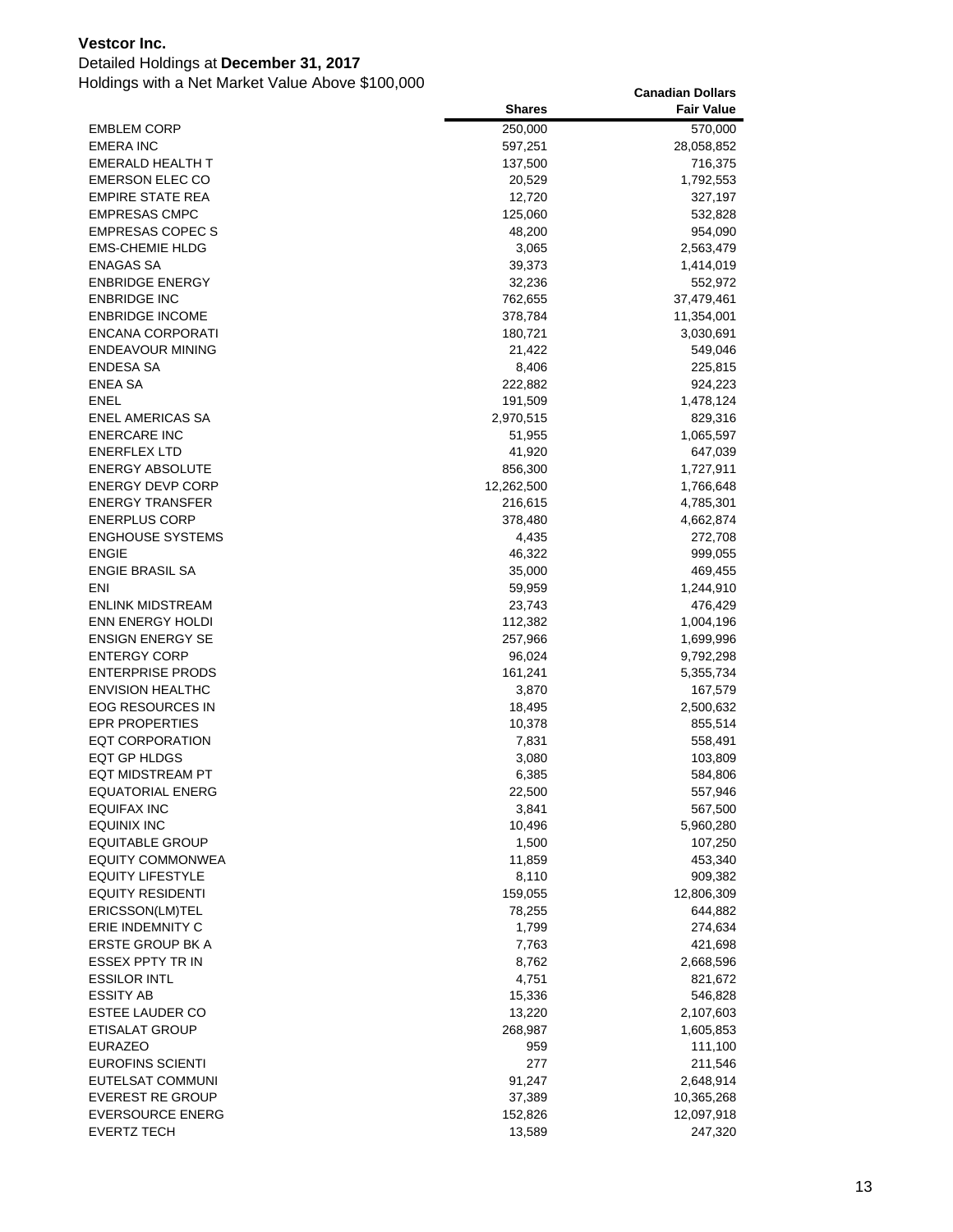### Detailed Holdings at **December 31, 2017**

|                                              | <b>Shares</b>        | <b>Fair Value</b>    |
|----------------------------------------------|----------------------|----------------------|
| <b>EVONIK INDUSTRIE</b>                      | 4,017                | 189,592              |
| <b>EXCHANGE INCOME</b>                       | 6,641                | 237,847              |
| <b>EXCO TECHNOLOGIE</b>                      | 26,300               | 266,682              |
| <b>EXELON CORP</b>                           | 30,709               | 1,516,372            |
| EXOR NV                                      | 2,675                | 205,660              |
| <b>EXPEDIA INC</b>                           | 3,932                | 590,059              |
| <b>EXPEDITORS INTL</b>                       | 125,317              | 10,157,361           |
| <b>EXPERIAN</b>                              | 23,662               | 656,124              |
| <b>EXPRESS SCRIPTS</b>                       | 18,116               | 1,694,212            |
| <b>EXTENDICARE INC</b>                       | 42,836               | 393,663              |
| <b>EXTRA SPACE STOR</b>                      | 4,569                | 500,628              |
| <b>EXXARO RESOURCES</b>                      | 265,790              | 4,371,245            |
| <b>EXXON MOBIL CORP</b>                      | 198,929              | 20,847,111           |
| <b>F5 NETWORKS INC</b>                       | 55,927               | 9,195,076            |
| <b>FACEBOOK INC</b>                          | 98,881               | 21,862,151           |
| <b>FAIRFAX FINL HOL</b>                      | 18,615               | 12,459,764           |
| <b>FAMILYMART UNY H</b><br><b>FANUC CORP</b> | 41,416               | 3,639,132            |
| <b>FAR EAST INTL BK</b>                      | 4,519                | 1,360,106            |
| <b>FAR EASTONE TELE</b>                      | 652,610<br>1,270,102 | 262,135<br>3,930,508 |
| <b>FAST RETAILING C</b>                      | 1,373                | 685,830              |
| <b>FASTENAL CO</b>                           | 9,040                | 619,456              |
| <b>FAURECIA</b>                              | 1,967                | 192,748              |
| FEDERAL RLTY INV                             | 10,560               | 1,770,159            |
| <b>FEDEX CORP</b>                            | 11,523               | 3,610,089            |
| <b>FENG TAY ENTRPRI</b>                      | 120,125              | 685,323              |
| <b>FERGUSON PLC</b>                          | 5,635                | 509,064              |
| <b>FERRARI NV</b>                            | 4,388                | 577,339              |
| <b>FERROVIAL SA</b>                          | 98,201               | 2,796,123            |
| <b>FGL HOLDINGS</b>                          | 140,000              | 1,766,409            |
| <b>FIAT CHRYSLER AU</b>                      | 27,104               | 608,017              |
| <b>FIBRA UNO</b>                             | 491,400              | 916,996              |
| FIDELITY NATL IN                             | 10,679               | 1,258,948            |
| FIERA CAPITAL CO                             | 61,795               | 803,335              |
| FIFTH THIRD BANC                             | 22,569               | 862,432              |
| <b>FINNING INTL</b>                          | 65,331               | 2,072,299            |
| <b>FIRST ABU DHABI</b>                       | 172,712              | 603,925              |
| <b>FIRST AMERICAN C</b>                      | 5,941                | 417,149              |
| <b>FIRST CAPTL REAL</b>                      | 235,672              | 4,933,793            |
| <b>FIRST FINANCIAL</b>                       | 6,567,840            | 5,406,199            |
| FIRST IND REALTY                             | 20,218               | 802,430              |
| <b>FIRST NATIONAL F</b>                      | 36,510               | 1,057,117            |
| FIRST QUANTUM MN                             | 149,069              | 2,625,105            |
| <b>FIRSTENERGY CORP</b>                      | 14,230               | 545,939              |
| <b>FIRSTSERVICE COR</b>                      | 9,589                | 844,633              |
| <b>FISERV INC</b>                            | 6,666                | 1,095,219            |
| <b>FISHER &amp; PAYKEL</b>                   | 14,783               | 189,034              |
| <b>FLETCHER BUILDIN</b>                      | 18,882               | 127,875              |
| FLIR SYS INC                                 | 11,303               | 660,237              |
| FLOWERS FOODS IN<br><b>FLUGHAFEN ZURICH</b>  | 12,023<br>3,405      | 290,890<br>975,841   |
| <b>FLUOR CORPORATIO</b>                      | 4,474                | 290,729              |
| <b>FONCIERE DES REG</b>                      | 822                  |                      |
| FOOT LOCKER INC                              | 8,595                | 116,847<br>504,856   |
| FORD MOTOR CO                                | 124,792              | 1,952,913            |
| <b>FORTESCUE METALS</b>                      | 40,290               | 192,682              |
| <b>FORTIS INC</b>                            | 569,526              | 26,258,175           |
| <b>FORTIVE CORPORAT</b>                      | 9,783                | 886,838              |
| Fortress Blockch                             | 400,000              | 200,000              |
| FORTUM OYJ                                   | 11,500               | 285,487              |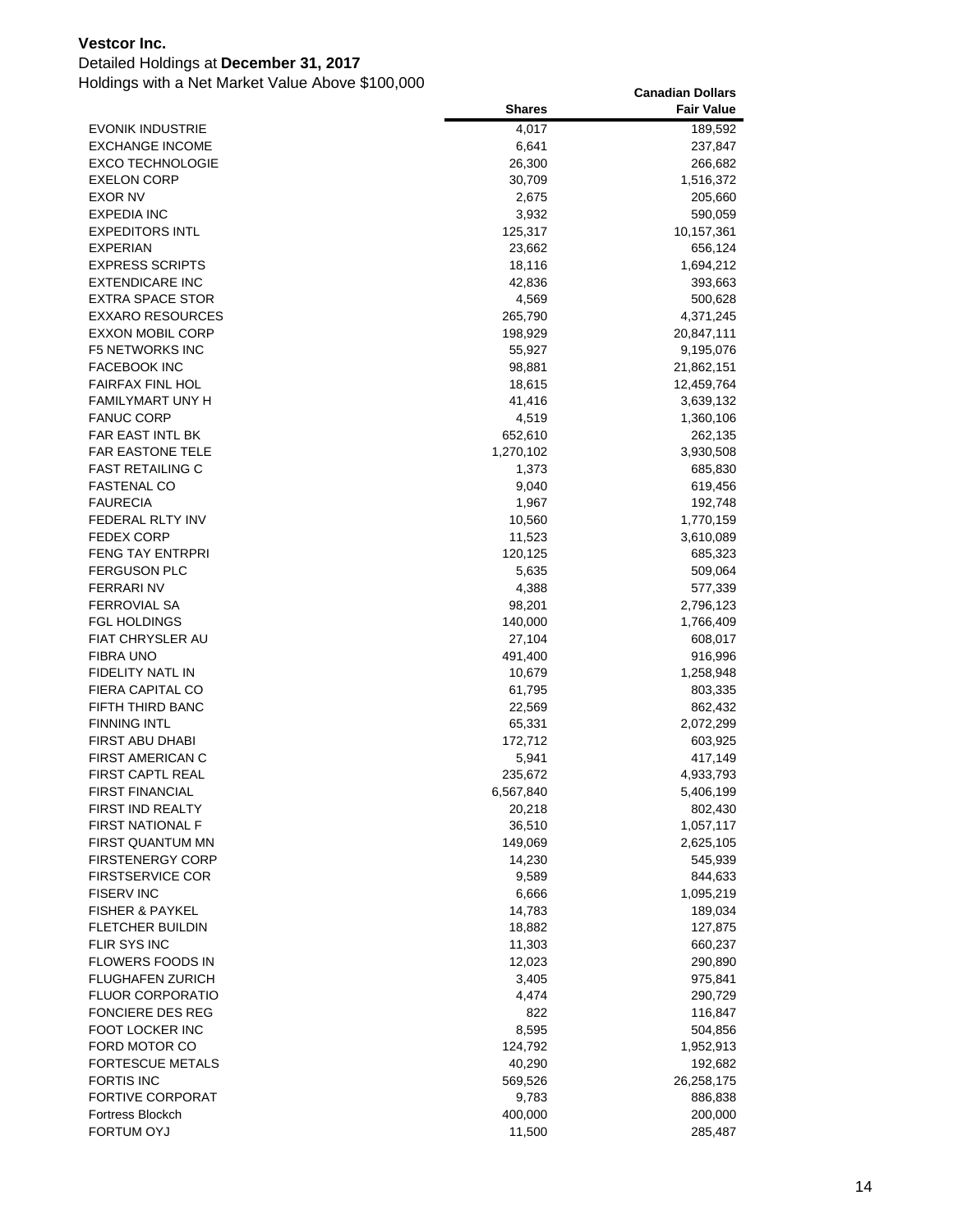### Detailed Holdings at **December 31, 2017**

|                                           | <b>Shares</b>     | <b>Fair Value</b>    |
|-------------------------------------------|-------------------|----------------------|
| FORTUNE BRANDS H                          | 4,926             | 422,414              |
| <b>FOUR CORNERS PRP</b>                   | 12,529            | 407,700              |
| FRANCO NEVADA CO                          | 97,345            | 9,779,279            |
| <b>FRANKLIN STREET</b>                    | 10,300            | 138,604              |
| <b>FRAPORT AG</b>                         | 7,880             | 1,089,073            |
| <b>FREEHOLD ROYALTI</b>                   | 41,853            | 590,127              |
| FREEPORT-MCMORAN                          | 43,062            | 1,022,978            |
| <b>FRESENIUS MED CA</b>                   | 65,682            | 8,674,539            |
| <b>FRESENIUS SE&amp;KGA</b>               | 47,576            | 4,657,718            |
| <b>FRESH DEL MONTE</b>                    | 3,102             | 185,277              |
| <b>FRESHII INC</b>                        | 71,100            | 521,874              |
| <b>FRESNILLO PLC</b>                      | 6,559             | 158,862              |
| <b>FRUTAROM</b>                           | 911               | 107,349              |
| <b>FUCHS PETROLUB S</b>                   | 1,650             | 109,850              |
| <b>FUFENG GROUP LTD</b>                   | 803,000           | 656,391              |
| <b>FUJI ELECTRIC CO</b>                   | 12,594            | 118,925              |
| FUJI FILM HLD CO                          | 10,460            | 535,752              |
| <b>FUJITSU</b>                            | 49,547            | 442,357              |
| <b>FUKUOKA FINANCIA</b>                   | 16,567            | 116,641              |
| G4S                                       | 44,636            | 201,998              |
| <b>GALAXY ENTERTAIN</b>                   | 57,994            | 582,811              |
| <b>GALLAGHER ARTHR</b>                    | 5,783             | 458,515              |
| <b>GALP ENERGIA</b>                       | 10,101            | 232,900              |
| <b>GAMING&amp;LEISURE P</b>               | 21,490            | 996,258              |
| <b>GAP INC</b>                            | 6,965             | 297,235              |
| <b>GARMIN LTD</b>                         | 3,549             | 264,891              |
| <b>GARTNER INC</b>                        | 2,900             | 447,472              |
| <b>GAS NATURAL SDG</b>                    | 9,069             | 262,660              |
| <b>GAZPROM PJSC</b>                       | 248,100           | 1,370,879            |
| <b>GEA GROUP AG</b>                       | 4,784             | 287,981              |
| <b>GEBERIT</b>                            | 933               | 514,745              |
| <b>GECINA</b>                             | 1,259             | 291,520              |
| <b>GEDEON RICHTER P</b>                   | 76,347            | 2,510,598            |
| <b>GENERAL DYNAMICS</b>                   | 8,882             | 2,264,135            |
| <b>GENERAL ELECTRIC</b>                   | 277,387           | 6,106,100            |
| <b>GENERAL MILLS IN</b>                   | 101,738           | 7,557,853            |
| <b>GENERAL MOTORS C</b>                   | 214,274           | 11,004,775           |
| <b>GENESIS ENERGY L</b>                   | 10,639            | 297,929              |
| <b>GENMAB AS</b>                          | 1,540             | 320,221              |
| <b>GENTING SINGAPOR</b>                   | 154,344           | 189,565              |
| <b>GENUINE PARTS CO</b>                   | 4,689             | 562,226              |
| <b>GENWORTH MI CANA</b>                   | 105,631           | 4,594,949            |
| <b>GEO GROUP INC</b>                      | 12,242            | 361,991              |
| <b>GEORGE WESTON LT</b>                   | 38,328            | 4,192,215            |
| <b>GETLINK SE</b>                         | 97,752            | 1,576,612            |
| <b>GETTY RLTY CORP</b>                    | 3,805             | 130,976              |
| <b>GGP INC</b><br><b>GIGA-BYTE TECHNO</b> | 222,008           | 6,567,082            |
| <b>GILDAN ACTIVEWEA</b>                   | 457,690<br>22,627 | 1,040,610<br>918,882 |
| <b>GILEAD SCIENCES</b>                    | 55,414            | 4,974,035            |
| GIVAUDAN AG                               | 234               | 677,542              |
| <b>GJENSIDIGE FORSI</b>                   | 5,752             | 136,485              |
| <b>GKN</b>                                | 45,357            | 245,545              |
| <b>GLAXOSMITHKLINE</b>                    | 334,049           | 7,487,851            |
| <b>GLENCORE PLC</b>                       | 288,533           | 1,907,267            |
| <b>GLOBAL LOGISTIC</b>                    | 68,830            | 217,473              |
| <b>GLOBAL NET LEASE</b>                   | 5,833             | 150,408              |
| <b>GLOBAL PAYMENTS</b>                    | 5,090             | 639,282              |
| <b>GLOBAL POWER SYN</b>                   | 1,136,000         | 3,143,743            |
| <b>GLOBE TELECOM IN</b>                   | 2,423             | 115,549              |
|                                           |                   |                      |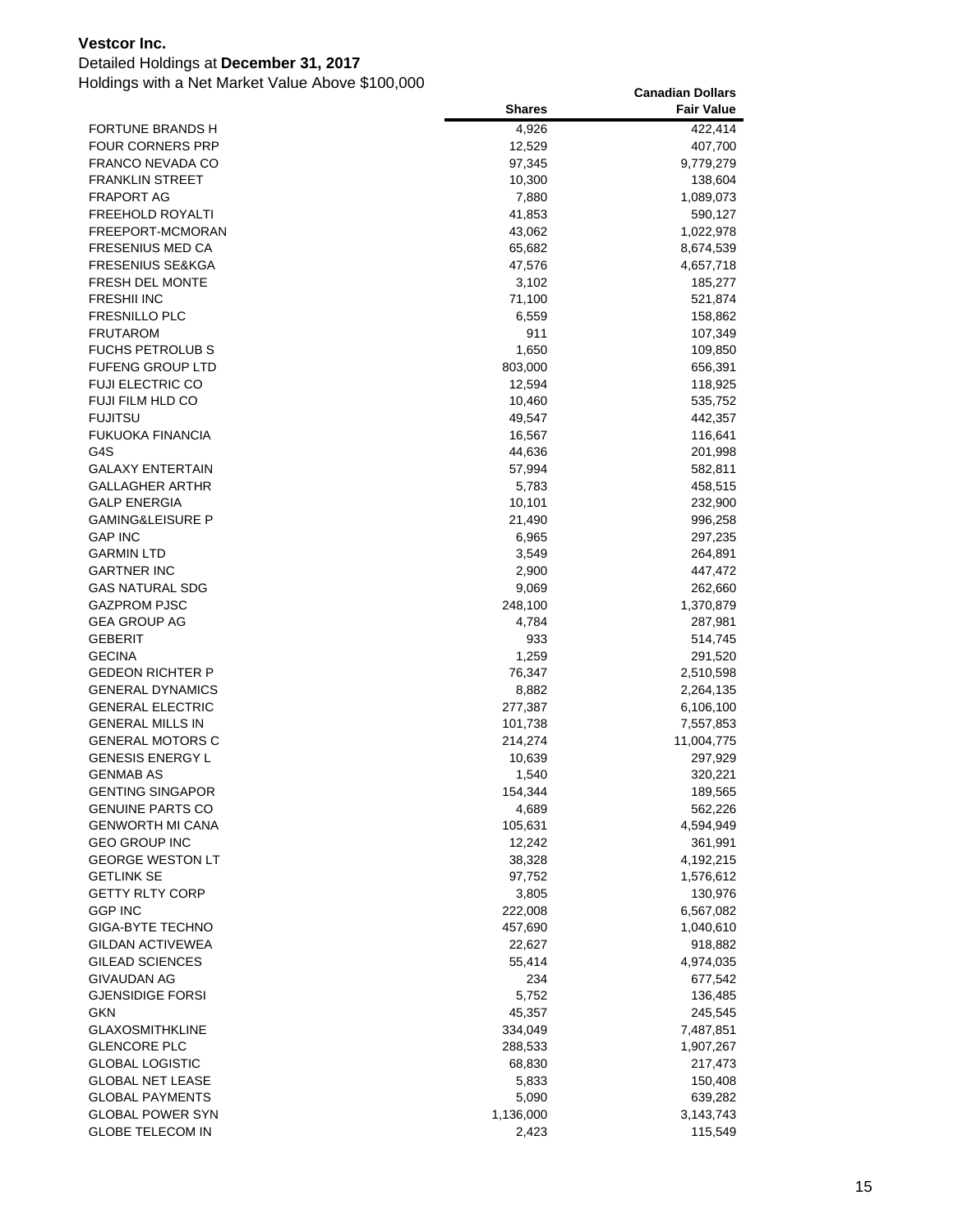### Detailed Holdings at **December 31, 2017**

|                            | <b>Shares</b> | <b>Fair Value</b> |
|----------------------------|---------------|-------------------|
| <b>GLOBUS MED INC</b>      | 5,440         | 280,140           |
| <b>GLUSKIN SHEFF+AS</b>    | 17,100        | 284,715           |
| <b>GMP CAPITAL INC</b>     | 54,700        | 190,356           |
| <b>GOLD FIELDS LTD</b>     | 81,496        | 446,218           |
| <b>GOLDCORP INC</b>        | 237,846       | 3,812,671         |
| <b>GOLDMAN SACHS GR</b>    | 11,221        | 3,581,761         |
| <b>GOODMAN GROUP</b>       | 43,268        | 357,028           |
| <b>GOODYEAR TIRE &amp;</b> | 7,879         | 318,964           |
| <b>GOVERNMENT PROPE</b>    | 9,281         | 215,595           |
| <b>GPO AEROPORTUARI</b>    | 10,303        | 1,688,864         |
| <b>GPT GROUP</b>           | 1,417,432     | 2,598,514         |
| <b>GRAHAM HOLDINGS</b>     | 310           | 216,871           |
| <b>GRAINGER W W INC</b>    | 3,239         | 958,775           |
| <b>GRAMERCY PROPERT</b>    | 16,473        | 557,801           |
| <b>GRAND CANYON ED</b>     | 2,851         | 319,816           |
| <b>GRANITE REAL EST</b>    | 174,027       | 8,610,334         |
| <b>GRAPHIC PACKGNG</b>     | 15,677        | 304,950           |
| <b>GREAT CDN GAMING</b>    | 30,840        | 1,042,084         |
| <b>GREAT PLAINS ENE</b>    | 12,496        | 504,777           |
| <b>GREATEK ELECTRON</b>    | 210,870       | 462,568           |
| <b>GREAT-WEST LIFEC</b>    | 211,817       | 7,434,777         |
| <b>GRIFOLS SA</b>          | 7,292         | 267,970           |
| <b>GROUPE BRUXELLES</b>    | 1,251         | 169,378           |
| <b>GRUMA SAB DE CV</b>     | 115,400       | 1,842,345         |
| GRUPA LOTOS S.A.           | 10,800        | 224,700           |
| <b>GRUPO AEROMEXICO</b>    | 70,720        | 129,479           |
| <b>GRUPO AEROPORTUA</b>    | 193,837       | 2,761,478         |
| <b>GRUPO LALA SAB D</b>    | 199,424       | 352,604           |
| <b>GS HOLDINGS CORP</b>    | 9,100         | 662,458           |
| <b>GUANGZHOU AUTOMO</b>    | 350,000       | 1,038,929         |
| <b>GUDANG GARAM(PER</b>    | 765,800       | 5,926,469         |
| H&R REAL EST INV           | 927,379       | 19,808,815        |
| <b>H.LUNDBECK A/S</b>      | 1,905         | 121,261           |
| <b>H2O INNOVATION</b>      | 293,200       | 351,840           |
| <b>HALLIBURTON</b>         | 27,909        | 1,708,915         |
| <b>HAMAMATSU PHOTON</b>    | 3,181         | 134,093           |
| <b>HAMMERSON</b>           | 18,552        | 172,000           |
| <b>HANG LUNG PROP</b>      | 46,593        | 142,637           |
| <b>HANG SENG BANK</b>      | 245,817       | 7,643,471         |
| HANKYU HANSHIN H           | 5,821         | 293,291           |
| <b>HANNOVER RUCK SE</b>    | 1,605         | 253,312           |
| <b>HANNSTAR DISPLAY</b>    | 12,576,000    | 5,263,221         |
| HANWHA LIFE INSU           | 177,000       | 1,431,456         |
| <b>HARGREAVES LANSD</b>    | 4,380         | 133,777           |
| <b>HARLEY DAVIDSON</b>     | 5,383         | 343,167           |
| <b>HARRIS CORP DEL</b>     | 7,506         | 1,332,168         |
| <b>HARTFORD FINL SV</b>    | 21,057        | 1,491,585         |
| <b>HARVEY NORMAN HL</b>    | 347,785       | 1,421,251         |
| <b>HASBRO INC</b>          | 7,264         | 827,229           |
| HashChain Techno           | 238,096       | 500,002           |
| <b>HCA HEALTHCARE</b>      | 15,322        | 1,686,326         |
| <b>HCP INC</b>             | 71,995        | 2,352,576         |
| <b>HEALTHCARE RLTY</b>     | 12,127        | 488,048           |
| <b>HEALTHSCOPE LTD</b>     | 54,894        | 112,971           |
| <b>HEALTHSOUTH CORP</b>    | 5,056         | 314,592           |
| <b>HECLA MNG CO</b>        | 30,659        | 152,504           |
| <b>HEICO CORP NEW</b>      | 188,682       | 18,688,141        |
| <b>HEIDELBERGCEMENT</b>    | 3,317         | 450,399           |
| <b>HEINEKEN HOLDING</b>    | 2,951         | 366,248           |
| <b>HEINEKEN NV</b>         | 6,649         | 869,622           |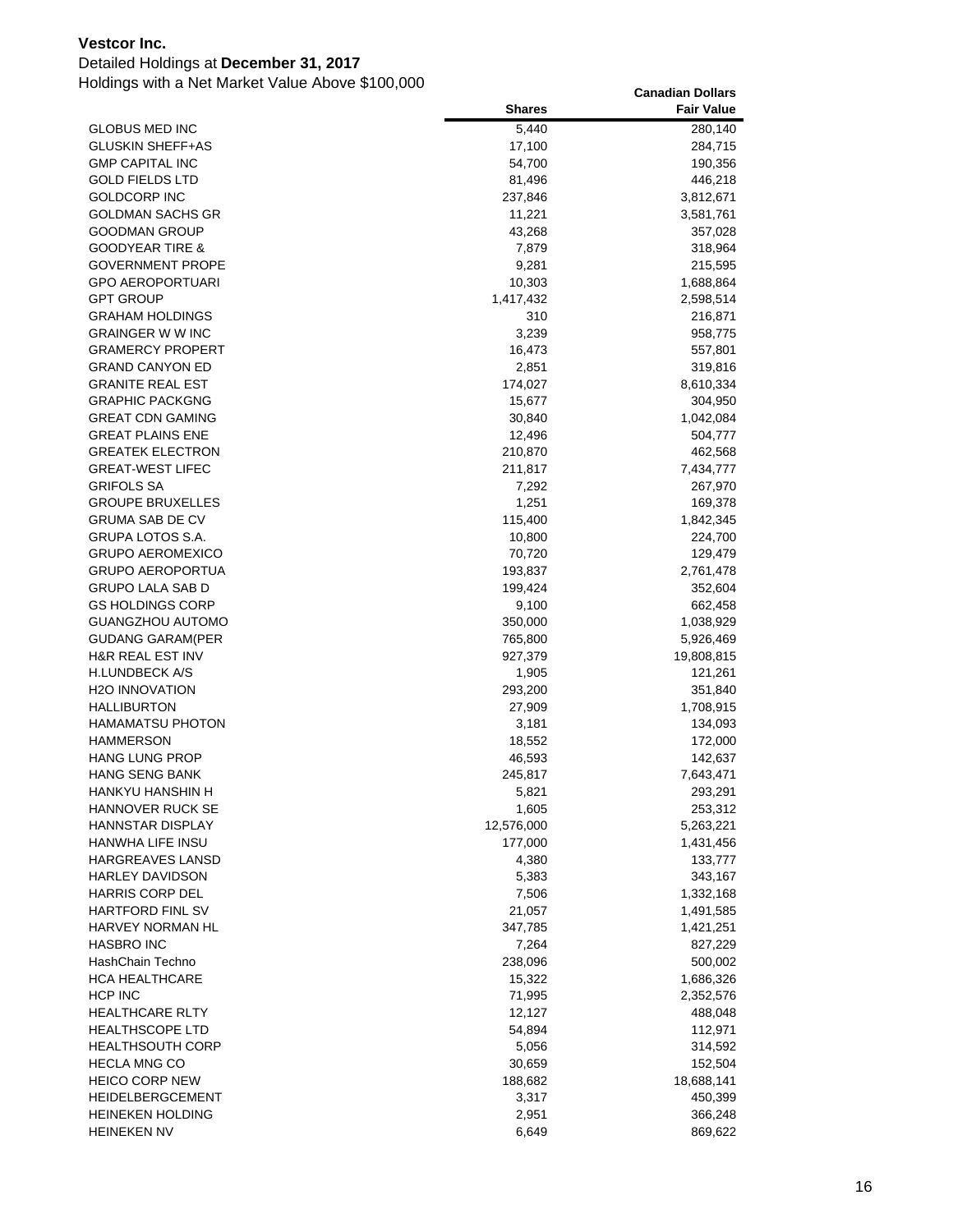### Detailed Holdings at **December 31, 2017**

|                             | <b>Shares</b> | <b>Fair Value</b> |
|-----------------------------|---------------|-------------------|
| <b>HELMERICH &amp; PAYN</b> | 3,473         | 281,281           |
| <b>HENDERSON LAND D</b>     | 29,127        | 240,425           |
| <b>HENGAN INTERNATI</b>     | 49,200        | 684,087           |
| <b>HENKEL AG&amp;CO, KG</b> | 6,496         | 1,047,658         |
| <b>HENNES &amp; MAURITZ</b> | 24,154        | 625,790           |
| <b>HENNESSY CAP ACQ</b>     | 100,000       | 1,227,891         |
| <b>HENRY JACK &amp; ASS</b> | 73,678        | 10,797,145        |
| HENRY SCHEIN INC            | 5,021         | 439,619           |
| <b>HERMES INTL</b>          | 806           | 541,150           |
| <b>HESS CORPORATION</b>     | 8,639         | 513,826           |
| <b>HEWLETT PACKARD</b>      | 51,018        | 922,950           |
| <b>HEXAGON</b>              | 5,313         | 334,086           |
| <b>HICL INFRASTRUCT</b>     | 272,749       | 731,343           |
| HIGH LINER FOODS            | 17,000        | 252,110           |
| <b>HIGHWOODS PPTYS</b>      | 10,057        | 641,513           |
| HILTON WRLDWDE H            | 6,468         | 647,192           |
| <b>HINO MOTORS</b>          | 7,368         | 119,648           |
| <b>HIROSE ELECTRIC</b>      | 871           | 159,556           |
| <b>HISAMITSU PHARM</b>      | 59,694        | 4,534,756         |
| <b>HITACHI</b>              | 112,269       | 1,096,245         |
| <b>HITACHI CONST MA</b>     | 10,839        | 493,680           |
| <b>HITACHI HIGH-TEC</b>     | 1,912         | 101,015           |
| <b>HITACHI METALS</b>       | 6,843         | 123,148           |
| <b>HIVE BLOCKCHAIN</b>      | 170,000       | 583,100           |
| HK ELECTRIC INVE            | 7,795,150     | 8,933,209         |
| HKT TRUST AND HK            | 6,037,712     | 9,638,484         |
| HLTHCARE TR OF A            | 20,249        | 769,663           |
| <b>HOCHTIEF AG</b>          | 567           | 125,914           |
| <b>HOLLY ENERGY PTR</b>     | 4,209         | 171,341           |
| <b>HOLLYFRONTIER CO</b>     | 16,069        | 1,031,246         |
| <b>HOLOGIC INC</b>          | 17,650        | 945,398           |
| <b>HOME CAPITAL GRO</b>     | 29,869        | 517,032           |
| HOME DEPOT INC              | 89,256        | 21,195,768        |
| <b>HON HAI PRECISIO</b>     | 1,100,344     | 4,410,503         |
| <b>HONDA MOTOR CO</b>       | 40,514        | 1,740,283         |
| HONEYWELL INTL I            | 24,368        | 4,682,370         |
| <b>HONG KONG EXCHAN</b>     | 26,445        | 1,016,412         |
| HONG KONG LAND H            | 31,059        | 273,964           |
| <b>HONG LEONG BANK</b>      | 290,112       | 1,526,916         |
| <b>HONGKONG&amp;CHINA G</b> | 2,955,245     | 7,256,534         |
| <b>HOPEWELL HIGHWAY</b>     | 190,300       | 151,896           |
| HORMEL FOODS COR            | 148,318       | 6,762,537         |
| <b>HOSHIZAKI CORPOR</b>     | 1,347         | 149,670           |
| <b>HOST HOTELS &amp; RE</b> | 97,808        | 2,462,483         |
| <b>HOYA CORP</b>            | 9,875         | 618,150           |
| HP INC                      | 53,425        | 1,415,855         |
| HRG GROUP INC               | 82,759        | 1,757,595         |
| <b>HSBC HOLDINGS</b>        | 736,089       | 9,567,983         |
| <b>HUDSON PACIFIC P</b>     | 16,000        | 686,617           |
| HUGO BOSS AG                | 1,818         | 194,039           |
| HULIC CO LTD                | 8,417         | 118,521           |
| <b>HUMANA INC</b>           | 7,562         | 2,354,184         |
| HUNT JB TRANS SV            | 2,739         | 394,592           |
| <b>HUNTINGTON BANCS</b>     | 34,575        | 635,628           |
| <b>HUNTINGTON INGAL</b>     | 1,642         | 484,916           |
| HUSQVARNA AB                | 11,087        | 132,510           |
| Hut 8 Mining Cor            | 50,000        | 125,000           |
| HUTCHISON PORT H            | 1,098,760     | 571,327           |
| <b>HYOSUNG</b>              | 3,200         | 522,457           |
| HYSAN DEVELOPMEN            | 340,993       | 2,265,411         |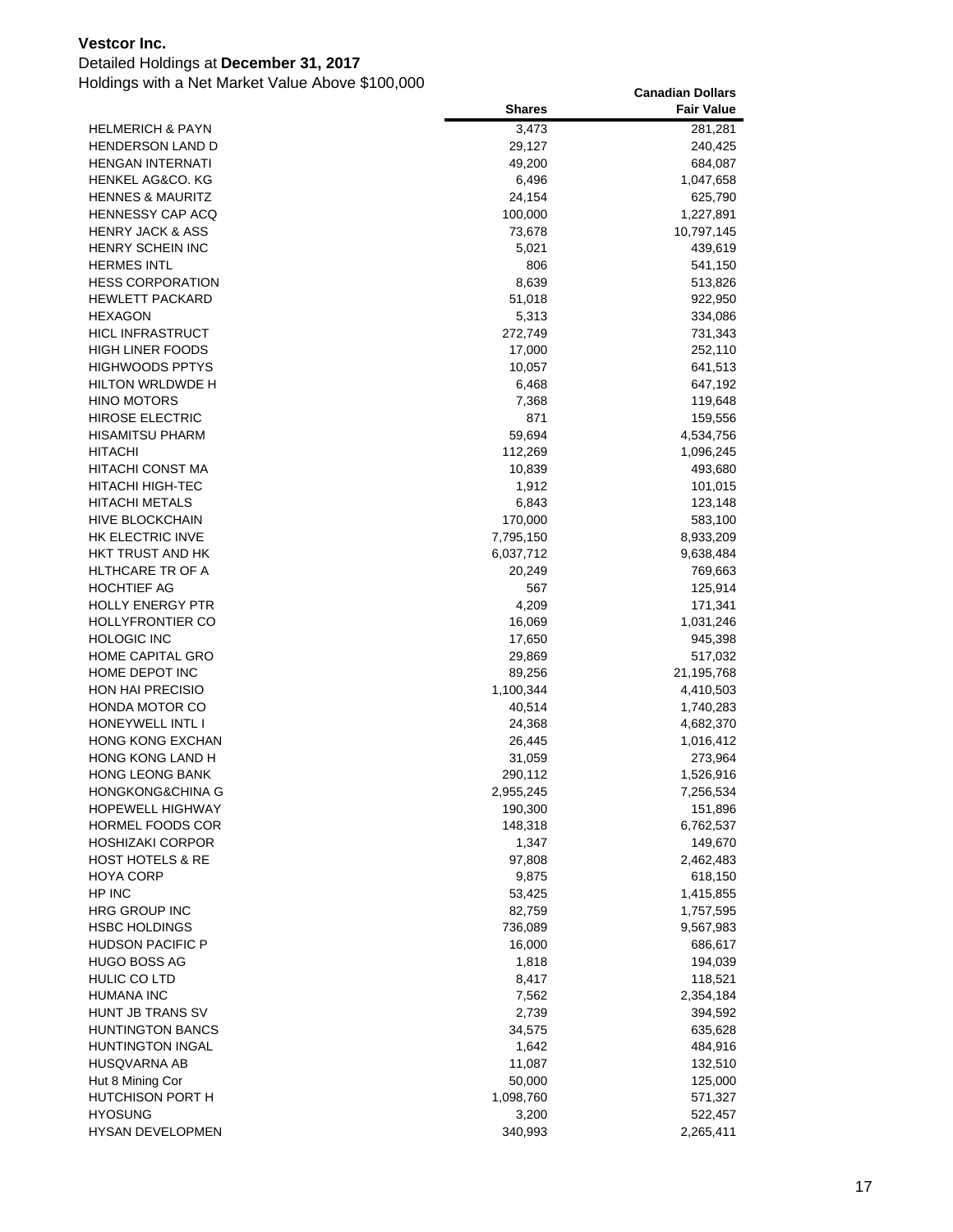### Detailed Holdings at **December 31, 2017**

|                                                    | <b>Shares</b>  | <b>Fair Value</b>  |
|----------------------------------------------------|----------------|--------------------|
| <b>HYUNDAI HOME SHO</b>                            | 4,970          | 700,923            |
| <b>HYUNDAI MARINE&amp;F</b>                        | 15,400         | 847,121            |
| <b>HYUNDAI MOTOR CO</b>                            | 14,800         | 1,693,949          |
| <b>HYUNDAI STEEL CO</b>                            | 2,400          | 164,602            |
| <b>IAMGOLD CORP</b>                                | 448,752        | 3,289,352          |
| <b>IBERDROLA SA</b>                                | 337,541        | 3,280,677          |
| <b>IDEMITSU KOSAN C</b>                            | 110,525        | 5,562,649          |
| <b>IDEXX LABS INC</b>                              | 5,463          | 1,070,400          |
| IGM FINANCIAL IN                                   | 127,267        | 5,690,426          |
| <b>IGNYTA INC</b>                                  | 75,000         | 2,509,033          |
| IHH HEALTHCARE B                                   | 1,333,904      | 2,420,041          |
| <b>IHI CORPORATION</b>                             | 4,099          | 170,967            |
| <b>IHS MARKIT LTD</b>                              | 11,620         | 657,351            |
| <b>IIDA GROUP HOLDI</b>                            | 4,326          | 102,246            |
| <b>IJM CORP BERHAD</b>                             | 364,120        | 343,831            |
| <b>ILIAD</b>                                       | 652            | 195,947            |
| <b>ILLINOIS TOOL WO</b>                            | 14,961         | 3,142,199          |
| <b>ILLUMINA INC</b>                                | 4,670          | 1,278,445          |
| IMI                                                | 6,743          | 152,347            |
| <b>IMPERIAL BRANDS</b>                             | 143,161        | 7,682,224          |
| <b>IMPERIAL OIL LTD</b>                            | 364,065        | 14,345,304         |
| <b>IMVESCOR RESTAUR</b>                            | 540,500        | 2,340,365          |
| <b>INCITEC PIVOT</b>                               | 48,665         | 185,997            |
| <b>INCYTE CORPORATI</b>                            | 5,603          | 664,891            |
| <b>IND ALLNCE &amp; FNC</b>                        | 251,833        | 15,064,650         |
| <b>INDITEX</b>                                     | 25,310         | 1,106,033          |
| <b>INDOFOOD CBP SUK</b>                            | 1,390,560      | 1,142,921          |
| <b>INDUSTRIAL &amp; COM</b>                        | 6,191,638      | 6,242,135          |
| <b>INDUSTRIAS PENOL</b>                            | 82,830         | 2,172,918          |
| <b>INDUSTRIVARDEN</b>                              | 115,185        | 3,569,467          |
| <b>INFINEON TECHNOL</b>                            | 25,789         | 886,013            |
| <b>INFINITY PPTY &amp;</b>                         | 1,213          | 161,102            |
| <b>INFRAREIT INC</b>                               | 8,718          | 204,248            |
| <b>INFRASTRUTTURE W</b>                            | 43,600         | 406,708            |
| ING GROEP N.V.                                     | 93,490         | 2,155,610          |
| <b>INGENICO GROUP</b>                              | 1,699          | 227,529            |
| INGERSOLL-RAND P                                   | 7,992          | 893,111            |
| <b>INGREDION INCORP</b>                            | 3,288          | 578,406            |
| <b>INNOGY SE</b>                                   | 17,650         | 867,690            |
| <b>INPEX CORPORATIO</b>                            | 23,491         | 368,142            |
| <b>INSPERITY INC</b>                               | 2,800          | 201,199            |
| <b>INSURANCE AUST G</b>                            | 49,550         | 351,565            |
| <b>INTACT FINANCIAL</b>                            | 250,238        | 26,272,488         |
| <b>INTEL CORP</b>                                  | 186,188        | 10,768,402         |
| <b>INTER CONTINENTA</b>                            | 18,936         | 1,674,097          |
| <b>INTER PIPELINE L</b><br><b>INTERCONEXION EL</b> | 756,631        | 19,794,095         |
| <b>INTERCONTL HOTEL</b>                            | 115,000        | 685,564            |
| <b>INTERDIGITAL</b>                                | 4,418<br>1,961 | 353,368<br>187,103 |
| <b>INTERFOR CORPORA</b>                            | 50,072         | 1,057,521          |
| INTERNATIONAL PA                                   | 13,207         | 958,774            |
| <b>INTERPUBLIC GROU</b>                            | 25,543         | 645,203            |
| <b>INTERRENT REIT</b>                              | 15,113         | 138,322            |
| <b>INTERTAPE POLYME</b>                            | 48,917         | 1,051,226          |
| <b>INTERTEK GROUP</b>                              | 4,215          | 370,780            |
| <b>INTESA SANPAOLO</b>                             | 341,052        | 1,417,305          |
| <b>INTL BUSINESS MC</b>                            | 53,308         | 10,247,269         |
| <b>INTL CONS AIRLIN</b>                            | 17,491         | 190,422            |
| <b>INTL FLAVORS &amp; F</b>                        | 11,389         | 2,187,494          |
| <b>INTUIT</b>                                      | 60,733         | 12,006,335         |
|                                                    |                |                    |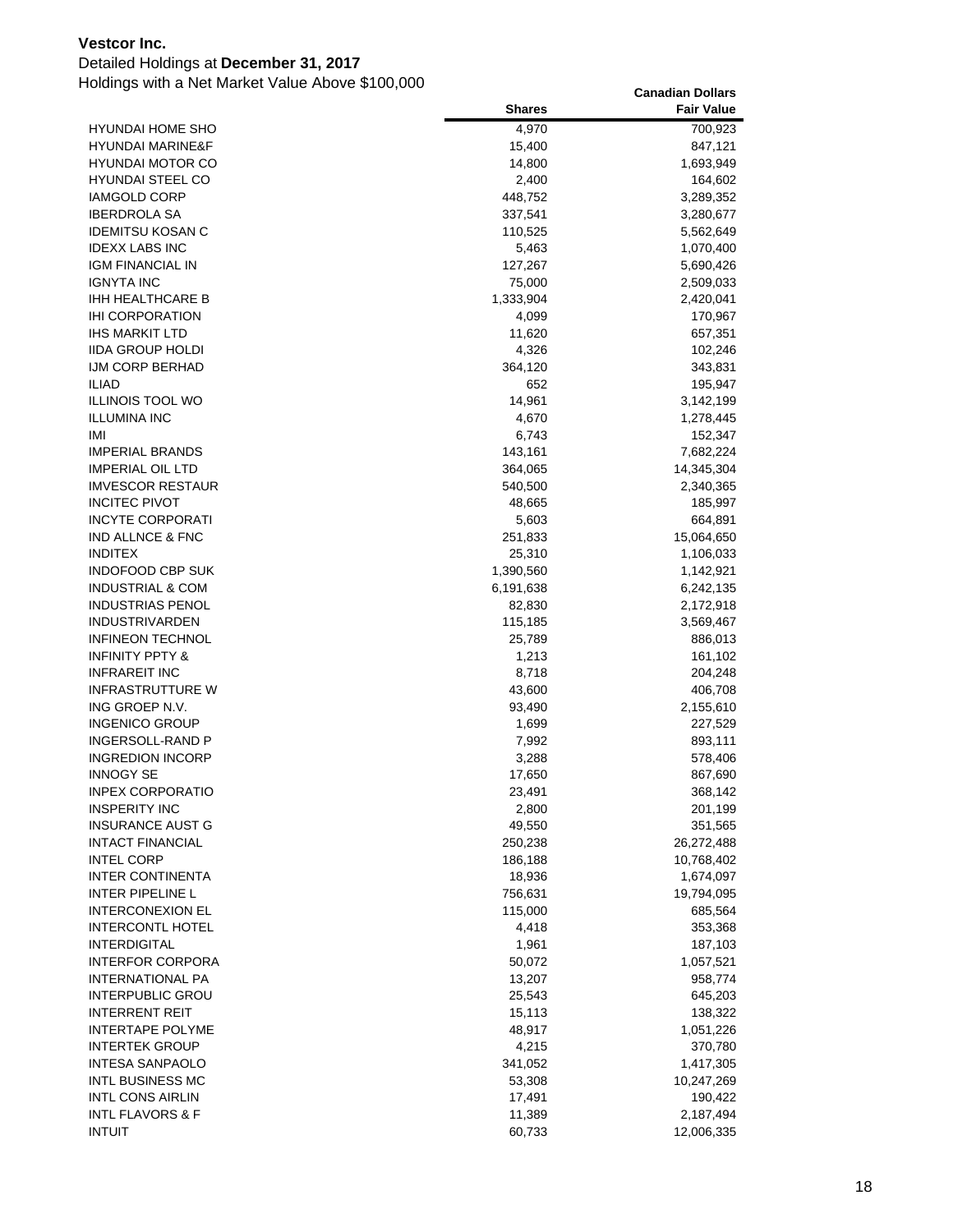### Detailed Holdings at **December 31, 2017**

|                                       | <b>Shares</b>  | <b>Fair Value</b>  |
|---------------------------------------|----------------|--------------------|
| <b>INTUITIVE SURGIC</b>               | 20,594         | 9,416,639          |
| <b>INV LA CONSTRUCC</b>               | 16,172         | 383,357            |
| <b>INVERSIONES AGUA</b>               | 190,000        | 452,097            |
| <b>INVESCO LTD</b>                    | 13,021         | 596,138            |
| <b>INVESCO MORTGAGE</b>               | 7,973          | 182,313            |
| <b>INVESTEC</b>                       | 19,635         | 178,048            |
| <b>INVESTOR AB</b>                    | 11,720         | 670,962            |
| <b>INVITATION HOMES</b>               | 30,070         | 888,028            |
| <b>IPSEN</b>                          | 1,032          | 154,601            |
| IQVIA HOLDINGS I                      | 4,657          | 571,245            |
| <b>IROBOT CORP</b>                    | 2,123          | 204,023            |
| <b>IRON MOUNTAIN IN</b>               | 52,393         | 2,513,432          |
| <b>IRPC PUBLIC COL</b>                | 1,594,520      | 432,071            |
| <b>ISETAN MITSUKOSH</b>               | 9,149          | 142,158            |
| <b>ISHARES - GLB INFRASTR ETF</b>     | 51,270         | 2,904,876          |
| <b>ISHARES - MSCI EAFE ETF</b>        | 3,400          | 299,523            |
| <b>ISHARES - MSCI EMRG MKTS MIN V</b> | 21,300         | 1,621,286          |
| ISHARES - MSCI INDIA INDEX FUND       | 67,800         | 3,064,147          |
| <b>ISHARES - SILVERT</b>              | 434,700        | 8,709,072          |
| ISHARES - U.S. PFD STK ETF            | 10,300         | 491,308            |
| ISHARES TR - MSCI EAFE MIN VOLATI     | 82,120         | 7,503,933          |
| ISHARES TR - MSCI USA MINVOLATILI     | 267,958        | 17,726,966         |
| <b>ISS AS</b>                         | 3,838          | 186,369            |
| <b>ISUZU MOTORS</b>                   | 14,093         | 295,786            |
| <b>ITALGAS SPA</b>                    | 72,436         | 554,724            |
| <b>ITAU CORPBANCA</b>                 | 27,556,626     | 314,179            |
| <b>ITOCHU CORP</b><br><b>ITV</b>      | 340,858        | 7,972,882          |
| J FRONT RETAILIN                      | 94,183         | 264,193            |
| <b>J2 GLOBAL INC</b>                  | 6,503<br>2,380 | 153,556<br>223,741 |
| <b>JABIL INC</b>                      | 7,136          | 234,703            |
| JACK IN THE BOX                       | 1,883          | 231,471            |
| JACOBS ENGR GROU                      | 3,853          | 318,430            |
| JAMES HARDIE IND                      | 11,511         | 255,170            |
| JAPAN AIRLINES C                      | 194,930        | 9,557,028          |
| JAPAN AIRPORT TE                      | 13,645         | 634,384            |
| <b>JAPAN EXCHANGE G</b>               | 13,512         | 294,713            |
| JAPAN POST BANK                       | 11,580         | 188,948            |
| JAPAN POST HOLD                       | 40,403         | 580,602            |
| JAPAN REAL ESTAT                      | 33             | 196,368            |
| <b>JAPAN RETAIL FUN</b>               | 73             | 167,747            |
| <b>JAPAN TOBACCO IN</b>               | 26,008         | 1,050,354          |
| JARDINE MATHESON                      | 5,604          | 426,558            |
| <b>JARDINE STRATEGI</b>               | 5,482          | 271,862            |
| <b>JB FINANCIAL GRO</b>               | 83,960         | 596,469            |
| <b>JBG SMITH PROPER</b>               | 11,752         | 514,624            |
| <b>JC DECAUX SA</b>                   | 2,016          | 101,929            |
| <b>JEAN COUTU GROUP</b>               | 387,130        | 9,453,715          |
| <b>JERONIMO MARTINS</b>               | 6,052          | 147,463            |
| JFE HOLDINGS INC                      | 13,502         | 406,376            |
| <b>JG SUMMIT HLDGS</b>                | 592,263        | 1,071,788          |
| <b>JGC CORP</b>                       | 5,741          | 139,139            |
| <b>JIANGSU EXPRESSW</b>               | 3,100,671      | 5,913,977          |
| JOHNSON & JOHNSO                      | 140,824        | 24,652,957         |
| JOHNSON CONTROLS                      | 29,601         | 1,423,311          |
| JOHNSON MATTHEY                       | 5,173          | 269,612            |
| <b>JOLLIBEE FOODS</b>                 | 75,700         | 480,702            |
| JPMORGAN CHASE &                      | 110,983        | 14,870,666         |
| JSR CORP                              | 4,298          | 106,030            |
| <b>JTEKT CORPORATIO</b>               | 6,126          | 131,912            |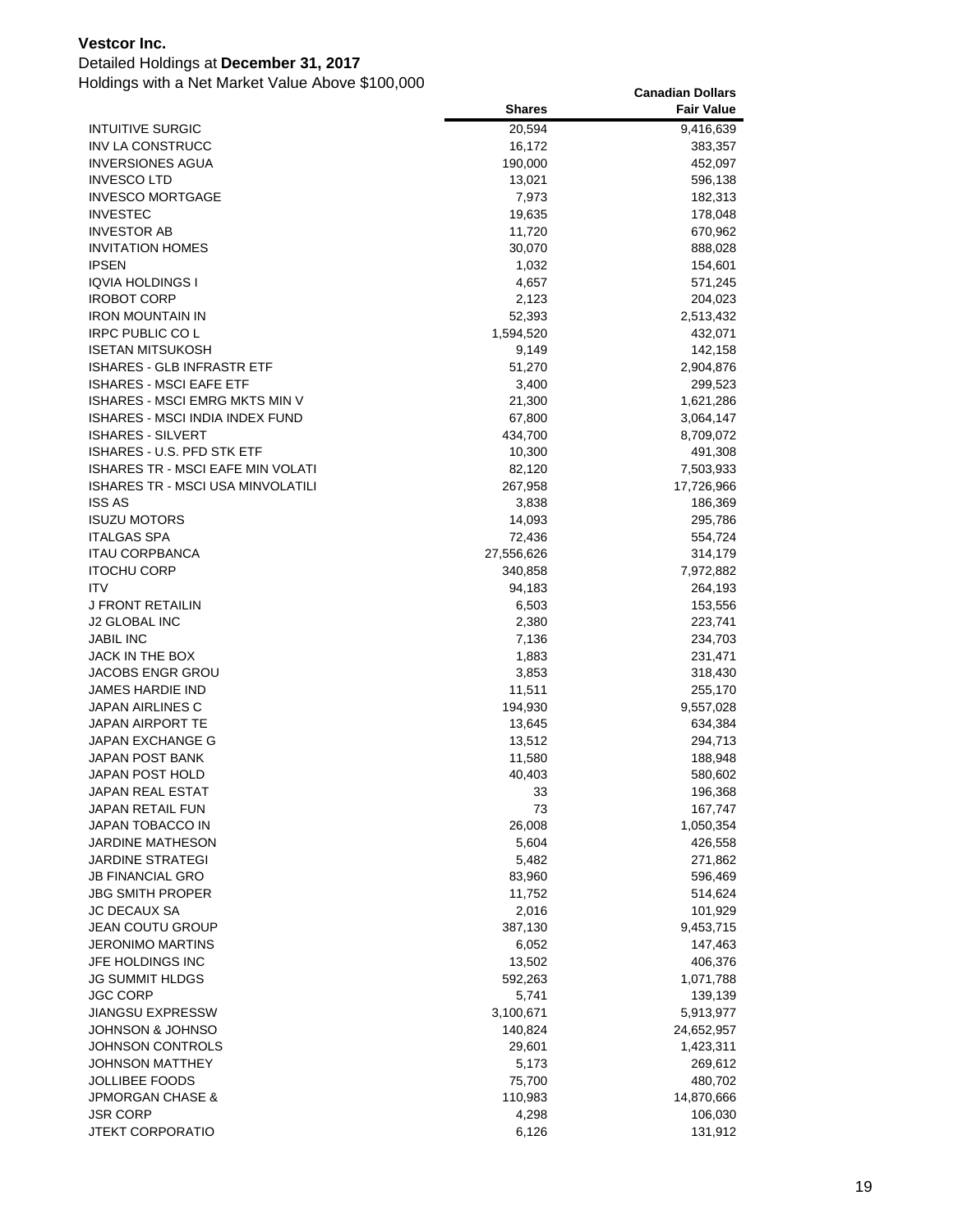### Detailed Holdings at **December 31, 2017**

| <b>JULIUS BAER GRUP</b><br>97,646<br>7,482,602<br><b>JUNIPER NETWORKS</b><br>273,256<br>9,757,720<br><b>JUST ENERGY</b><br>195,365<br>1,054,971<br>JXTG HOLDINGS IN<br>68,150<br>551,065<br>K&S AG<br>4,746<br>148,202<br>KAISER ALUMINUM<br>1,320<br>176,719<br>KAJIMA CORP<br>152,882<br>1,843,267<br>KALBE FARMA<br>10,727,355<br>1,674,233<br><b>KAMAN CORP</b><br>2,619<br>193,738<br>KANSAI ELEC POWE<br>137,091<br>2,104,217<br><b>KANSAI PAINT CO</b><br>5,610<br>182,699<br>KANSAS CITY SOUT<br>3,312<br>438,119<br>KAO CORP<br>11,463<br>971,402<br><b>KAR AUCTION SERV</b><br>6,342<br>404,144<br>KAWASAKI HEAVY I<br>4,171<br>183,480<br>20,100<br><b>KB FINANCIAL GRO</b><br>1,491,461<br><b>KBC GROEP NV</b><br>6,389<br>683,546<br><b>KCE ELECTRONICS</b><br>294,645<br>937,137<br><b>KDDI CORP</b><br>42,858<br>1,336,872<br><b>KEIKYU CORP</b><br>87,466<br>2,106,201<br><b>KEIO CORP</b><br>38,980<br>2,148,266<br><b>KELLOGG CO</b><br>80,132<br>6,825,287<br><b>KEPPEL CORP</b><br>35,759<br>246,417<br><b>KERING</b><br>1,737<br>1,027,062<br><b>KERRY GROUP</b><br>18,712<br>2,632,305<br><b>KERRY PROPERTIES</b><br>235,351<br>1,325,923<br><b>KEW MEDIA GROUP</b><br>391,300<br>3,603,873<br><b>KEYCORP</b><br>34,398<br>869,306<br><b>KEYENCE CORP</b><br>2,321<br>1,629,464<br><b>KEYERA CORP</b><br>326,223<br>11,596,888<br>KIA MOTORS<br>50,200<br>1,968,227<br>KIATNAKIN BANK P<br>164,570<br>501,287<br><b>KIKKOMAN CORP</b><br>3,829<br>194,202<br>KILLAM APARTMENT<br>183,027<br>2,612,101<br>KILROY RLTY CORP<br>9,709<br>913,130<br>KIMBERLY CLARK C<br>60,438<br>9,209,267<br>KIMCO REALTY COR<br>43,704<br>1,008,635<br><b>KINAXIS INC</b><br>16,924<br>1,299,594<br>KINDER MORGAN CA<br>140,429<br>2,388,697<br>KINDER MORGAN IN<br>279,906<br>6,337,298<br>KINGBOARD CHEMIC<br>904,731<br>6,126,651<br>KINGBOARD LAMINA<br>603,000<br>1,177,177<br><b>KINGFISHER</b><br>54,894<br>314,201<br>KINGSTON FIN GP<br>105,811<br>127,195<br>KINNEVIK DE<br>6,050<br>256,737<br>KINROSS GOLD COR<br>280,284<br>1,519,139<br>KINTETSU GROUP H<br>2,301<br>110,561<br>KION GROUP AG<br>1,716<br>185,838<br>KIRIN HOLDINGS C<br>48,681<br>1,538,002<br>KIRKLAND LAKE GO<br>126,845<br>2,446,840<br>KITE RLTY GROUP<br>8,600<br>211,197<br><b>KLA-TENCOR CORP</b><br>9,335<br>1,228,929<br><b>KLEPIERRE</b><br>5,826<br>321,386<br>KNIGHT THERAPEUT<br>25,571<br>212,495<br><b>KNOLL INC</b><br>4,101<br>118,388<br>KOBE STEEL<br>9,144<br>106,281<br>KOHLS CORP<br>5,392<br>366,373<br>KOITO MFG CO<br>2,902<br>255,638<br><b>KOMATSU</b><br>21,159<br>959,721 |                | <b>Shares</b> | <b>Fair Value</b> |
|---------------------------------------------------------------------------------------------------------------------------------------------------------------------------------------------------------------------------------------------------------------------------------------------------------------------------------------------------------------------------------------------------------------------------------------------------------------------------------------------------------------------------------------------------------------------------------------------------------------------------------------------------------------------------------------------------------------------------------------------------------------------------------------------------------------------------------------------------------------------------------------------------------------------------------------------------------------------------------------------------------------------------------------------------------------------------------------------------------------------------------------------------------------------------------------------------------------------------------------------------------------------------------------------------------------------------------------------------------------------------------------------------------------------------------------------------------------------------------------------------------------------------------------------------------------------------------------------------------------------------------------------------------------------------------------------------------------------------------------------------------------------------------------------------------------------------------------------------------------------------------------------------------------------------------------------------------------------------------------------------------------------------------------------------------------------------------------------------------------------------------------------------------------------------------------------------------------------------------------------------------------------------------------------------------------------------------------------------------------------------------------------------------------------------------------------------------------------------------------------------------------------------------------------------------------------------------------------|----------------|---------------|-------------------|
|                                                                                                                                                                                                                                                                                                                                                                                                                                                                                                                                                                                                                                                                                                                                                                                                                                                                                                                                                                                                                                                                                                                                                                                                                                                                                                                                                                                                                                                                                                                                                                                                                                                                                                                                                                                                                                                                                                                                                                                                                                                                                                                                                                                                                                                                                                                                                                                                                                                                                                                                                                                             |                |               |                   |
|                                                                                                                                                                                                                                                                                                                                                                                                                                                                                                                                                                                                                                                                                                                                                                                                                                                                                                                                                                                                                                                                                                                                                                                                                                                                                                                                                                                                                                                                                                                                                                                                                                                                                                                                                                                                                                                                                                                                                                                                                                                                                                                                                                                                                                                                                                                                                                                                                                                                                                                                                                                             |                |               |                   |
|                                                                                                                                                                                                                                                                                                                                                                                                                                                                                                                                                                                                                                                                                                                                                                                                                                                                                                                                                                                                                                                                                                                                                                                                                                                                                                                                                                                                                                                                                                                                                                                                                                                                                                                                                                                                                                                                                                                                                                                                                                                                                                                                                                                                                                                                                                                                                                                                                                                                                                                                                                                             |                |               |                   |
|                                                                                                                                                                                                                                                                                                                                                                                                                                                                                                                                                                                                                                                                                                                                                                                                                                                                                                                                                                                                                                                                                                                                                                                                                                                                                                                                                                                                                                                                                                                                                                                                                                                                                                                                                                                                                                                                                                                                                                                                                                                                                                                                                                                                                                                                                                                                                                                                                                                                                                                                                                                             |                |               |                   |
|                                                                                                                                                                                                                                                                                                                                                                                                                                                                                                                                                                                                                                                                                                                                                                                                                                                                                                                                                                                                                                                                                                                                                                                                                                                                                                                                                                                                                                                                                                                                                                                                                                                                                                                                                                                                                                                                                                                                                                                                                                                                                                                                                                                                                                                                                                                                                                                                                                                                                                                                                                                             |                |               |                   |
|                                                                                                                                                                                                                                                                                                                                                                                                                                                                                                                                                                                                                                                                                                                                                                                                                                                                                                                                                                                                                                                                                                                                                                                                                                                                                                                                                                                                                                                                                                                                                                                                                                                                                                                                                                                                                                                                                                                                                                                                                                                                                                                                                                                                                                                                                                                                                                                                                                                                                                                                                                                             |                |               |                   |
|                                                                                                                                                                                                                                                                                                                                                                                                                                                                                                                                                                                                                                                                                                                                                                                                                                                                                                                                                                                                                                                                                                                                                                                                                                                                                                                                                                                                                                                                                                                                                                                                                                                                                                                                                                                                                                                                                                                                                                                                                                                                                                                                                                                                                                                                                                                                                                                                                                                                                                                                                                                             |                |               |                   |
|                                                                                                                                                                                                                                                                                                                                                                                                                                                                                                                                                                                                                                                                                                                                                                                                                                                                                                                                                                                                                                                                                                                                                                                                                                                                                                                                                                                                                                                                                                                                                                                                                                                                                                                                                                                                                                                                                                                                                                                                                                                                                                                                                                                                                                                                                                                                                                                                                                                                                                                                                                                             |                |               |                   |
|                                                                                                                                                                                                                                                                                                                                                                                                                                                                                                                                                                                                                                                                                                                                                                                                                                                                                                                                                                                                                                                                                                                                                                                                                                                                                                                                                                                                                                                                                                                                                                                                                                                                                                                                                                                                                                                                                                                                                                                                                                                                                                                                                                                                                                                                                                                                                                                                                                                                                                                                                                                             |                |               |                   |
|                                                                                                                                                                                                                                                                                                                                                                                                                                                                                                                                                                                                                                                                                                                                                                                                                                                                                                                                                                                                                                                                                                                                                                                                                                                                                                                                                                                                                                                                                                                                                                                                                                                                                                                                                                                                                                                                                                                                                                                                                                                                                                                                                                                                                                                                                                                                                                                                                                                                                                                                                                                             |                |               |                   |
|                                                                                                                                                                                                                                                                                                                                                                                                                                                                                                                                                                                                                                                                                                                                                                                                                                                                                                                                                                                                                                                                                                                                                                                                                                                                                                                                                                                                                                                                                                                                                                                                                                                                                                                                                                                                                                                                                                                                                                                                                                                                                                                                                                                                                                                                                                                                                                                                                                                                                                                                                                                             |                |               |                   |
|                                                                                                                                                                                                                                                                                                                                                                                                                                                                                                                                                                                                                                                                                                                                                                                                                                                                                                                                                                                                                                                                                                                                                                                                                                                                                                                                                                                                                                                                                                                                                                                                                                                                                                                                                                                                                                                                                                                                                                                                                                                                                                                                                                                                                                                                                                                                                                                                                                                                                                                                                                                             |                |               |                   |
|                                                                                                                                                                                                                                                                                                                                                                                                                                                                                                                                                                                                                                                                                                                                                                                                                                                                                                                                                                                                                                                                                                                                                                                                                                                                                                                                                                                                                                                                                                                                                                                                                                                                                                                                                                                                                                                                                                                                                                                                                                                                                                                                                                                                                                                                                                                                                                                                                                                                                                                                                                                             |                |               |                   |
|                                                                                                                                                                                                                                                                                                                                                                                                                                                                                                                                                                                                                                                                                                                                                                                                                                                                                                                                                                                                                                                                                                                                                                                                                                                                                                                                                                                                                                                                                                                                                                                                                                                                                                                                                                                                                                                                                                                                                                                                                                                                                                                                                                                                                                                                                                                                                                                                                                                                                                                                                                                             |                |               |                   |
|                                                                                                                                                                                                                                                                                                                                                                                                                                                                                                                                                                                                                                                                                                                                                                                                                                                                                                                                                                                                                                                                                                                                                                                                                                                                                                                                                                                                                                                                                                                                                                                                                                                                                                                                                                                                                                                                                                                                                                                                                                                                                                                                                                                                                                                                                                                                                                                                                                                                                                                                                                                             |                |               |                   |
|                                                                                                                                                                                                                                                                                                                                                                                                                                                                                                                                                                                                                                                                                                                                                                                                                                                                                                                                                                                                                                                                                                                                                                                                                                                                                                                                                                                                                                                                                                                                                                                                                                                                                                                                                                                                                                                                                                                                                                                                                                                                                                                                                                                                                                                                                                                                                                                                                                                                                                                                                                                             |                |               |                   |
|                                                                                                                                                                                                                                                                                                                                                                                                                                                                                                                                                                                                                                                                                                                                                                                                                                                                                                                                                                                                                                                                                                                                                                                                                                                                                                                                                                                                                                                                                                                                                                                                                                                                                                                                                                                                                                                                                                                                                                                                                                                                                                                                                                                                                                                                                                                                                                                                                                                                                                                                                                                             |                |               |                   |
|                                                                                                                                                                                                                                                                                                                                                                                                                                                                                                                                                                                                                                                                                                                                                                                                                                                                                                                                                                                                                                                                                                                                                                                                                                                                                                                                                                                                                                                                                                                                                                                                                                                                                                                                                                                                                                                                                                                                                                                                                                                                                                                                                                                                                                                                                                                                                                                                                                                                                                                                                                                             |                |               |                   |
|                                                                                                                                                                                                                                                                                                                                                                                                                                                                                                                                                                                                                                                                                                                                                                                                                                                                                                                                                                                                                                                                                                                                                                                                                                                                                                                                                                                                                                                                                                                                                                                                                                                                                                                                                                                                                                                                                                                                                                                                                                                                                                                                                                                                                                                                                                                                                                                                                                                                                                                                                                                             |                |               |                   |
|                                                                                                                                                                                                                                                                                                                                                                                                                                                                                                                                                                                                                                                                                                                                                                                                                                                                                                                                                                                                                                                                                                                                                                                                                                                                                                                                                                                                                                                                                                                                                                                                                                                                                                                                                                                                                                                                                                                                                                                                                                                                                                                                                                                                                                                                                                                                                                                                                                                                                                                                                                                             |                |               |                   |
|                                                                                                                                                                                                                                                                                                                                                                                                                                                                                                                                                                                                                                                                                                                                                                                                                                                                                                                                                                                                                                                                                                                                                                                                                                                                                                                                                                                                                                                                                                                                                                                                                                                                                                                                                                                                                                                                                                                                                                                                                                                                                                                                                                                                                                                                                                                                                                                                                                                                                                                                                                                             |                |               |                   |
|                                                                                                                                                                                                                                                                                                                                                                                                                                                                                                                                                                                                                                                                                                                                                                                                                                                                                                                                                                                                                                                                                                                                                                                                                                                                                                                                                                                                                                                                                                                                                                                                                                                                                                                                                                                                                                                                                                                                                                                                                                                                                                                                                                                                                                                                                                                                                                                                                                                                                                                                                                                             |                |               |                   |
|                                                                                                                                                                                                                                                                                                                                                                                                                                                                                                                                                                                                                                                                                                                                                                                                                                                                                                                                                                                                                                                                                                                                                                                                                                                                                                                                                                                                                                                                                                                                                                                                                                                                                                                                                                                                                                                                                                                                                                                                                                                                                                                                                                                                                                                                                                                                                                                                                                                                                                                                                                                             |                |               |                   |
|                                                                                                                                                                                                                                                                                                                                                                                                                                                                                                                                                                                                                                                                                                                                                                                                                                                                                                                                                                                                                                                                                                                                                                                                                                                                                                                                                                                                                                                                                                                                                                                                                                                                                                                                                                                                                                                                                                                                                                                                                                                                                                                                                                                                                                                                                                                                                                                                                                                                                                                                                                                             |                |               |                   |
|                                                                                                                                                                                                                                                                                                                                                                                                                                                                                                                                                                                                                                                                                                                                                                                                                                                                                                                                                                                                                                                                                                                                                                                                                                                                                                                                                                                                                                                                                                                                                                                                                                                                                                                                                                                                                                                                                                                                                                                                                                                                                                                                                                                                                                                                                                                                                                                                                                                                                                                                                                                             |                |               |                   |
|                                                                                                                                                                                                                                                                                                                                                                                                                                                                                                                                                                                                                                                                                                                                                                                                                                                                                                                                                                                                                                                                                                                                                                                                                                                                                                                                                                                                                                                                                                                                                                                                                                                                                                                                                                                                                                                                                                                                                                                                                                                                                                                                                                                                                                                                                                                                                                                                                                                                                                                                                                                             |                |               |                   |
|                                                                                                                                                                                                                                                                                                                                                                                                                                                                                                                                                                                                                                                                                                                                                                                                                                                                                                                                                                                                                                                                                                                                                                                                                                                                                                                                                                                                                                                                                                                                                                                                                                                                                                                                                                                                                                                                                                                                                                                                                                                                                                                                                                                                                                                                                                                                                                                                                                                                                                                                                                                             |                |               |                   |
|                                                                                                                                                                                                                                                                                                                                                                                                                                                                                                                                                                                                                                                                                                                                                                                                                                                                                                                                                                                                                                                                                                                                                                                                                                                                                                                                                                                                                                                                                                                                                                                                                                                                                                                                                                                                                                                                                                                                                                                                                                                                                                                                                                                                                                                                                                                                                                                                                                                                                                                                                                                             |                |               |                   |
|                                                                                                                                                                                                                                                                                                                                                                                                                                                                                                                                                                                                                                                                                                                                                                                                                                                                                                                                                                                                                                                                                                                                                                                                                                                                                                                                                                                                                                                                                                                                                                                                                                                                                                                                                                                                                                                                                                                                                                                                                                                                                                                                                                                                                                                                                                                                                                                                                                                                                                                                                                                             |                |               |                   |
|                                                                                                                                                                                                                                                                                                                                                                                                                                                                                                                                                                                                                                                                                                                                                                                                                                                                                                                                                                                                                                                                                                                                                                                                                                                                                                                                                                                                                                                                                                                                                                                                                                                                                                                                                                                                                                                                                                                                                                                                                                                                                                                                                                                                                                                                                                                                                                                                                                                                                                                                                                                             |                |               |                   |
|                                                                                                                                                                                                                                                                                                                                                                                                                                                                                                                                                                                                                                                                                                                                                                                                                                                                                                                                                                                                                                                                                                                                                                                                                                                                                                                                                                                                                                                                                                                                                                                                                                                                                                                                                                                                                                                                                                                                                                                                                                                                                                                                                                                                                                                                                                                                                                                                                                                                                                                                                                                             |                |               |                   |
|                                                                                                                                                                                                                                                                                                                                                                                                                                                                                                                                                                                                                                                                                                                                                                                                                                                                                                                                                                                                                                                                                                                                                                                                                                                                                                                                                                                                                                                                                                                                                                                                                                                                                                                                                                                                                                                                                                                                                                                                                                                                                                                                                                                                                                                                                                                                                                                                                                                                                                                                                                                             |                |               |                   |
|                                                                                                                                                                                                                                                                                                                                                                                                                                                                                                                                                                                                                                                                                                                                                                                                                                                                                                                                                                                                                                                                                                                                                                                                                                                                                                                                                                                                                                                                                                                                                                                                                                                                                                                                                                                                                                                                                                                                                                                                                                                                                                                                                                                                                                                                                                                                                                                                                                                                                                                                                                                             |                |               |                   |
|                                                                                                                                                                                                                                                                                                                                                                                                                                                                                                                                                                                                                                                                                                                                                                                                                                                                                                                                                                                                                                                                                                                                                                                                                                                                                                                                                                                                                                                                                                                                                                                                                                                                                                                                                                                                                                                                                                                                                                                                                                                                                                                                                                                                                                                                                                                                                                                                                                                                                                                                                                                             |                |               |                   |
|                                                                                                                                                                                                                                                                                                                                                                                                                                                                                                                                                                                                                                                                                                                                                                                                                                                                                                                                                                                                                                                                                                                                                                                                                                                                                                                                                                                                                                                                                                                                                                                                                                                                                                                                                                                                                                                                                                                                                                                                                                                                                                                                                                                                                                                                                                                                                                                                                                                                                                                                                                                             |                |               |                   |
|                                                                                                                                                                                                                                                                                                                                                                                                                                                                                                                                                                                                                                                                                                                                                                                                                                                                                                                                                                                                                                                                                                                                                                                                                                                                                                                                                                                                                                                                                                                                                                                                                                                                                                                                                                                                                                                                                                                                                                                                                                                                                                                                                                                                                                                                                                                                                                                                                                                                                                                                                                                             |                |               |                   |
|                                                                                                                                                                                                                                                                                                                                                                                                                                                                                                                                                                                                                                                                                                                                                                                                                                                                                                                                                                                                                                                                                                                                                                                                                                                                                                                                                                                                                                                                                                                                                                                                                                                                                                                                                                                                                                                                                                                                                                                                                                                                                                                                                                                                                                                                                                                                                                                                                                                                                                                                                                                             |                |               |                   |
|                                                                                                                                                                                                                                                                                                                                                                                                                                                                                                                                                                                                                                                                                                                                                                                                                                                                                                                                                                                                                                                                                                                                                                                                                                                                                                                                                                                                                                                                                                                                                                                                                                                                                                                                                                                                                                                                                                                                                                                                                                                                                                                                                                                                                                                                                                                                                                                                                                                                                                                                                                                             |                |               |                   |
|                                                                                                                                                                                                                                                                                                                                                                                                                                                                                                                                                                                                                                                                                                                                                                                                                                                                                                                                                                                                                                                                                                                                                                                                                                                                                                                                                                                                                                                                                                                                                                                                                                                                                                                                                                                                                                                                                                                                                                                                                                                                                                                                                                                                                                                                                                                                                                                                                                                                                                                                                                                             |                |               |                   |
|                                                                                                                                                                                                                                                                                                                                                                                                                                                                                                                                                                                                                                                                                                                                                                                                                                                                                                                                                                                                                                                                                                                                                                                                                                                                                                                                                                                                                                                                                                                                                                                                                                                                                                                                                                                                                                                                                                                                                                                                                                                                                                                                                                                                                                                                                                                                                                                                                                                                                                                                                                                             |                |               |                   |
|                                                                                                                                                                                                                                                                                                                                                                                                                                                                                                                                                                                                                                                                                                                                                                                                                                                                                                                                                                                                                                                                                                                                                                                                                                                                                                                                                                                                                                                                                                                                                                                                                                                                                                                                                                                                                                                                                                                                                                                                                                                                                                                                                                                                                                                                                                                                                                                                                                                                                                                                                                                             |                |               |                   |
|                                                                                                                                                                                                                                                                                                                                                                                                                                                                                                                                                                                                                                                                                                                                                                                                                                                                                                                                                                                                                                                                                                                                                                                                                                                                                                                                                                                                                                                                                                                                                                                                                                                                                                                                                                                                                                                                                                                                                                                                                                                                                                                                                                                                                                                                                                                                                                                                                                                                                                                                                                                             |                |               |                   |
|                                                                                                                                                                                                                                                                                                                                                                                                                                                                                                                                                                                                                                                                                                                                                                                                                                                                                                                                                                                                                                                                                                                                                                                                                                                                                                                                                                                                                                                                                                                                                                                                                                                                                                                                                                                                                                                                                                                                                                                                                                                                                                                                                                                                                                                                                                                                                                                                                                                                                                                                                                                             |                |               |                   |
|                                                                                                                                                                                                                                                                                                                                                                                                                                                                                                                                                                                                                                                                                                                                                                                                                                                                                                                                                                                                                                                                                                                                                                                                                                                                                                                                                                                                                                                                                                                                                                                                                                                                                                                                                                                                                                                                                                                                                                                                                                                                                                                                                                                                                                                                                                                                                                                                                                                                                                                                                                                             |                |               |                   |
|                                                                                                                                                                                                                                                                                                                                                                                                                                                                                                                                                                                                                                                                                                                                                                                                                                                                                                                                                                                                                                                                                                                                                                                                                                                                                                                                                                                                                                                                                                                                                                                                                                                                                                                                                                                                                                                                                                                                                                                                                                                                                                                                                                                                                                                                                                                                                                                                                                                                                                                                                                                             |                |               |                   |
|                                                                                                                                                                                                                                                                                                                                                                                                                                                                                                                                                                                                                                                                                                                                                                                                                                                                                                                                                                                                                                                                                                                                                                                                                                                                                                                                                                                                                                                                                                                                                                                                                                                                                                                                                                                                                                                                                                                                                                                                                                                                                                                                                                                                                                                                                                                                                                                                                                                                                                                                                                                             |                |               |                   |
|                                                                                                                                                                                                                                                                                                                                                                                                                                                                                                                                                                                                                                                                                                                                                                                                                                                                                                                                                                                                                                                                                                                                                                                                                                                                                                                                                                                                                                                                                                                                                                                                                                                                                                                                                                                                                                                                                                                                                                                                                                                                                                                                                                                                                                                                                                                                                                                                                                                                                                                                                                                             |                |               |                   |
|                                                                                                                                                                                                                                                                                                                                                                                                                                                                                                                                                                                                                                                                                                                                                                                                                                                                                                                                                                                                                                                                                                                                                                                                                                                                                                                                                                                                                                                                                                                                                                                                                                                                                                                                                                                                                                                                                                                                                                                                                                                                                                                                                                                                                                                                                                                                                                                                                                                                                                                                                                                             |                |               |                   |
|                                                                                                                                                                                                                                                                                                                                                                                                                                                                                                                                                                                                                                                                                                                                                                                                                                                                                                                                                                                                                                                                                                                                                                                                                                                                                                                                                                                                                                                                                                                                                                                                                                                                                                                                                                                                                                                                                                                                                                                                                                                                                                                                                                                                                                                                                                                                                                                                                                                                                                                                                                                             |                |               |                   |
|                                                                                                                                                                                                                                                                                                                                                                                                                                                                                                                                                                                                                                                                                                                                                                                                                                                                                                                                                                                                                                                                                                                                                                                                                                                                                                                                                                                                                                                                                                                                                                                                                                                                                                                                                                                                                                                                                                                                                                                                                                                                                                                                                                                                                                                                                                                                                                                                                                                                                                                                                                                             |                |               |                   |
|                                                                                                                                                                                                                                                                                                                                                                                                                                                                                                                                                                                                                                                                                                                                                                                                                                                                                                                                                                                                                                                                                                                                                                                                                                                                                                                                                                                                                                                                                                                                                                                                                                                                                                                                                                                                                                                                                                                                                                                                                                                                                                                                                                                                                                                                                                                                                                                                                                                                                                                                                                                             |                |               |                   |
|                                                                                                                                                                                                                                                                                                                                                                                                                                                                                                                                                                                                                                                                                                                                                                                                                                                                                                                                                                                                                                                                                                                                                                                                                                                                                                                                                                                                                                                                                                                                                                                                                                                                                                                                                                                                                                                                                                                                                                                                                                                                                                                                                                                                                                                                                                                                                                                                                                                                                                                                                                                             |                |               |                   |
|                                                                                                                                                                                                                                                                                                                                                                                                                                                                                                                                                                                                                                                                                                                                                                                                                                                                                                                                                                                                                                                                                                                                                                                                                                                                                                                                                                                                                                                                                                                                                                                                                                                                                                                                                                                                                                                                                                                                                                                                                                                                                                                                                                                                                                                                                                                                                                                                                                                                                                                                                                                             |                |               |                   |
|                                                                                                                                                                                                                                                                                                                                                                                                                                                                                                                                                                                                                                                                                                                                                                                                                                                                                                                                                                                                                                                                                                                                                                                                                                                                                                                                                                                                                                                                                                                                                                                                                                                                                                                                                                                                                                                                                                                                                                                                                                                                                                                                                                                                                                                                                                                                                                                                                                                                                                                                                                                             |                |               |                   |
|                                                                                                                                                                                                                                                                                                                                                                                                                                                                                                                                                                                                                                                                                                                                                                                                                                                                                                                                                                                                                                                                                                                                                                                                                                                                                                                                                                                                                                                                                                                                                                                                                                                                                                                                                                                                                                                                                                                                                                                                                                                                                                                                                                                                                                                                                                                                                                                                                                                                                                                                                                                             |                |               |                   |
|                                                                                                                                                                                                                                                                                                                                                                                                                                                                                                                                                                                                                                                                                                                                                                                                                                                                                                                                                                                                                                                                                                                                                                                                                                                                                                                                                                                                                                                                                                                                                                                                                                                                                                                                                                                                                                                                                                                                                                                                                                                                                                                                                                                                                                                                                                                                                                                                                                                                                                                                                                                             |                |               |                   |
|                                                                                                                                                                                                                                                                                                                                                                                                                                                                                                                                                                                                                                                                                                                                                                                                                                                                                                                                                                                                                                                                                                                                                                                                                                                                                                                                                                                                                                                                                                                                                                                                                                                                                                                                                                                                                                                                                                                                                                                                                                                                                                                                                                                                                                                                                                                                                                                                                                                                                                                                                                                             |                |               |                   |
|                                                                                                                                                                                                                                                                                                                                                                                                                                                                                                                                                                                                                                                                                                                                                                                                                                                                                                                                                                                                                                                                                                                                                                                                                                                                                                                                                                                                                                                                                                                                                                                                                                                                                                                                                                                                                                                                                                                                                                                                                                                                                                                                                                                                                                                                                                                                                                                                                                                                                                                                                                                             |                |               |                   |
|                                                                                                                                                                                                                                                                                                                                                                                                                                                                                                                                                                                                                                                                                                                                                                                                                                                                                                                                                                                                                                                                                                                                                                                                                                                                                                                                                                                                                                                                                                                                                                                                                                                                                                                                                                                                                                                                                                                                                                                                                                                                                                                                                                                                                                                                                                                                                                                                                                                                                                                                                                                             | KOMERCNI BANKA | 5,530         | 298,206           |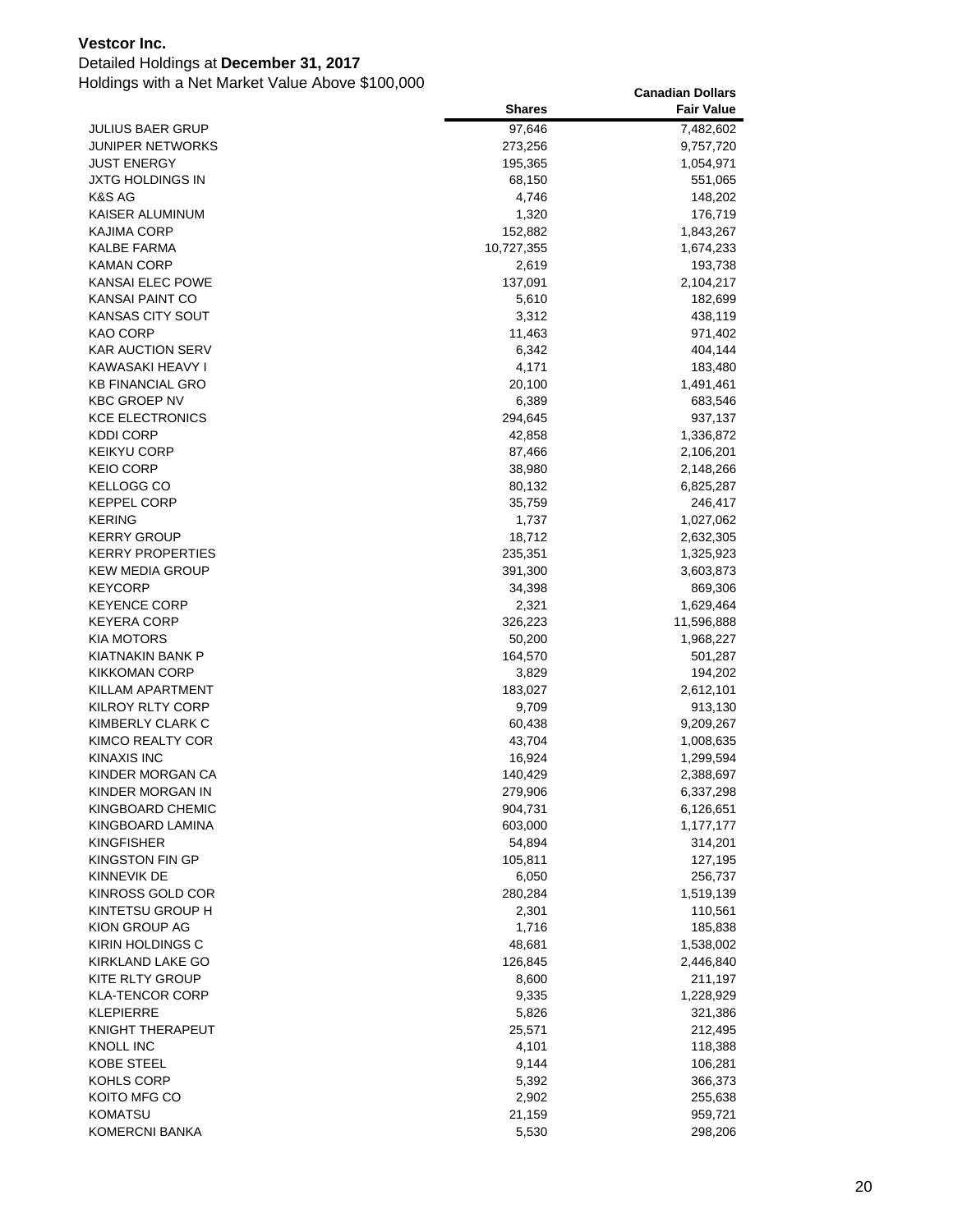### Detailed Holdings at **December 31, 2017**

|                                      | <b>Shares</b>     | <b>Fair Value</b>    |
|--------------------------------------|-------------------|----------------------|
| KON KPN NV                           | 85,940            | 376,005              |
| KONAMI HOLDINGS                      | 6,767             | 466,649              |
| <b>KONE CORP</b>                     | 8,670             | 584,127              |
| KONICA MINOLTA I                     | 11,254            | 135,687              |
| <b>KONINKLIJKE AHOL</b>              | 182,856           | 5,044,226            |
| KONINKLIJKE DSM                      | 3,961             | 474,793              |
| KONINKLIJKE PHIL                     | 50,217            | 2,382,961            |
| KOREA ELEC POWER                     | 41,151            | 1,837,391            |
| KOREA ELECTRIC P                     | 166,186           | 3,687,625            |
| <b>KOREA ZINC</b>                    | 6,972             | 4,022,823            |
| <b>KOSE CORPORATION</b>              | 746               | 145,951              |
| <b>KP TISSUE INC</b>                 | 31,401            | 425,922              |
| <b>KRAFT HEINZ CO</b>                | 19,097            | 1,860,609            |
| <b>KROGER CO</b>                     | 28,453            | 978,598              |
| <b>KT CORPORATION</b>                | 68,356            | 2,420,074            |
| <b>KT&amp;G CORPORATION</b>          | 3,922             | 530,171              |
| <b>KUBOTA CORP</b>                   | 26,546            | 652,373              |
| KUEHNE & NAGEL A                     | 37,974            | 8,422,236            |
| <b>KURARAY CO</b>                    | 25,655            | 606,650              |
| <b>KYOCERA CORP</b>                  | 7,043             | 577,570              |
| KYOWA HAKKO KIRI                     | 6,254             | 151,572              |
| KYUSHU ELEC POWE                     | 119,433           | 1,568,833            |
| KYUSHU RAILWAY C                     | 4,297             | 167,038              |
| <b>L BRANDS INC</b>                  | 7,899             | 596,001              |
| <b>L3 TECHNOLOGIES</b>               | 5,008             | 1,241,464            |
| LA Z BOY INC                         | 4,000             | 156,368              |
| <b>LABORATORY CORP</b>               | 47,596            | 9,512,445            |
| LABRADOR IRON OR                     | 27,896            | 774,114              |
| LACOMER SAB DE C                     | 341,720           | 443,137              |
| LAFARGEHOLCIM LT                     | 11,596            | 819,271              |
| LAM RESEARCH COR                     | 8,611             | 1,991,413            |
| LAMAR ADVERTISIN                     | 12,402            | 1,166,263            |
| LAMB WESTON HLDG                     | 2,191             | 154,967              |
| <b>LAND SECURITIES</b>               | 19,622            | 335,239              |
| <b>LANDSTAR SYS INC</b>              | 2,624             | 342,254              |
| LANXESS AG                           | 2,293             | 228,695              |
| LASALLE HOTEL PP                     | 11,800            | 421,472              |
| LAURENTIAN BK CD                     | 107,004           | 6,115,719            |
| <b>LAWSON INC</b>                    | 95,238            | 7,934,045            |
| LCI INDUSTRIES                       | 1,398             | 227,711              |
| <b>LEAR CORPORATION</b>              | 2,061             | 456,194              |
| <b>LEGAL &amp; GENERAL</b>           | 133,187           | 616,954              |
| LEGGETT & PLATT                      | 36,455            | 2,196,462            |
| <b>LEGRAND SA</b>                    | 6,672             | 644,359              |
| LENDLEASE GROUP                      | 13,475            | 215,909              |
| <b>LENNAR CORP</b>                   | 181,794           | 3,405,113            |
| LENNOX INTL INC                      | 1,609             | 420,880              |
| <b>LEONARDO SPA</b>                  | 10,178            | 151,907              |
| LEUCADIA NATL CO<br>LEUCROTTA EXPLOR | 10,028            | 332,836              |
| <b>LEXINGTON REALTY</b>              | 656,600           | 1,129,352            |
| LF CORP                              | 23,885            | 293,972<br>454,980   |
| <b>LG DISPLAY</b>                    | 12,420            |                      |
|                                      | 64,600            | 2,260,635            |
| LG HOUSEHOLD&HEA                     | 3,058             | 2,498,156            |
| LG UPLUS CORP<br>LI & FUNG LTD       | 248,600           | 4,073,388            |
| <b>LIBERTY PPTY TR</b>               | 180,349<br>21,748 | 124,008              |
| LIFE STORAGE INC                     | 4,800             | 1,182,674<br>535,681 |
| LIFEPOINT HEALTH                     | 2,605             | 162,544              |
| LINAMAR CORPORAT                     | 21,069            | 1,542,461            |
|                                      |                   |                      |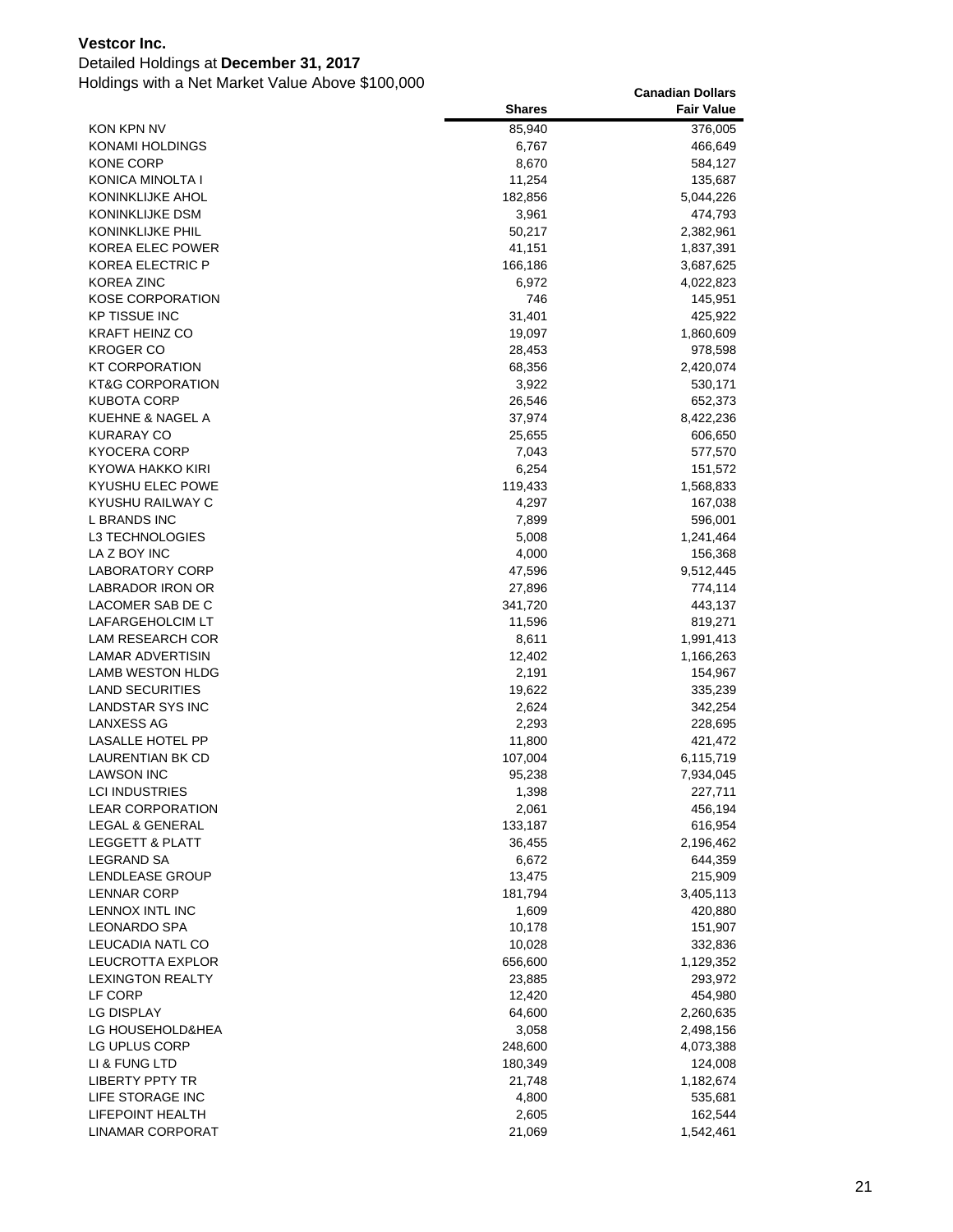Detailed Holdings at **December 31, 2017**

|                             | <b>Shares</b> | <b>Fair Value</b> |
|-----------------------------|---------------|-------------------|
| LINCOLN NATL COR            | 6,999         | 674,104           |
| LINDE AG                    | 8,232         | 2,332,970         |
| <b>LINDT &amp; SPRUENGL</b> | 868           | 12,614,514        |
| LINK REAL ESTATE            | 866,686       | 10,064,151        |
| LION CORP                   | 6,112         | 145,139           |
| <b>LIQUOR STORES NA</b>     | 93,702        | 1,009,171         |
| <b>LIXIL GROUP CORP</b>     | 6,691         | 226,983           |
| LKQ CORP                    | 130,449       | 6,647,352         |
| LLOYDS BANKING G            | 1,717,726     | 1,981,514         |
| LOBLAW COS LTD              | 361,536       | 24,663,986        |
| LOCKHEED MARTIN             | 7,979         | 3,209,630         |
| <b>LOEWS CORP</b>           | 54,538        | 3,418,720         |
| <b>LOGAN PROPERTY H</b>     | 1,764,000     | 2,284,478         |
| LONDON STOCK EXC            | 8,017         | 515,402           |
| LONGFOR PROPERTI            | 300,000       | 941,480           |
| LONKING HOLDINGS            | 3,660,000     | 2,012,112         |
| LONZA GROUP AG              | 1,633         | 552,827           |
| <b>L'OREAL</b>              | 12,911        | 3,592,681         |
| LOTTE CHEMICAL C            | 591           | 254,543           |
| LOWES CO                    | 37,220        | 4,334,238         |
| LTC PPTYS INC               | 7,874         | 429,652           |
| LUCARA DIAMOND C            | 150,776       | 423,681           |
| LUNDIN MINING CO            | 214,500       | 1,793,220         |
| LUNDIN PETROLEUM            | 4,851         | 139,415           |
| LUXOTTICA GROUP             | 4,409         | 339,305           |
| LVMH MOET HENNES            | 6,660         | 2,458,970         |
| LYONDELLBASELL I            | 31,573        | 4,364,192         |
| M & T BK CORP               | 4,814         | 1,031,361         |
| M3 INC                      | 5,424         | 239,202           |
| <b>MACERICH CO</b>          | 17,319        | 1,425,246         |
| <b>MACK CALI RLTY C</b>     | 9,300         | 251,227           |
| <b>MACQUARIE ATLAS</b>      | 94,066        | 579,839           |
| MACQUARIE GP LTD            | 8,150         | 795,741           |
| <b>MACYS INC</b>            | 9,743         | 312,183           |
| <b>MAGELLAN AEROSPA</b>     | 21,617        | 454,173           |
| <b>MAGELLAN MIDSTRE</b>     | 26,155        | 2,324,768         |
| <b>MAGNA INTL INC</b>       | 52,031        | 3,706,688         |
| <b>MAGYAR TELEKOM</b>       | 843,814       | 1,874,424         |
| <b>MAKITA CORP</b>          | 4,404         | 231,937           |
| MALAYAN BKG BHD             | 344,000       | 1,043,723         |
| MAN SE                      | 60,874        | 8,737,449         |
| <b>MANILA WATER CO</b>      | 356,010       | 250,642           |
| <b>MANPOWERGROUP</b>        | 2,336         | 369,110           |
| MANULIFE FINCL C            | 527,853       | 13,840,306        |
| <b>MAPFRE SA</b>            | 29,166        | 117,515           |
| <b>MAPLE LEAF FOODS</b>     | 200,207       | 7,171,415         |
| <b>MARATHON PETROLE</b>     | 15,622        | 1,291,465         |
| <b>MARICANN GROUP</b>       | 440,000       | 1,166,000         |
| MARINE HARVEST A            | 11,610        | 247,208           |
| <b>MARKS &amp; SPENCER</b>  | 40,349        | 215,287           |
| <b>MARRIOTT INTL IN</b>     | 9,795         | 1,665,766         |
| <b>MARSH &amp; MCLENNAN</b> | 92,215        | 9,403,865         |
| <b>MARTIN MARIETTA</b>      | 2,010         | 556,674           |
| <b>MARTINREA INTL</b>       | 73,122        | 1,175,071         |
| <b>MARUBENI CORP</b>        | 1,150,659     | 10,444,619        |
| <b>MARUI GROUP CO</b>       | 5,770         | 132,397           |
| MASCO CORP                  | 10,062        | 553,960           |
| <b>MASIMO CORP</b>          | 2,600         | 276,250           |
| <b>MASTERCARD INC</b>       | 89,805        | 17,031,206        |
| <b>MATTEL INC</b>           | 21,711        | 418,379           |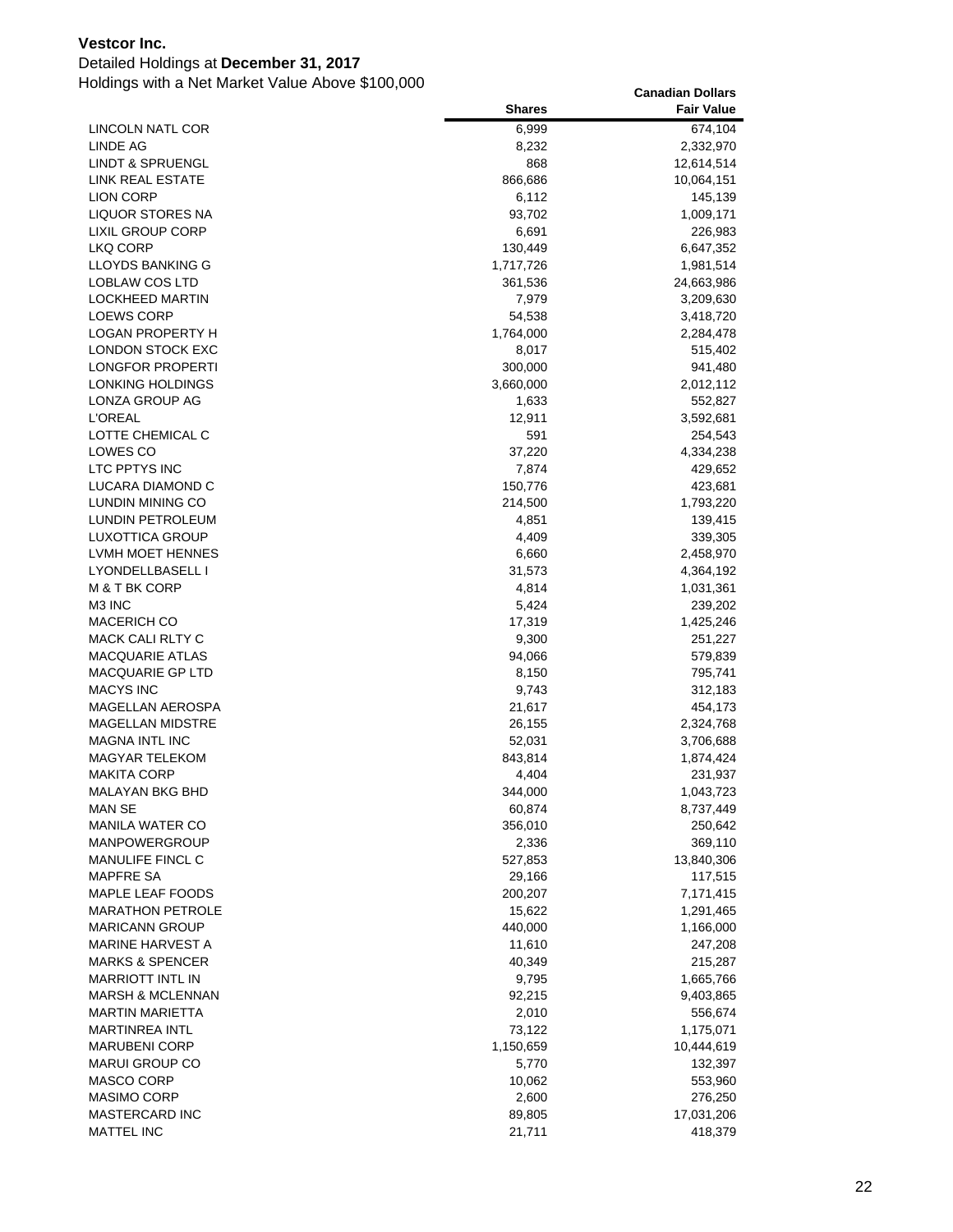### Detailed Holdings at **December 31, 2017**

|                                         | <b>Shares</b>    | <b>Fair Value</b>    |
|-----------------------------------------|------------------|----------------------|
| <b>MAXAR TECHNOLOGI</b>                 | 14,163           | 1,146,070            |
| <b>MAXIM INTEGRATED</b>                 | 8,158            | 534,384              |
| <b>MAZDA MOTOR CORP</b>                 | 13,767           | 231,446              |
| <b>MCCORMICK &amp; CO I</b>             | 61,272           | 7,862,447            |
| <b>MCDONALDS CORP</b>                   | 71,782           | 15,480,346           |
| MCDONALD'S HOLDI                        | 167,868          | 9,251,543            |
| <b>MCKESSON CORP</b>                    | 30,048           | 5,883,862            |
| <b>MCKESSON EUROPE</b>                  | 87,484           | 3,473,541            |
| <b>MDC HOLDINGS</b>                     | 4,037            | 161,254              |
| <b>MEBUKIFINANCIAL</b>                  | 22,829           | 121,118              |
| <b>MEDIBANK PRIVATE</b>                 | 67,656           | 218,135              |
| <b>MEDICAL FACILITI</b>                 | 7,299            | 104,549              |
| <b>MEDICAL PPTYS TR</b>                 | 37,689           | 661,735              |
| <b>MEDICLINIC INTER</b>                 | 11,144           | 122,679              |
| <b>MEDIOBANCA SPA</b>                   | 13,865           | 197,340              |
| <b>MEDIPAL HLDG COR</b>                 | 4,977            | 122,172              |
| <b>MEDTRONIC PLC</b>                    | 77,125           | 7,846,767            |
| <b>MEGA FINANCIAL H</b>                 | 798,300          | 808,358              |
| <b>MEGGITT</b>                          | 19,706           | 161,056              |
| <b>MEIJI HOLDINGS C</b>                 | 2,550            | 271,995              |
| <b>MELCO RESORTS &amp;</b>              | 6,806            | 247,641              |
| <b>MERCK &amp; CO INC</b>               | 194,713          | 13,844,308           |
| <b>MERCK KGAA</b>                       | 3,268            | 441,287              |
| <b>MERCURY GENERAL</b>                  | 2,313            | 154,873              |
| <b>METHANEX CORP</b>                    | 23,815           | 1,813,750            |
| <b>METLIFE INC</b>                      | 33,659           | 2,132,269            |
| METRO AG (NEW)                          | 4,826            | 120,894              |
| <b>METRO INC</b>                        | 303,650          | 12,221,913           |
| METSO OYJ                               | 2,482            | 106,315              |
| <b>METTLER TOLEDO I</b>                 | 1,667            | 1,293,971            |
| <b>MFA FINANCIAL IN</b>                 | 23,951           | 243,676              |
| <b>MGM CHINA HLDGS</b>                  | 30,613           | 116,042              |
| <b>MGM GROWTH PROPE</b>                 | 6,720            | 248,860              |
| MICHAEL KORS HOL                        | 4,864            | 383,639              |
| MICHAELS COS INC                        | 7,137            | 216,314              |
| MICHELIN(CGDE)                          | 35,792           | 6,437,837            |
| <b>MICRO FOCUS INTL</b>                 | 11,081           | 473,857              |
| <b>MICROCHIP TECHNO</b>                 | 7,482            | 823,837              |
| <b>MICRON TECHNOLOG</b>                 | 36,888           | 1,900,518            |
| MICROSOFT CORP                          | 246,760          | 26,447,083           |
| MID-AMER APT CMN                        | 31,514           | 3,970,659            |
| MILLICOM INTL CE                        | 1,828            | 154,977<br>257,121   |
| MINEBEA MITSUMI<br><b>MINTH GROUP</b>   | 9,783            |                      |
|                                         | 19,194           | 145,052<br>2,783,982 |
| MIRACA HLDGS INC<br><b>MIRVAC GROUP</b> | 51,876           |                      |
| <b>MISUMI GROUP INC</b>                 | 2,418,148        | 5,568,966            |
| <b>MITEL NETWORKS</b>                   | 18,462<br>10,729 | 673,527<br>111,367   |
| <b>MITSUBISHI CHEM</b>                  | 171,780          | 2,362,486            |
| <b>MITSUBISHI CORP</b>                  | 35,420           | 1,226,395            |
| MITSUBISHI ELEC                         | 44,470           | 925,677              |
| <b>MITSUBISHI ESTAT</b>                 | 27,973           | 609,814              |
| <b>MITSUBISHI GAS C</b>                 | 14,427           | 519,102              |
| <b>MITSUBISHI HVY I</b>                 | 6,811            | 318,930              |
| MITSUBISHI MATER                        | 2,856            | 127,381              |
| <b>MITSUBISHI MOTOR</b>                 | 19,115           | 173,062              |
| MITSUBISHI TANAB                        | 18,194           | 471,910              |
| MITSUBISHI UFJ F                        | 284,676          | 2,616,639            |
| <b>MITSUI &amp; CO</b>                  | 536,112          | 10,924,047           |
| <b>MITSUI CHEMICALS</b>                 | 14,629           | 589,828              |
|                                         |                  |                      |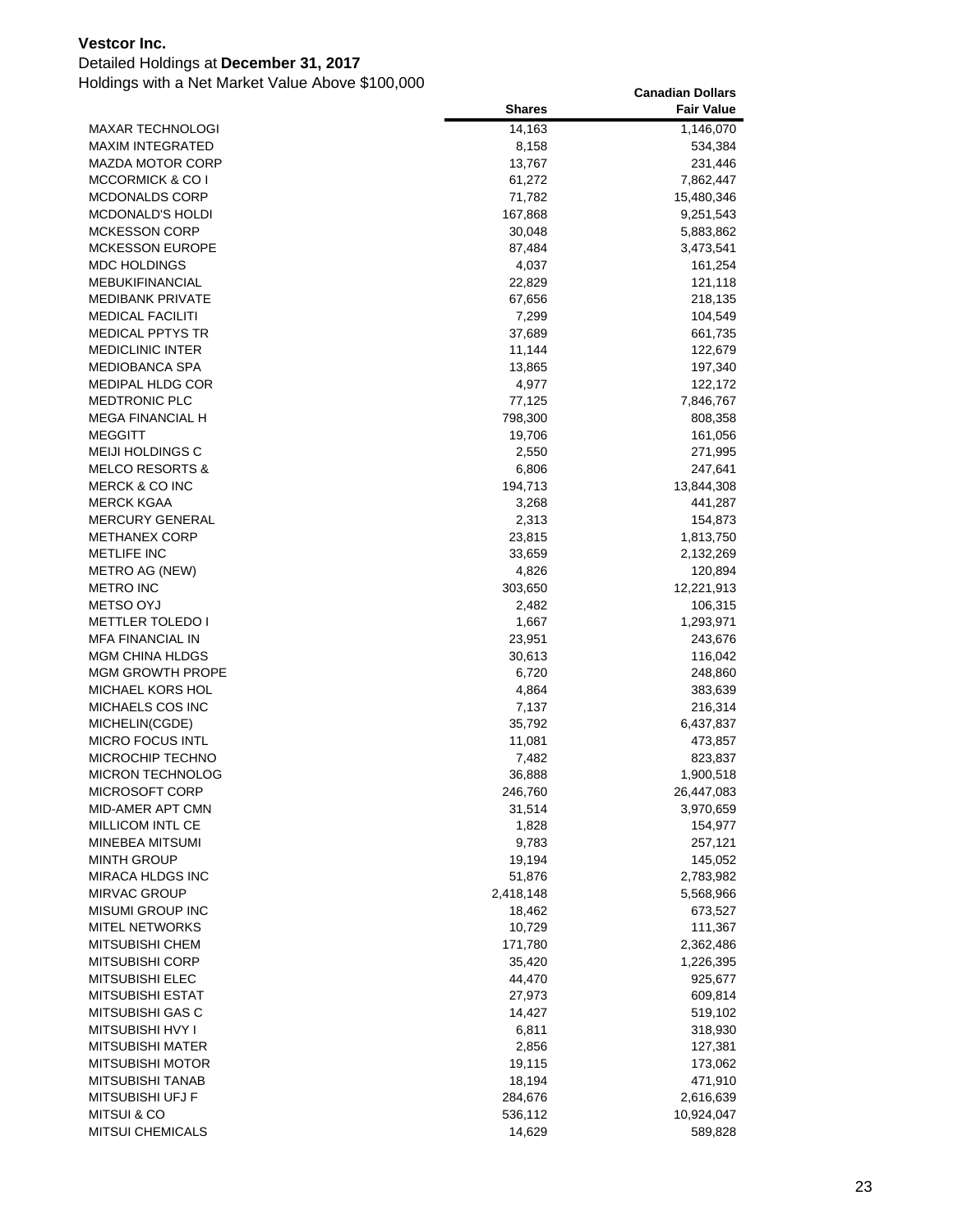### Detailed Holdings at **December 31, 2017**

|                                           | <b>Shares</b>    | <b>Fair Value</b>     |
|-------------------------------------------|------------------|-----------------------|
| MITSUI FUDOSAN C                          | 22,145           | 621,927               |
| MITSUI O.S.K.LIN                          | 2,973            | 124,333               |
| <b>MIZRAHI TEFAHOT</b>                    | 93,568           | 2,166,316             |
| <b>MIZUHO FINL GP</b>                     | 568,569          | 1,293,872             |
| <b>MOHAWK INDS INC</b>                    | 2,021            | 698,637               |
| <b>MOL HUNGARIAN OI</b>                   | 238,544          | 3,476,711             |
| <b>MOLSON COORS BRE</b>                   | 5,910            | 607,723               |
| MONDELEZ INTL IN                          | 171,180          | 9,225,740             |
| <b>MONDI</b>                              | 10,023           | 328,043               |
| <b>MONETA MONEY BAN</b>                   | 321,980          | 1,563,603             |
| <b>MONMOUTH RL EST</b>                    | 7,700            | 171,729               |
| <b>MONSANTO CO</b>                        | 21,016           | 3,075,051             |
| <b>MONSTER BEVERAGE</b>                   | 13,168           | 1,044,212             |
| MOODYS CORP                               | 8,896            | 1,645,297             |
| <b>MORGAN STANLEY</b>                     | 44,527           | 2,927,307             |
| <b>MORGUARD REAL ES</b>                   | 21,469           | 296,272               |
| MORNEAU SHEPELL                           | 37,349           | 835,310               |
| MORRISON(W)SUPMA                          | 61,017           | 227,419               |
| <b>MOSAIC ACQ CORP</b>                    | 200,000          | 2,537,224             |
| MOSAIC CO                                 | 11,228           | 360,988               |
| MOTOROLA SOLUTIO                          | 9,577            | 1,090,342             |
| <b>MPLX LP</b>                            | 30,847           | 1,370,907             |
| MS&AD INS GP HLD                          | 12,019           | 509,861               |
| <b>MSC INDL DIRECT</b>                    | 2,241            | 271,408               |
| <b>MSCI INC</b>                           | 3,121            | 494,829               |
| <b>MTR CORP</b>                           | 1,298,092        | 9,529,013             |
| MTU AERO ENGINES                          | 1,328            | 298,506               |
| <b>MUENCHENER RUECK</b>                   | 32,509           | 8,840,694             |
| <b>MULLEN GROUP</b>                       | 186,152          | 2,935,617             |
| <b>MURATA MFG CO</b>                      | 4,445            | 747,526               |
| MURPHY USA INC                            | 2,696            | 271,452               |
| <b>MYLAN N V</b>                          | 17,154           | 909,373               |
| NABTESCO CORP                             | 7,018            | 337,209               |
| NAGOYA RAILROAD                           | 4,588            | 144,772               |
| <b>NASDAQ INC</b>                         | 3,722            | 358,295               |
| <b>NATIONAL ENERGY</b>                    | 200,000          | 2,493,371             |
| <b>NATIONAL GRID</b>                      | 1,105,973        | 16,404,142            |
| <b>NATIONAL INSTRS</b>                    | 6,440            | 335,912               |
| NATIONAL OILWELL                          | 12,156           | 548,616               |
| NATIONAL RETAIL                           | 15,322           | 827,997               |
| <b>NATIXIS</b>                            | 25,201           | 250,094               |
| NATL AUSTRALIA B                          | 64,230           | 1,861,286             |
| NATL HEALTH INVS                          | 6,676            | 638,336               |
| <b>NAVIENT CORP</b>                       | 8,413            | 140,407               |
| <b>NEC CORP</b><br><b>NEO PERFORMANCE</b> | 6,643            | 224,616               |
| <b>NESTE OYJ</b>                          | 99,100           | 1,773,890             |
| <b>NESTLE SA</b>                          | 3,484<br>149,600 | 279,651<br>16,118,609 |
| NETAPP INC COM                            | 16,456           | 1,140,618             |
| NETFLIX INC                               | 13,841           | 3,328,986             |
| NETIA SA                                  | 130,970          | 254,073               |
| NEW FLYER INDUST                          | 44,187           | 2,400,459             |
| NEW GOLD INC                              | 133,814          |                       |
| NEW JERSEY RES C                          | 9,861            | 552,652<br>496,884    |
| <b>NEW RESIDENTIAL</b>                    | 12,945           | 298,113               |
| NEW WORLD DEVEL                           | 439,311          | 826,641               |
| NEWCREST MINING                           | 54,075           | 1,209,305             |
| NEWELL BRANDS IN                          | 15,677           | 606,953               |
| NEWMONT MINING C                          | 220,807          | 10,380,289            |
| <b>NEWS CORP NEW</b>                      | 31,866           | 649,112               |
|                                           |                  |                       |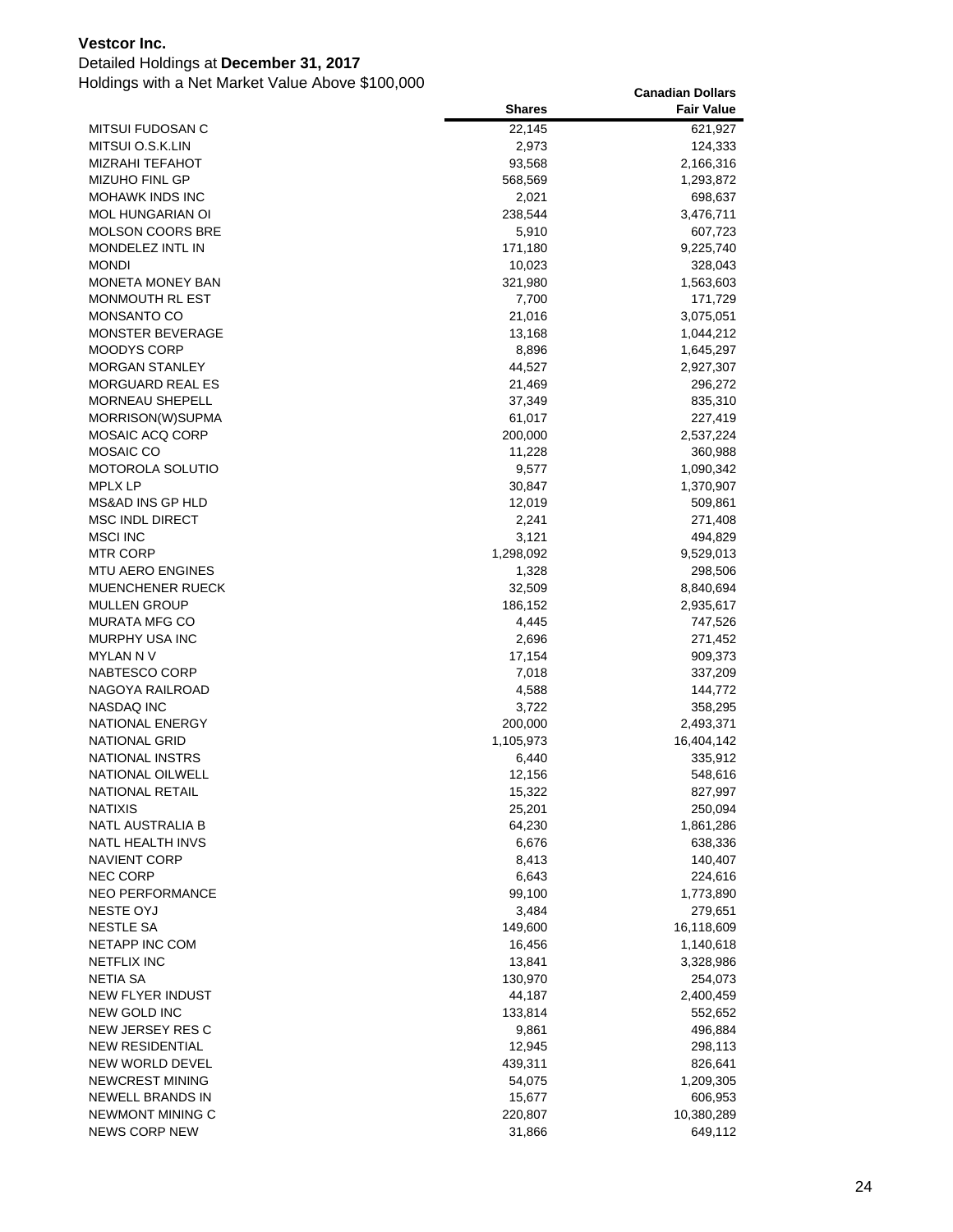### Detailed Holdings at **December 31, 2017**

|                         | <b>Shares</b> | <b>Fair Value</b> |
|-------------------------|---------------|-------------------|
| NEXON CO LTD            | 5,028         | 183,431           |
| <b>NEXT PLC</b>         | 60,104        | 4,609,706         |
| <b>NEXTERA ENERGY I</b> | 78,361        | 15,335,112        |
| <b>NGK INSULATORS</b>   | 6,072         | 143,716           |
| NGK SPARK PLUG C        | 3,840         | 116,984           |
| NH FOODS LTD            | 11,959        | 365,523           |
| NICE LTD                | 1,584         | 179,793           |
| NIDEC CORPORATIO        | 5,489         | 965,223           |
| NIELSEN HOLDINGS        | 10,709        | 488,409           |
| <b>NIKE INC</b>         | 42,029        | 3,304,594         |
| <b>NIKON CORP</b>       | 34,994        | 883,531           |
| NINTENDO CO             | 2,701         | 1,237,425         |
| <b>NIPPON BUILDING</b>  | 36            | 220,626           |
| NIPPON ELEC GLAS        | 2,214         | 105,888           |
| NIPPON EXPRESS C        | 2,278         | 189,775           |
| NIPPON PAINT HLD        | 4,499         | 178,393           |
| <b>NIPPON PROLOGIS</b>  | 2,399         | 6,358,532         |
| NIPPON STEEL & S        | 18,987        | 610,530           |
| NIPPON TEL&TEL C        | 48,901        | 2,883,222         |
| <b>NIPPON YUSEN KK</b>  | 4,213         | 128,816           |
| NISOURCE INC            | 64,936        | 2,088,551         |
| NISSAN CHEMICAL         | 8,246         | 412,264           |
| NISSAN MOTOR CO         | 59,034        | 737,697           |
| NISSHIN SEIFUN G        | 5,371         | 135,966           |
| NISSIN FOODS HLD        | 67,140        | 6,145,875         |
| NITORI HOLDINGS         | 42,476        | 7,589,740         |
| NITTO DENKO CORP        | 3,644         | 405,709           |
| NN GROUP N.V.           | 123,270       | 6,698,994         |
| NOBLE ENERGY INC        | 15,565        | 568,293           |
| NOKIA OYJ               | 132,190       | 774,460           |
| <b>NOKIAN RENKAAT</b>   | 3,406         | 193,705           |
| NOMURA HOLDINGS         | 91,239        | 674,948           |
| NOMURA REAL EST         | 98            | 152,492           |
| NOMURA RESEARCH         | 3,259         | 189,941           |
| NORDEA BANK AB          | 296,930       | 4,512,173         |
| NORDSTROM INC           | 3,730         | 221,431           |
| NORSK HYDRO ASA         | 34,567        | 330,151           |
| NORTH WEST CO           | 110,554       | 3,358,136         |
| NORTHERN TR CORP        | 6,870         | 863,501           |
| NORTHLAND POWER         | 38,635        | 905,991           |
| NORTHROP GRUMMAN        | 13,449        | 5,171,718         |
| NORTHSTAR REALTY        | 6,700         | 112,742           |
| NORTHVIEW APARTM        | 144,713       | 3,636,030         |
| NORTHWEST HEALTH        | 81,268        | 929,435           |
| NORTHWEST NAT GA        | 3,177         | 237,444           |
| NORTHWESTERN COR        | 10,982        | 821,466           |
| NOVAGOLD RES            | 50,618        | 250,053           |
| <b>NOVARTIS AG</b>      | 105,814       | 11,210,430        |
| NOVO-NORDISK AS         | 44,305        | 2,994,766         |
| NOVOZYMES A/S           | 5,640         | 404,026           |
| <b>NRG ENERGY INC</b>   | 9,621         | 343,316           |
| <b>NSK</b>              | 10,893        | 214,933           |
| NTAL STORAGE AFF        | 4,400         | 150,284           |
| NTT DATA CORP           | 16,245        | 241,937           |
| NTT DOCOMO              | 254,617       | 7,535,895         |
| <b>NUCOR CORP</b>       | 10,169        | 814,885           |
| NUSTAR ENERGY LP        | 7,507         | 281,707           |
| <b>NUVASIVE INC</b>     | 3,067         | 224,765           |
| NUVISTA ENERGY L        | 536,663       | 4,304,037         |
| <b>NVIDIA CORP</b>      | 50,796        | 12,315,279        |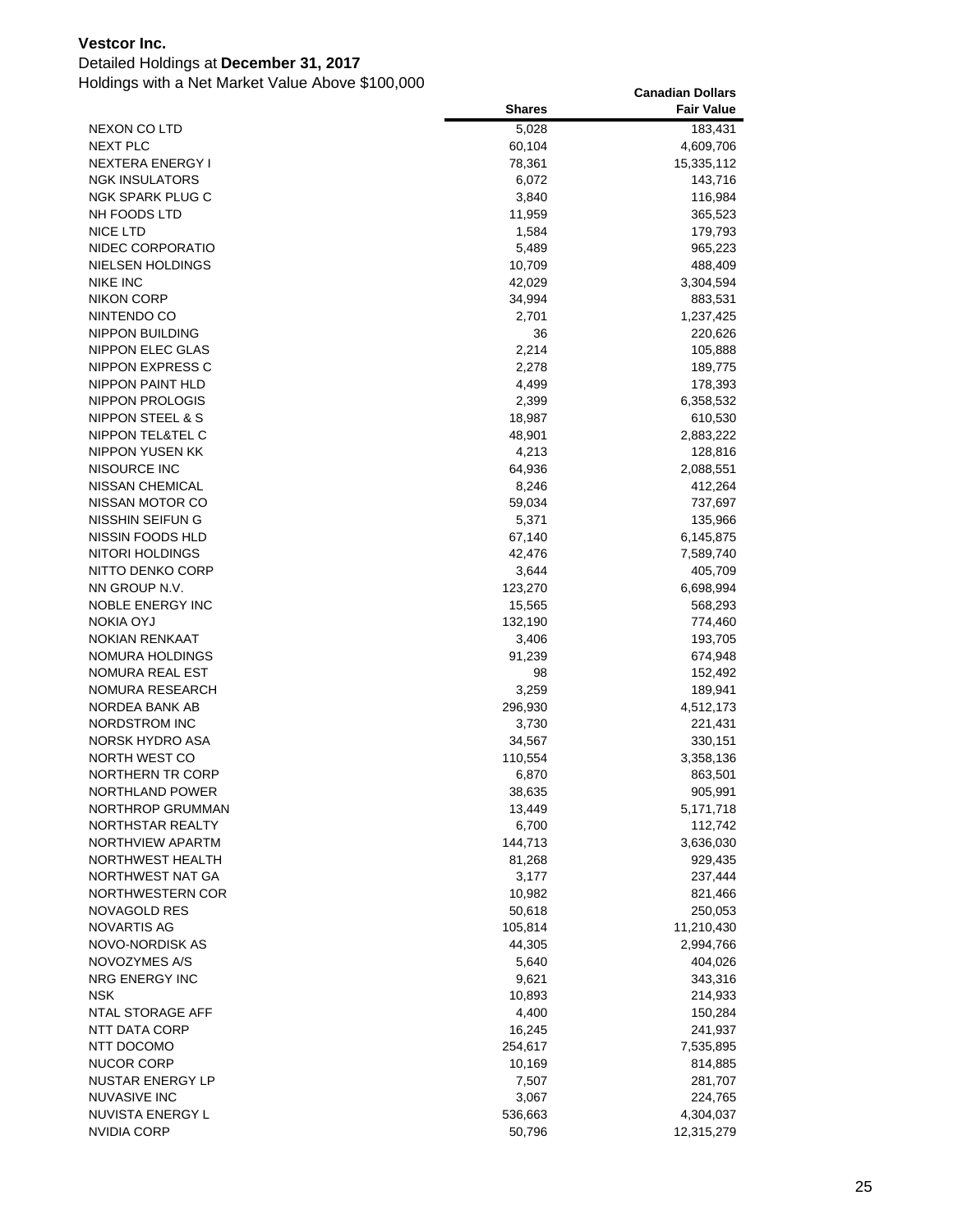### Detailed Holdings at **December 31, 2017**

|                         | <b>Shares</b>    | <b>Fair Value</b>    |
|-------------------------|------------------|----------------------|
| <b>NVR INC</b>          | 154              | 676,926              |
| <b>NWS HOLDINGS LTD</b> | 46,707           | 105,555              |
| NXP SEMICONDUCTR        | 98,885           | 14,507,213           |
| <b>O2 CZECH REPUBLI</b> | 222,042          | 3,618,268            |
| OBAYASHI CORP           | 71,656           | 1,087,100            |
| <b>OCCIDENTAL PETE</b>  | 24,477           | 2,282,989            |
| OCEAN RIG UDW IN        | 46,164           | 1,550,144            |
| OCEANAGOLD CORP         | 1,149,171        | 3,711,822            |
| ODAKYU ELEC RLWY        | 7,611            | 204,015              |
| ODONTOPREV SA           | 740,950          | 4,452,811            |
| OIL CO LUKOIL PJ        | 13,500           | 967,866              |
| OIL SEARCH LTD          | 33,590           | 256,431              |
| OJI HLDGS CORP          | 13,548           | 113,016              |
| OLD DOMINION FGH        | 2,728            | 449,644              |
| OLD MUTUAL PLC          | 132,553          | 520,555              |
| OLD REP INTL COR        | 12,713           | 340,557              |
| OLYMPUS CORP            | 7,714            | 370,652              |
| OMEGA HEALTHCARE        | 28,099           | 969,591              |
| <b>OMNICOM GROUP IN</b> | 7,373            | 678,295              |
| OMRON CORP              | 10,793           | 806,704              |
| OMV AG                  | 3,758            | 298,705              |
| ONE GAS INC             | 6,004            | 551,114              |
| <b>ONEOK INC</b>        | 55,182           | 3,695,549            |
| ONEX CORP               | 99,785           | 9,199,179            |
| ONO PHARMACEUTIC        | 10,950           | 319,824              |
| OPEN TEXT CORP          | 356,120          | 15,922,125           |
| ORACLE CORP             | 167,160          | 9,902,471            |
| ORACLE CORP JAPA        | 32,862           | 3,413,842            |
| ORANGE                  | 171,727          | 3,739,914            |
| O'REILLY AUTOMOT        | 4,960            | 1,494,868            |
| ORGANIGRAM HOLDI        | 924,700          | 3,791,270            |
| ORICA LIMITED           | 10,684           | 189,512              |
| ORIENTAL LAND CO        | 7,386            | 843,689              |
| ORIGIN ENERGY           | 45,754           | 422,380              |
| ORION CORPORATIO        | 9,857            | 460,925              |
| ORIX CORP               | 454,123          | 9,619,601            |
| ORKLA ASA               | 158,255          | 2,110,285            |
| ORSTED A/S              | 8,971            | 614,002              |
| OSAKA GAS CO            | 8,675            | 209,378              |
| OSISKO GOLD ROYA        | 55,953           | 815,235              |
| OSISKO MINING           | 34,438           | 116,745              |
| OSRAM LICHT AG          | 2,310            | 260,419              |
| OTP BANK<br>OTSUKA CORP | 20,257           | 1,053,236            |
| OTSUKA HLDGS CO         | 1,501<br>104,371 | 144,244<br>5,743,969 |
| OUTFRONT MEDIA I        | 14,400           | 418,586              |
| OVERSEA-CHINESE         | 332,149          | 3,858,349            |
| OWENS & MINOR IN        | 4,873            | 115,274              |
| OWENS CORNING           | 4,418            | 510,099              |
| PACCAR INC              | 11,247           | 1,018,807            |
| PACKAGING CORP A        | 3,018            | 458,208              |
| PADDY POWER BETF        | 2,066            | 308,352              |
| PADINI HLDGS BHD        | 252,400          | 412,595              |
| <b>PAN AMERICAN SIL</b> | 57,581           | 1,127,436            |
| PANASONIC CORP          | 50,942           | 934,611              |
| PANDORA A/S             | 2,228            | 304,127              |
| PAPA JOHNS INTL         | 1,960            | 137,794              |
| PARAMOUNT GROUP         | 19,318           | 385,875              |
| PAREX RESOURCES         | 143,345          | 2,603,145            |
| PARK HOTELS RESO        | 15,350           | 563,221              |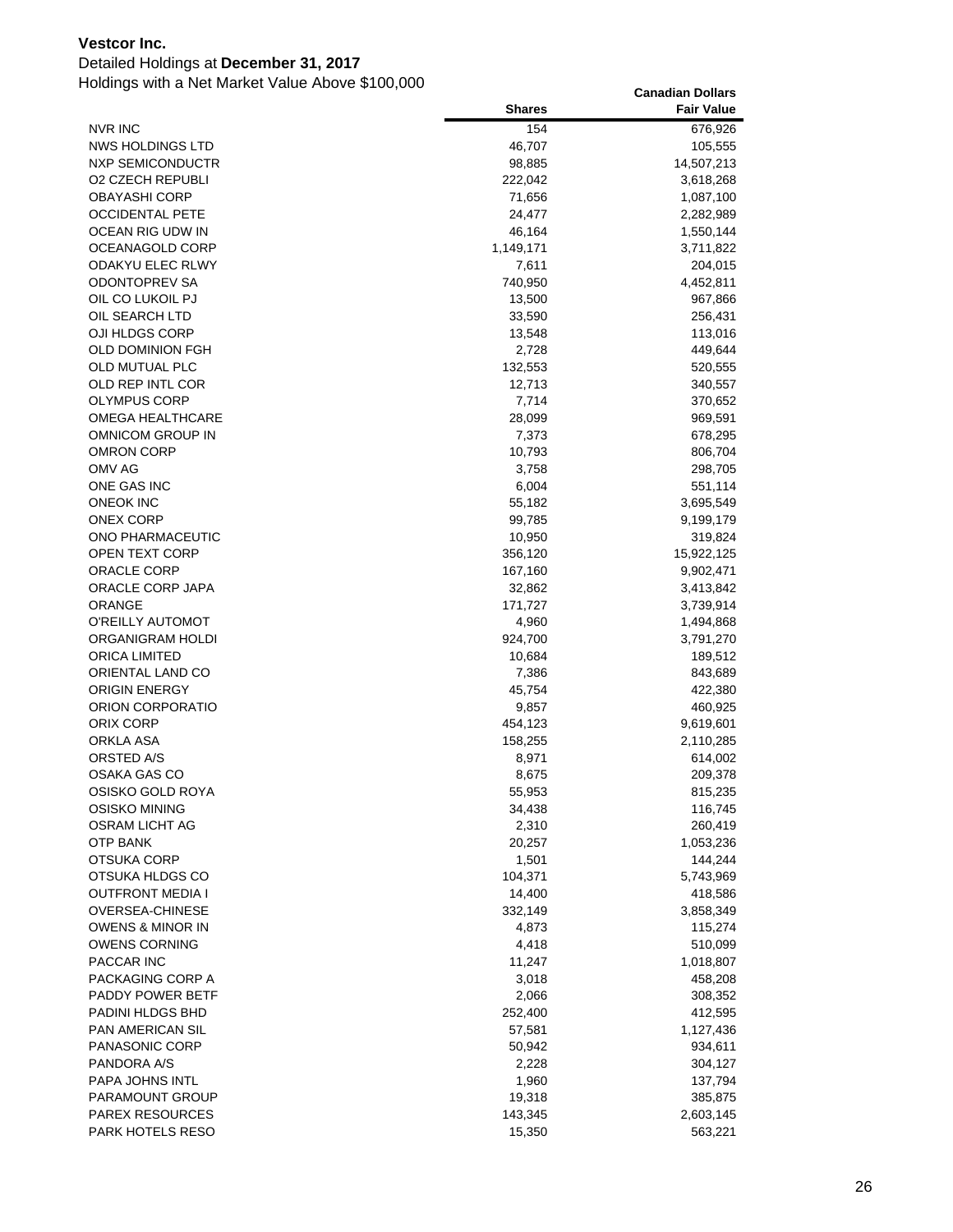### Detailed Holdings at **December 31, 2017**

|                                      | <b>Shares</b>     | <b>Fair Value</b>    |
|--------------------------------------|-------------------|----------------------|
| <b>PARKER HANNIFIN</b>               | 4,262             | 1,065,772            |
| PARKLAND FUEL CO                     | 170,194           | 4,586,620            |
| PARTNERS GROUP H                     | 453               | 389,069              |
| <b>PASON SYSTEMS</b>                 | 13,873            | 252,350              |
| PATTERSON COMPAN                     | 67,131            | 3,038,959            |
| <b>PAYCHEX INC</b>                   | 118,253           | 10,087,080           |
| PAYPAL HLDGS INC                     | 36,138            | 3,333,448            |
| <b>PCCW LIMITED</b>                  | 10,807,245        | 7,864,078            |
| <b>PEARSON</b>                       | 20,580            | 256,729              |
| PEBBLEBROOK HOTE                     | 7,347             | 345,572              |
| <b>PEGATRON CORP</b>                 | 1,073,322         | 3,253,758            |
| PEMBINA PIPELINE                     | 535,894           | 24,472,964           |
| PENN NATL GAMING                     | 12,600            | 494,612              |
| <b>PENNON GROUP</b>                  | 74,253            | 985,433              |
| PENNYMAC MTG INV                     | 6,017             | 124,695              |
| PEOPLE CORP                          | 59,000            | 454,300              |
| PEOPLES UNITED F                     | 419,656           | 9,832,610            |
| PEPSICO INC                          | 101,893           | 15,411,709           |
| PERKINELMER INC                      | 3,526             | 323,037              |
| PERNOD-RICARD                        | 6,314             | 1,253,483            |
| PERRIGO CO                           | 4,190             | 457,578              |
| <b>PERSIMMON</b>                     | 18,559            | 861,270              |
| PERSOL HOLDINGS                      | 4,598             | 144,423              |
| PETRONAS CHEMICA                     | 356,100           | 848,913              |
| PEUGEOT SA                           | 15,051            | 383,944              |
| PEYTO EXPLORATIO                     | 25,947            | 392,838              |
| PFIZER INC                           | 421,028           | 19,107,030           |
| PG&E CORP                            | 175,747           | 9,871,665            |
| PGE POLSKA GRUPA                     | 616,175           | 2,677,288            |
| PHILIP MORRIS IN                     | 66,470            | 8,887,402            |
| PHILLIPS 66                          | 88,996            | 11,278,988           |
| PHILLIPS 66 PART                     | 5,090             | 333,863              |
| PHOENIX ENERGY S                     | 137,500           | 323,125              |
| PHYSICIANS REALT                     | 18,004            | 405,820              |
| PIEDMONT OFFICE                      | 25,535            | 649,732              |
| PINE CLIFF ENERG                     | 1,693,200         | 778,872              |
| PINNACLE WEST CA                     | 70,819            | 7,558,249            |
| PIONEER NATURAL                      | 5,443             | 1,178,804            |
| PLAINS ALL AMERN<br>PLAINS GP HLDING | 46,761            | 1,209,281            |
| <b>PLAYA HOTELS &amp; R</b>          | 14,319            | 393,805              |
| PLAZA RETAIL                         | 128,148<br>85,600 | 1,732,475<br>366,582 |
| PNC FINL SVCS GR                     | 15,219            | 2,751,415            |
| PNM RES INC                          | 7,706             | 390,554              |
| POL GORN NAFT I                      | 1,695,065         | 3,844,510            |
| POLA ORBIS HLDG                      | 10,303            | 453,224              |
| POLISKI KONCERN                      | 60,622            | 2,317,075            |
| POOL CORPORATION                     | 2,093             | 339,997              |
| PORSCHE AUTOMOBI                     | 3,902             | 409,659              |
| PORTLAND GEN ELE                     | 8,080             | 464,887              |
| POSTE ITALIANE S                     | 16,013            | 151,179              |
| POTASH CORP OF S                     | 103,181           | 2,672,934            |
| POTLATCH CORP                        | 3,900             | 243,837              |
| POWER ASSETS HLD                     | 591,417           | 6,251,520            |
| POWER CORP OF CD                     | 369,290           | 11,953,917           |
| POWER FINANCIAL                      | 1,352,111         | 47,259,660           |
| POWERLONG REAL E                     | 600,000           | 364,475              |
| POWERTECH TECHNO                     | 1,314,438         | 4,870,186            |
| PPB GROUP BERHAD                     | 142,560           | 760,914              |
| <b>PPG INDUSTRIES I</b>              | 8,140             | 1,191,449            |
|                                      |                   |                      |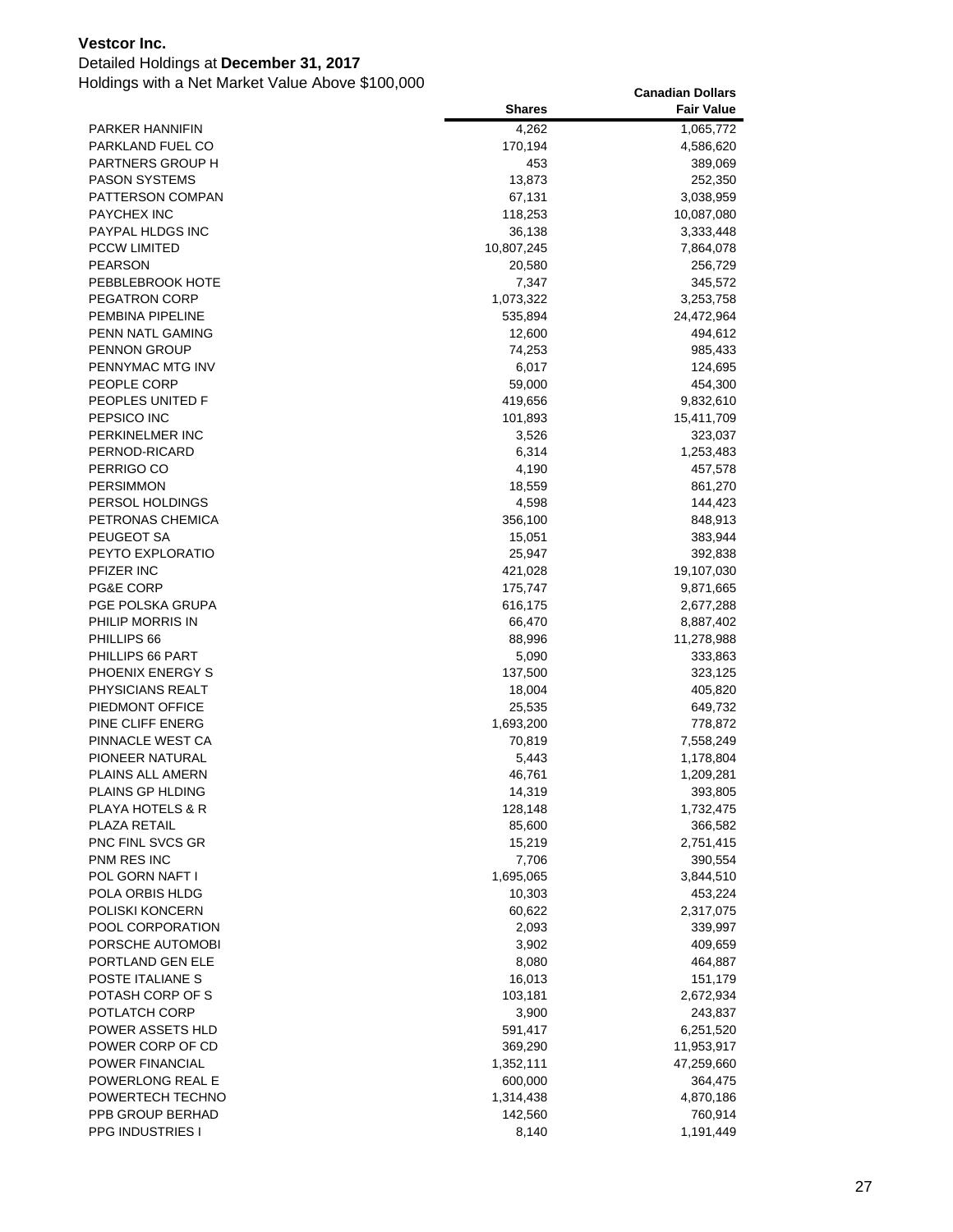## Detailed Holdings at **December 31, 2017**

|                                      | <b>Shares</b>    | <b>Fair Value</b>    |
|--------------------------------------|------------------|----------------------|
| PPL CORP                             | 42,185           | 1,656,925            |
| <b>PRAIRIESKY ROYAL</b>              | 131,564          | 4,226,165            |
| PRAXAIR INC                          | 9,158            | 1,774,878            |
| PREMIER GOLD MIN                     | 112,849          | 406,256              |
| PREMIUM BRANDS H                     | 31,210           | 3,232,732            |
| PRICELINE GRP                        | 1,560            | 3,396,590            |
| PRINCIPAL FINL G                     | 8,589            | 759,338              |
| PROASSURANCE COR                     | 3,563            | 277,454              |
| PROCTER & GAMBLE                     | 135,753          | 15,628,028           |
| <b>PROGRESSIVE CORP</b>              | 134,113          | 9,463,838            |
| <b>PROLOGIS INC</b>                  | 83,488           | 6,748,152            |
| PROMETIC LIFE SC                     | 160,884          | 209,149              |
| PROSIEBENSAT1 ME                     | 6,179            | 266,858              |
| PROXIMUS SA                          | 11,724           | 482,434              |
| PRUDENTIAL                           | 61,308           | 1,980,056            |
| PRUDENTIAL FINL                      | 13,562           | 1,953,799            |
| <b>PRYSMIAN SPA</b>                  | 3,604            | 147,434              |
| PS BUSINESS PKS                      | 2,100            | 329,136              |
| PT INDO TAMBANGR                     | 297,600          | 568,905              |
| PUBLIC BK BHD                        | 85,870           | 552,443              |
| PUBLIC STORAGE                       | 49,233           | 12,892,477           |
| PUBLIC SVC ENTER                     | 137,971          | 8,902,845            |
| PUBLICIS GROUP S                     | 5,104            | 435,026              |
| PULTEGROUP INC                       | 8,651            | 361,424              |
| PURE INDUSTRIAL                      | 1,184,542        | 8,050,147            |
| PURE MULTI-FAMIL                     | 207,700          | 1,576,267            |
| <b>PVH CORP</b>                      | 2,476            | 425,667              |
| <b>QANTAS AIRWAYS</b>                | 368,132          | 1,818,268            |
| <b>QATAR ELECT &amp;WAT</b>          | 14,436           | 898,916              |
| QATAR GAS TRANSP                     | 26,220           | 145,138              |
| <b>QATAR ISLAMIC BA</b>              | 37,960           | 1,279,812            |
| <b>QBE INSURANCE GR</b>              | 36,354           | 380,494              |
| QIAGEN NV                            | 124,046          | 4,876,893            |
| QL RESOURCES BHD                     | 199,355          | 268,483              |
| QORVO INC                            | 4,071            | 339,711              |
| QTS REALTY TR IN                     | 4,687            | 320,283              |
| <b>QUALCOMM INC</b>                  | 191,908          | 15,393,682           |
| QUALITY CARE PPT                     | 18,741           | 324,280              |
| <b>QUANTA SVCS INC</b>               | 11,239           | 550,743              |
| QUEBECOR INC                         | 479,482          | 11,363,723           |
| QUEST DIAGNOSTIC<br>QUIMICA Y MINERA | 9,073            | 1,119,636            |
| RAGING RIVER EXP                     | 58,349           | 4,344,800            |
| RAIA DROGASIL SA                     | 892,923          | 7,143,384            |
| <b>RAIFFEISEN BK IN</b>              | 106,374<br>4,065 | 3,688,530<br>184,702 |
| <b>RAKUTEN INC</b>                   | 25,347           | 291,085              |
| RALPH LAUREN COR                     | 1,771            | 231,185              |
| <b>RAMBUS INC</b>                    | 9,132            | 162,704              |
| RAMCO-GERSHENSON                     | 8,200            | 153,534              |
| RAMSAY HEALTH CA                     | 45,694           | 3,139,966            |
| RANDGOLD RESOURC                     | 42,206           | 5,300,828            |
| RANDSTAD HLDGS N                     | 2,910            | 224,340              |
| RAYMOND JAMES FI                     | 4,265            | 477,204              |
| <b>RAYONIER INC</b>                  | 12,900           | 511,237              |
| <b>RAYTHEON</b>                      | 52,455           | 12,346,159           |
| <b>REALPAGE INC</b>                  | 4,409            | 244,725              |
| REALTY INCOME CO                     | 126,097          | 9,041,400            |
| RECKITT BENCKISE                     | 71,924           | 8,434,677            |
| <b>RECORDATI</b>                     | 2,900            | 161,699              |
| <b>RECRUIT HLDGS CO</b>              | 159,685          | 4,973,072            |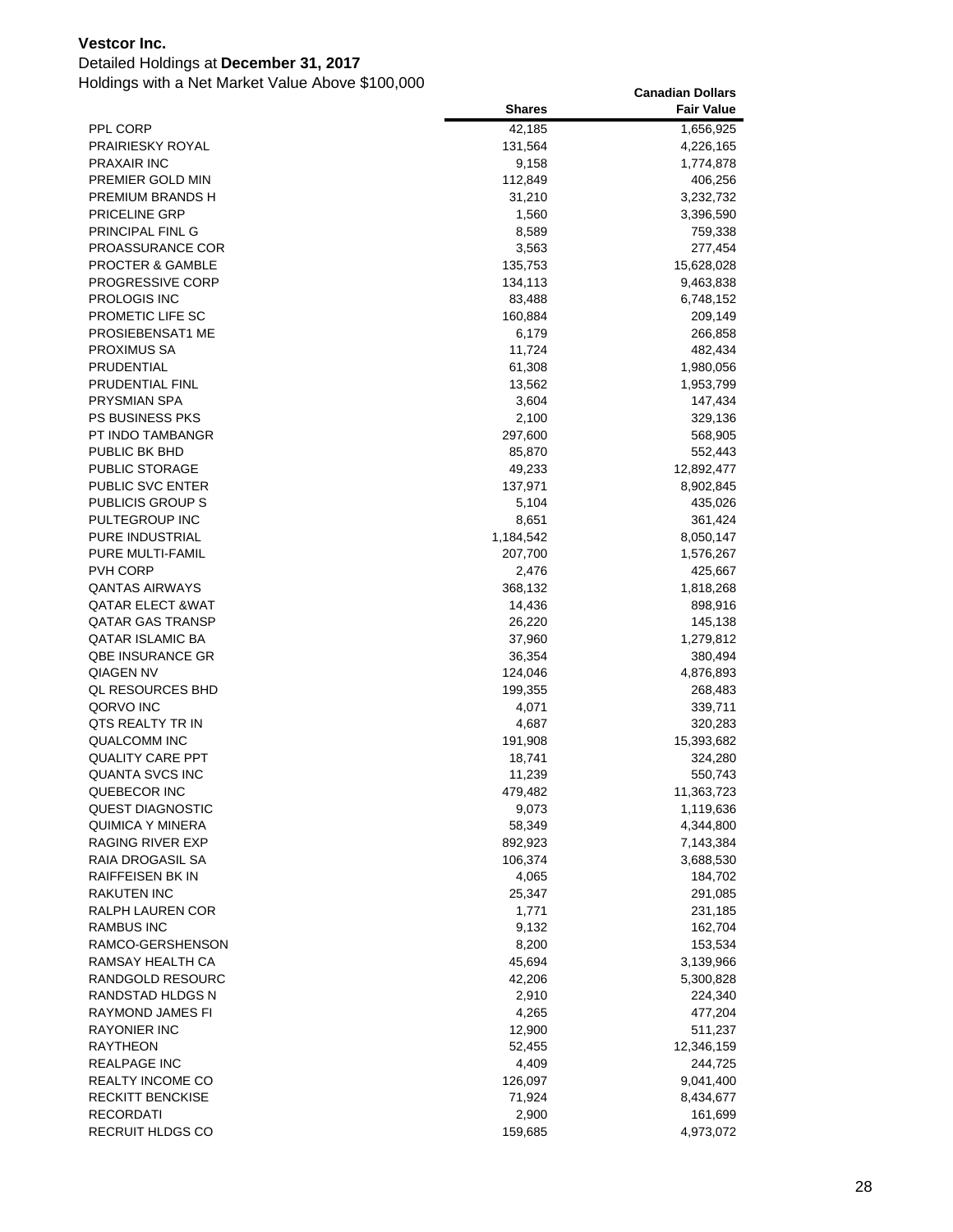### Detailed Holdings at **December 31, 2017**

|                                     | <b>Shares</b>       | Fair Value              |
|-------------------------------------|---------------------|-------------------------|
| <b>RED ELECTRICA CO</b>             | 78,936              | 2,222,048               |
| <b>RED HAT INC</b>                  | 5,660               | 851,713                 |
| REDEFINE PROPS L                    | 370,884             | 401,638                 |
| <b>REGAL ENTERTAINM</b>             | 27,567              | 794,767                 |
| <b>REGENCY CENTERS</b>              | 20,128              | 1,744,677               |
| <b>REGENERON PHARMC</b>             | 2,465               | 1,161,161               |
| <b>REGIONS FINL COR</b>             | 37,103              | 807,694                 |
| RELX NV                             | 97,274              | 2,804,853               |
| <b>RELX PLC</b>                     | 24,013              | 707,778                 |
| <b>REMY COINTREAU S</b>             | 22,423              | 3,896,549               |
| RENAISSANCE RE H                    | 45,846              | 7,214,235               |
| RENAULT                             | 4,804               | 606,487                 |
| RENESAS ELECTRON                    | 12,983              | 189,602                 |
| REPSOL SA                           | 31,116              | 690,292                 |
| REPUBLIC SVCS IN                    | 128,972             | 10,979,707              |
| <b>RESILIENT REIT L</b>             | 31,822              | 486,830                 |
| <b>RESMED INC</b>                   | 9,840               | 1,044,145               |
| <b>RESONA HOLDINGS</b>              | 57,551              | 430,859                 |
| <b>RESTAURANT BRAND</b>             | 44,019              | 3,412,838               |
| <b>RETAIL OPPORTUNI</b>             | 11,308              | 282,659                 |
| RETAIL PPTYS AME                    | 39,705              | 676,711                 |
| REXEL                               | 7,335               | 166,862                 |
| <b>REXFORD INDUSTRI</b>             | 7,891               | 289,704                 |
| RICE MIDSTREAM P                    | 7,831               | 210,660                 |
| <b>RICHEMONT(CIE FI</b>             | 12,296              | 1,395,971               |
| RICOH CO                            | 19,558              | 227,758                 |
| <b>RINNAI CORP</b>                  | 18,394              | 2,086,791               |
| RIO TINTO LIMITE                    | 19,584              | 1,454,962               |
| RIO TINTO PLC<br><b>RIOCAN</b>      | 28,762<br>1,195,984 | 1,921,706               |
| RITCHIE BROS AUC                    | 33,006              | 29,274,698<br>1,242,346 |
| RLJ LODGING TRUS                    | 16,741              | 467,553                 |
| ROAD KING INFRAS                    | 177,000             | 382,420                 |
| ROBERT HALF INTL                    | 8,864               | 616,836                 |
| ROCHE HLDGS AG                      | 16,872              | 5,347,311               |
| ROCKWELL AUTOMAT                    | 4,110               | 1,011,129               |
| ROCKWELL COLLINS                    | 36,437              | 6,191,560               |
| ROGERS COMMUNICA                    | 482,974             | 31,168,608              |
| ROGERS SUGAR                        | 181,650             | 1,164,377               |
| ROHM CO                             | 2,377               | 329,949                 |
| ROLLINS INC                         | 5,890               | 343,386                 |
| ROLLS ROYCE HLDG                    | 42,221              | 606,126                 |
| ROPER TECHNOLOGI                    | 3,274               | 1,062,459               |
| ROSS STORES INC                     | 21,537              | 2,165,529               |
| ROYAL BANK CDA                      | 521,988             | 53,582,068              |
| ROYAL BK SCOT GR                    | 90,749              | 427,600                 |
| ROYAL CARIBBEAN                     | 5,478               | 822,816                 |
| ROYAL DUTCH SHEL                    | 197,784             | 8,357,163               |
| ROYAL GOLD INC                      | 5,521               | 568,068                 |
| ROYAL MAIL PLC                      | 386,540             | 2,964,588               |
| RSA INSURANCE GR                    | 25,808              | 276,673                 |
| RTL GROUP                           | 51,130              | 5,136,664               |
| RUSSEL METALS IN                    | 25,645              | 748,065                 |
| RWE AG (NEU)                        | 13,206              | 337,773                 |
| RYMAN HEALTHCARE                    | 383,261             | 3,616,730               |
| RYMAN HOSPITALIT                    | 4,392               | 384,087                 |
| RYOHIN KEIKAKU C                    | 608                 | 237,363                 |
| S&P GLOBAL INC                      | 8,156               | 1,731,109               |
| S-1 CORPORATION<br>SABRA HEALTHCARE | 1,200<br>18,255     | 150,277<br>429,319      |
|                                     |                     |                         |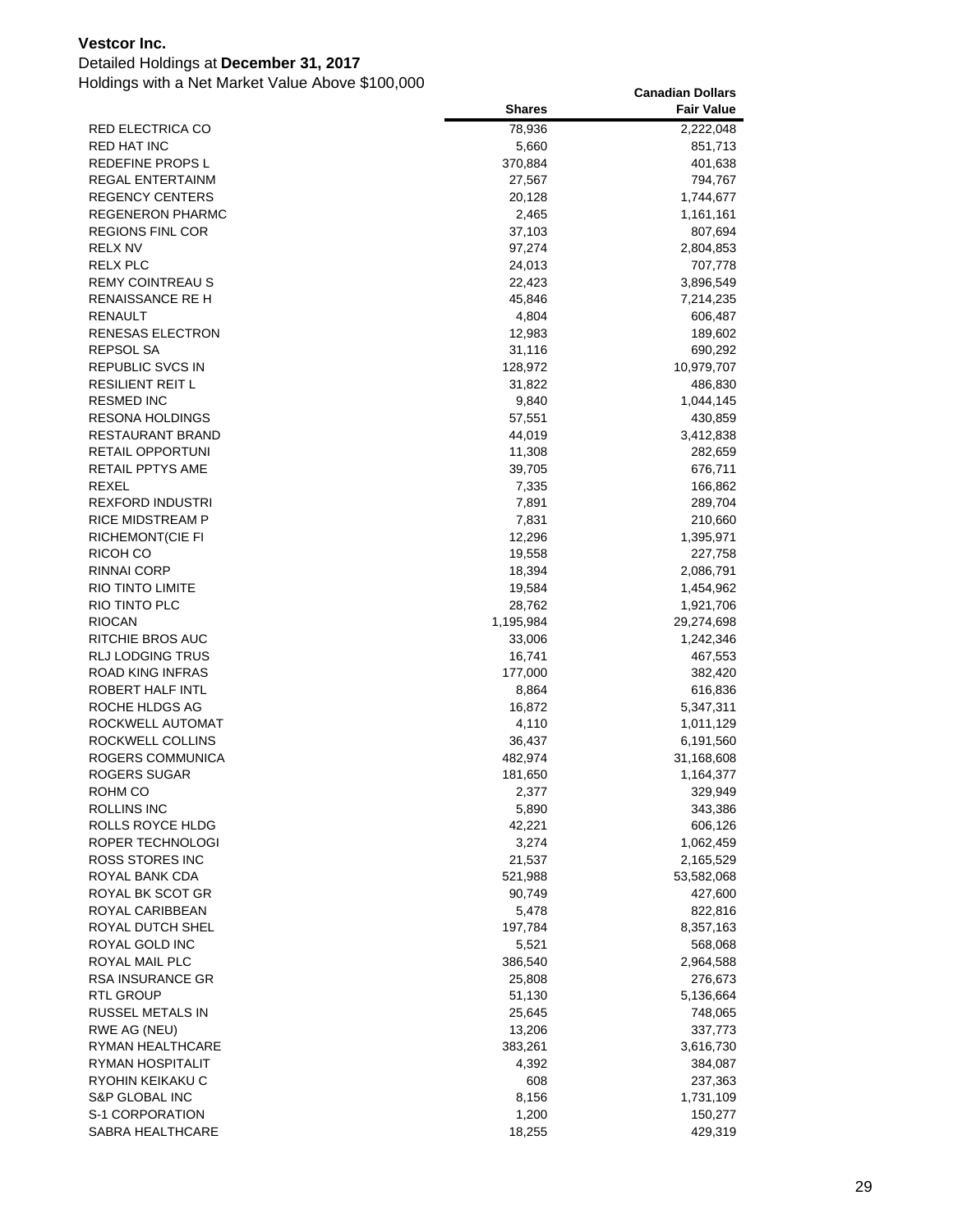### Detailed Holdings at **December 31, 2017**

|                                         | <b>Shares</b>  | <b>Fair Value</b>  |
|-----------------------------------------|----------------|--------------------|
| SAFETY INS GROUP                        | 1,683          | 169,541            |
| <b>SAFRAN</b>                           | 7,741          | 1,000,565          |
| SAGE GROUP                              | 21,405         | 289,514            |
| SALESFORCE.COM                          | 21,949         | 2,811,427          |
| SAMPO OYJ                               | 11,489         | 791,685            |
| <b>SAMSUNG ELECTRON</b>                 | 1,756          | 4,389,681          |
| SANDERSON FARMS                         | 1,805          | 313,861            |
| <b>SANDS CHINA LTD</b>                  | 62,318         | 403,027            |
| SANDSTORM GOLD                          | 36,684         | 230,376            |
| SANDSTORM GOLD L                        | 30,600         | 191,318            |
| <b>SANDVIK</b>                          | 24,519         | 539,190            |
| SANKYO CO                               | 102,387        | 4,037,045          |
| SANOFI                                  | 38,604         | 4,173,145          |
| SANTEN PHARM. CO                        | 174,235        | 3,432,073          |
| <b>SANTOS LIMITED</b>                   | 45,102         | 240,889            |
| SAP SE                                  | 23,544         | 3,310,274          |
| SAPUTO INC                              | 338,447        | 15,291,035         |
| SATS LTD                                | 793,790        | 3,869,958          |
| SAUL CTRS INC                           | 1,400          | 108,318            |
| <b>SBA COMMUNICATIO</b>                 | 32,622         | 6,677,134          |
| SBI HOLDINGS INC                        | 5,618          | 147,218            |
| <b>SCANA CORPORATIO</b>                 | 80,915         | 4,093,464          |
| <b>SCENTRE GROUP</b>                    | 113,767        | 467,148            |
| SCHINDLER HOLDIN                        | 11,092         | 3,149,771          |
| <b>SCHLUMBERGER LTD</b>                 | 44,309         | 3,769,809          |
| <b>SCHNEIDER ELECTR</b>                 | 13,452         | 1,434,143          |
| <b>SCHRODERS</b>                        | 2,846          | 169,604            |
| <b>SCHWAB CHARLES C</b>                 | 38,499         | 2,477,951          |
| SCHWEITZER-MAUDU                        | 3,024          | 171,865            |
| <b>SCOR SE</b>                          | 88,564         | 4,469,814          |
| <b>SCRIPPS NETWORK</b>                  | 69,954         | 7,483,460          |
| <b>SEAGATE TECHNOLO</b>                 | 9,255          | 492,416            |
| <b>SEALED AIR CORP</b>                  | 5,769          | 356,354            |
| SEB SA                                  | 531            | 123,392            |
| <b>SECOM CO</b>                         | 4,247          | 401,848            |
| <b>SECURE ENERGY SV</b>                 | 77,388         | 679,660            |
| <b>SECURITAS</b><br><b>SEEK LIMITED</b> | 7,293          | 159,820            |
| <b>SEGRO PLC</b>                        | 9,412          | 175,343            |
|                                         | 25,827         | 256,959            |
| SEIBU HOLDINGS I<br>SEIKO EPSON CORP    | 5,358<br>6,899 | 126,996<br>204,036 |
| <b>SEKISUI CHEMICAL</b>                 | 26,523         | 667,295            |
| <b>SEKISUI HOUSE</b>                    | 11,099         | 251,280            |
| <b>SELECT INCOME RE</b>                 | 11,713         | 368,803            |
| SELECT SECTOR SP - HEALTH CARE          | 38,012         | 3,937,812          |
| SELECT SECTOR SP - SBI INT-TECH         | 50,516         | 4,047,653          |
| SELECTIVE INS GR                        | 3,944          | 290,074            |
| <b>SEMPRA ENERGY</b>                    | 65,532         | 8,818,074          |
| SENIOR HSG PPTYS                        | 35,788         | 858,697            |
| <b>SERCOMM CORP</b>                     | 410,464        | 1,463,798          |
| SES SA                                  | 183,009        | 3,582,236          |
| <b>SEVEN &amp; I HOLDIN</b>             | 17,214         | 896,620            |
| <b>SEVEN GENERATION</b>                 | 201,035        | 3,574,402          |
| <b>SEVERN TRENT</b>                     | 151,502        | 5,551,692          |
| SGS SA                                  | 136            | 444,320            |
| <b>SHANGHAI INDL</b>                    | 150,000        | 538,538            |
| SHANGRI-LA ASIA                         | 443,849        | 1,262,019          |
| <b>SHARP CORP</b>                       | 4,143          | 178,332            |
| <b>SHAW COMMUNICATI</b>                 | 663,808        | 19,044,652         |
| SHELL MIDSTREAM                         | 10,100         | 377,366            |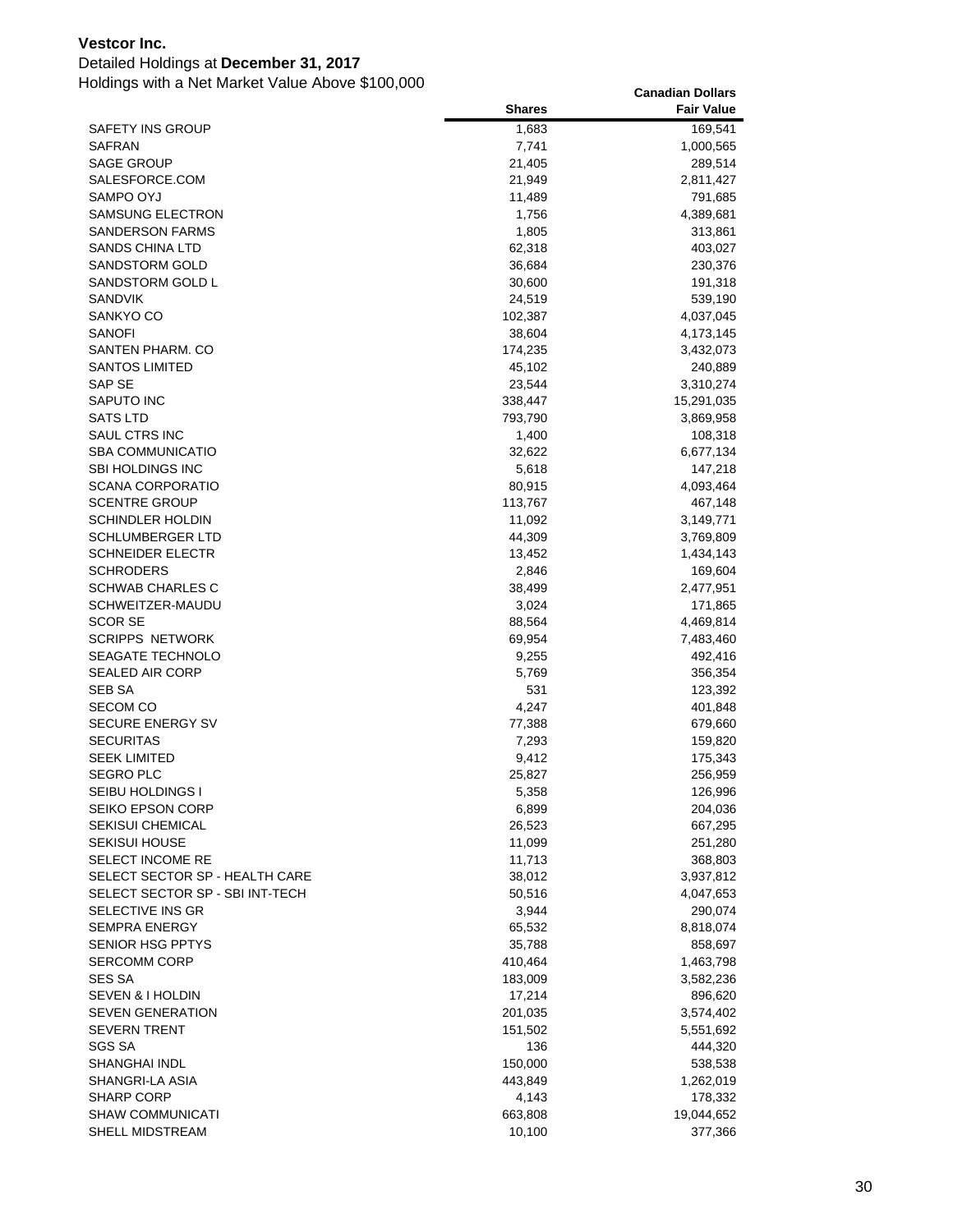### Detailed Holdings at **December 31, 2017**

| <b>SHENZHEN EXPRESS</b><br>125,695<br>159,760<br>SHENZHOU INTERNA<br>532,400<br>6,348,746<br>SHERRITT INTL CO<br>350,000<br>602,000<br><b>SHERWIN WILLIAMS</b><br>14,377<br>7,386,322<br>SHIMADZU CORP<br>6,870<br>195,767<br>SHIMAMURA CO<br>25,015<br>3,450,045<br>SHIMANO INC<br>1,476<br>260,207<br>SHIMIZU CORP<br>57,166<br>740,105<br>SHIN-ETSU CHEMIC<br>8,998<br>1,145,919<br>SHINSEI BANK<br>5,368<br>116,366<br>SHIONOGI & CO<br>7,578<br>513,894<br><b>SHIRE</b><br>21,282<br>1,406,787<br>SHISEIDO CO<br>9,619<br>582,653<br>SHIZUOKA BANK<br>11,869<br>153,663<br><b>SHOPIFY INC</b><br>5,010,168<br>39,416<br>SHOWA SHELL SEKI<br>5,925<br>100,828<br>SHUTTERFLY INC<br>2,716<br>169,300<br><b>SIAS</b><br>12,286<br>286,884<br><b>SIEMENS AG</b><br>18,351<br>3,206,885<br>SIEMENS GAMESA R<br>6,623<br>113,895<br>SIENNA SENIOR LI<br>23,349<br>427,170<br><b>SIGNET JEWELERS</b><br>1,933<br>136,961<br>SIKA AG<br>54<br>537,386<br>5,860<br>SILGAN HLDGS INC<br>215,790<br>SIMON PPTY INC<br>41,848<br>9,004,922<br>SIMPSON MANUFACT<br>3,409<br>245,216<br>SINGAPORE AIRLIN<br>430,178<br>4,303,382<br>SINGAPORE EXCHAN<br>16,998<br>118,568<br>SINGAPORE TECH E<br>43,915<br>134,223<br>SINGAPORE TELECO<br>819,869<br>2,744,163<br>SINO LAND CO<br>77,954<br>172,922<br>SINOPAC FIN HLDG<br>10,078,830<br>4,103,546<br>SINOTRUK (HK) LT<br>1,957,000<br>2,760,263<br>SIRIUS XM HLDG<br>44,784<br>300,761<br><b>SIX FLAGS ENTMT</b><br>3,998<br>333,469<br><b>SJW GROUP</b><br>2,200<br>175,947<br>SK HOLDINGS COL<br>1,329<br>440,188<br><b>SK HYNIX INC</b><br>59,069<br>5,288,685<br><b>SK INNOVATION CO</b><br>4,000<br>957,370<br>SK TELECOM<br>912<br>284,992<br><b>SKAND ENSKILDA B</b><br>39,112<br>576,393<br><b>SKANSKA SE</b><br>8,227<br>214,029<br>SKF AB<br>9,656<br>269,233<br><b>SKY PLC</b><br>25,415<br>435,935<br><b>SKYWORKS SOLUTIO</b><br>5,877<br>699,173<br>SL GREEN RLTY CO<br>13,139<br>1,674,614<br><b>SLATE OFFICE REI</b><br>24,803<br>203,447<br>SLEEP COUNTRY CA<br>19,436<br>649,162<br>SMARTCENTRES REI<br>239,159<br>7,427,281<br>SMC CORP<br>1,453<br>749,547<br><b>SMITH &amp; NEPHEW</b><br>253,832<br>5,541,324<br>SMITH A O<br>4,664<br>358,106<br><b>SMITHS GROUP</b><br>10,200<br>257,595<br>SMUCKER J M CO<br>42,947<br>6,685,410<br><b>SNAM</b><br>407,667<br>2,502,477<br>SNAP-ON INC<br>1,824<br>398,342<br>SNC-LAVALIN GROU<br>34,836<br>1,987,394<br><b>SOC GENERALE</b><br>18,200<br>1,178,824<br>SODEXO<br>1,734<br>292,325 |                  | <b>Shares</b> | <b>Fair Value</b> |
|---------------------------------------------------------------------------------------------------------------------------------------------------------------------------------------------------------------------------------------------------------------------------------------------------------------------------------------------------------------------------------------------------------------------------------------------------------------------------------------------------------------------------------------------------------------------------------------------------------------------------------------------------------------------------------------------------------------------------------------------------------------------------------------------------------------------------------------------------------------------------------------------------------------------------------------------------------------------------------------------------------------------------------------------------------------------------------------------------------------------------------------------------------------------------------------------------------------------------------------------------------------------------------------------------------------------------------------------------------------------------------------------------------------------------------------------------------------------------------------------------------------------------------------------------------------------------------------------------------------------------------------------------------------------------------------------------------------------------------------------------------------------------------------------------------------------------------------------------------------------------------------------------------------------------------------------------------------------------------------------------------------------------------------------------------------------------------------------------------------------------------------------------------------------------------------------------------------------------------------------------------------------------------------------------------------------------------------------------------------------------------------------------------------------------------------------------------------------------------------------------|------------------|---------------|-------------------|
|                                                                                                                                                                                                                                                                                                                                                                                                                                                                                                                                                                                                                                                                                                                                                                                                                                                                                                                                                                                                                                                                                                                                                                                                                                                                                                                                                                                                                                                                                                                                                                                                                                                                                                                                                                                                                                                                                                                                                                                                                                                                                                                                                                                                                                                                                                                                                                                                                                                                                                   |                  |               |                   |
|                                                                                                                                                                                                                                                                                                                                                                                                                                                                                                                                                                                                                                                                                                                                                                                                                                                                                                                                                                                                                                                                                                                                                                                                                                                                                                                                                                                                                                                                                                                                                                                                                                                                                                                                                                                                                                                                                                                                                                                                                                                                                                                                                                                                                                                                                                                                                                                                                                                                                                   |                  |               |                   |
|                                                                                                                                                                                                                                                                                                                                                                                                                                                                                                                                                                                                                                                                                                                                                                                                                                                                                                                                                                                                                                                                                                                                                                                                                                                                                                                                                                                                                                                                                                                                                                                                                                                                                                                                                                                                                                                                                                                                                                                                                                                                                                                                                                                                                                                                                                                                                                                                                                                                                                   |                  |               |                   |
|                                                                                                                                                                                                                                                                                                                                                                                                                                                                                                                                                                                                                                                                                                                                                                                                                                                                                                                                                                                                                                                                                                                                                                                                                                                                                                                                                                                                                                                                                                                                                                                                                                                                                                                                                                                                                                                                                                                                                                                                                                                                                                                                                                                                                                                                                                                                                                                                                                                                                                   |                  |               |                   |
|                                                                                                                                                                                                                                                                                                                                                                                                                                                                                                                                                                                                                                                                                                                                                                                                                                                                                                                                                                                                                                                                                                                                                                                                                                                                                                                                                                                                                                                                                                                                                                                                                                                                                                                                                                                                                                                                                                                                                                                                                                                                                                                                                                                                                                                                                                                                                                                                                                                                                                   |                  |               |                   |
|                                                                                                                                                                                                                                                                                                                                                                                                                                                                                                                                                                                                                                                                                                                                                                                                                                                                                                                                                                                                                                                                                                                                                                                                                                                                                                                                                                                                                                                                                                                                                                                                                                                                                                                                                                                                                                                                                                                                                                                                                                                                                                                                                                                                                                                                                                                                                                                                                                                                                                   |                  |               |                   |
|                                                                                                                                                                                                                                                                                                                                                                                                                                                                                                                                                                                                                                                                                                                                                                                                                                                                                                                                                                                                                                                                                                                                                                                                                                                                                                                                                                                                                                                                                                                                                                                                                                                                                                                                                                                                                                                                                                                                                                                                                                                                                                                                                                                                                                                                                                                                                                                                                                                                                                   |                  |               |                   |
|                                                                                                                                                                                                                                                                                                                                                                                                                                                                                                                                                                                                                                                                                                                                                                                                                                                                                                                                                                                                                                                                                                                                                                                                                                                                                                                                                                                                                                                                                                                                                                                                                                                                                                                                                                                                                                                                                                                                                                                                                                                                                                                                                                                                                                                                                                                                                                                                                                                                                                   |                  |               |                   |
|                                                                                                                                                                                                                                                                                                                                                                                                                                                                                                                                                                                                                                                                                                                                                                                                                                                                                                                                                                                                                                                                                                                                                                                                                                                                                                                                                                                                                                                                                                                                                                                                                                                                                                                                                                                                                                                                                                                                                                                                                                                                                                                                                                                                                                                                                                                                                                                                                                                                                                   |                  |               |                   |
|                                                                                                                                                                                                                                                                                                                                                                                                                                                                                                                                                                                                                                                                                                                                                                                                                                                                                                                                                                                                                                                                                                                                                                                                                                                                                                                                                                                                                                                                                                                                                                                                                                                                                                                                                                                                                                                                                                                                                                                                                                                                                                                                                                                                                                                                                                                                                                                                                                                                                                   |                  |               |                   |
|                                                                                                                                                                                                                                                                                                                                                                                                                                                                                                                                                                                                                                                                                                                                                                                                                                                                                                                                                                                                                                                                                                                                                                                                                                                                                                                                                                                                                                                                                                                                                                                                                                                                                                                                                                                                                                                                                                                                                                                                                                                                                                                                                                                                                                                                                                                                                                                                                                                                                                   |                  |               |                   |
|                                                                                                                                                                                                                                                                                                                                                                                                                                                                                                                                                                                                                                                                                                                                                                                                                                                                                                                                                                                                                                                                                                                                                                                                                                                                                                                                                                                                                                                                                                                                                                                                                                                                                                                                                                                                                                                                                                                                                                                                                                                                                                                                                                                                                                                                                                                                                                                                                                                                                                   |                  |               |                   |
|                                                                                                                                                                                                                                                                                                                                                                                                                                                                                                                                                                                                                                                                                                                                                                                                                                                                                                                                                                                                                                                                                                                                                                                                                                                                                                                                                                                                                                                                                                                                                                                                                                                                                                                                                                                                                                                                                                                                                                                                                                                                                                                                                                                                                                                                                                                                                                                                                                                                                                   |                  |               |                   |
|                                                                                                                                                                                                                                                                                                                                                                                                                                                                                                                                                                                                                                                                                                                                                                                                                                                                                                                                                                                                                                                                                                                                                                                                                                                                                                                                                                                                                                                                                                                                                                                                                                                                                                                                                                                                                                                                                                                                                                                                                                                                                                                                                                                                                                                                                                                                                                                                                                                                                                   |                  |               |                   |
|                                                                                                                                                                                                                                                                                                                                                                                                                                                                                                                                                                                                                                                                                                                                                                                                                                                                                                                                                                                                                                                                                                                                                                                                                                                                                                                                                                                                                                                                                                                                                                                                                                                                                                                                                                                                                                                                                                                                                                                                                                                                                                                                                                                                                                                                                                                                                                                                                                                                                                   |                  |               |                   |
|                                                                                                                                                                                                                                                                                                                                                                                                                                                                                                                                                                                                                                                                                                                                                                                                                                                                                                                                                                                                                                                                                                                                                                                                                                                                                                                                                                                                                                                                                                                                                                                                                                                                                                                                                                                                                                                                                                                                                                                                                                                                                                                                                                                                                                                                                                                                                                                                                                                                                                   |                  |               |                   |
|                                                                                                                                                                                                                                                                                                                                                                                                                                                                                                                                                                                                                                                                                                                                                                                                                                                                                                                                                                                                                                                                                                                                                                                                                                                                                                                                                                                                                                                                                                                                                                                                                                                                                                                                                                                                                                                                                                                                                                                                                                                                                                                                                                                                                                                                                                                                                                                                                                                                                                   |                  |               |                   |
|                                                                                                                                                                                                                                                                                                                                                                                                                                                                                                                                                                                                                                                                                                                                                                                                                                                                                                                                                                                                                                                                                                                                                                                                                                                                                                                                                                                                                                                                                                                                                                                                                                                                                                                                                                                                                                                                                                                                                                                                                                                                                                                                                                                                                                                                                                                                                                                                                                                                                                   |                  |               |                   |
|                                                                                                                                                                                                                                                                                                                                                                                                                                                                                                                                                                                                                                                                                                                                                                                                                                                                                                                                                                                                                                                                                                                                                                                                                                                                                                                                                                                                                                                                                                                                                                                                                                                                                                                                                                                                                                                                                                                                                                                                                                                                                                                                                                                                                                                                                                                                                                                                                                                                                                   |                  |               |                   |
|                                                                                                                                                                                                                                                                                                                                                                                                                                                                                                                                                                                                                                                                                                                                                                                                                                                                                                                                                                                                                                                                                                                                                                                                                                                                                                                                                                                                                                                                                                                                                                                                                                                                                                                                                                                                                                                                                                                                                                                                                                                                                                                                                                                                                                                                                                                                                                                                                                                                                                   |                  |               |                   |
|                                                                                                                                                                                                                                                                                                                                                                                                                                                                                                                                                                                                                                                                                                                                                                                                                                                                                                                                                                                                                                                                                                                                                                                                                                                                                                                                                                                                                                                                                                                                                                                                                                                                                                                                                                                                                                                                                                                                                                                                                                                                                                                                                                                                                                                                                                                                                                                                                                                                                                   |                  |               |                   |
|                                                                                                                                                                                                                                                                                                                                                                                                                                                                                                                                                                                                                                                                                                                                                                                                                                                                                                                                                                                                                                                                                                                                                                                                                                                                                                                                                                                                                                                                                                                                                                                                                                                                                                                                                                                                                                                                                                                                                                                                                                                                                                                                                                                                                                                                                                                                                                                                                                                                                                   |                  |               |                   |
|                                                                                                                                                                                                                                                                                                                                                                                                                                                                                                                                                                                                                                                                                                                                                                                                                                                                                                                                                                                                                                                                                                                                                                                                                                                                                                                                                                                                                                                                                                                                                                                                                                                                                                                                                                                                                                                                                                                                                                                                                                                                                                                                                                                                                                                                                                                                                                                                                                                                                                   |                  |               |                   |
|                                                                                                                                                                                                                                                                                                                                                                                                                                                                                                                                                                                                                                                                                                                                                                                                                                                                                                                                                                                                                                                                                                                                                                                                                                                                                                                                                                                                                                                                                                                                                                                                                                                                                                                                                                                                                                                                                                                                                                                                                                                                                                                                                                                                                                                                                                                                                                                                                                                                                                   |                  |               |                   |
|                                                                                                                                                                                                                                                                                                                                                                                                                                                                                                                                                                                                                                                                                                                                                                                                                                                                                                                                                                                                                                                                                                                                                                                                                                                                                                                                                                                                                                                                                                                                                                                                                                                                                                                                                                                                                                                                                                                                                                                                                                                                                                                                                                                                                                                                                                                                                                                                                                                                                                   |                  |               |                   |
|                                                                                                                                                                                                                                                                                                                                                                                                                                                                                                                                                                                                                                                                                                                                                                                                                                                                                                                                                                                                                                                                                                                                                                                                                                                                                                                                                                                                                                                                                                                                                                                                                                                                                                                                                                                                                                                                                                                                                                                                                                                                                                                                                                                                                                                                                                                                                                                                                                                                                                   |                  |               |                   |
|                                                                                                                                                                                                                                                                                                                                                                                                                                                                                                                                                                                                                                                                                                                                                                                                                                                                                                                                                                                                                                                                                                                                                                                                                                                                                                                                                                                                                                                                                                                                                                                                                                                                                                                                                                                                                                                                                                                                                                                                                                                                                                                                                                                                                                                                                                                                                                                                                                                                                                   |                  |               |                   |
|                                                                                                                                                                                                                                                                                                                                                                                                                                                                                                                                                                                                                                                                                                                                                                                                                                                                                                                                                                                                                                                                                                                                                                                                                                                                                                                                                                                                                                                                                                                                                                                                                                                                                                                                                                                                                                                                                                                                                                                                                                                                                                                                                                                                                                                                                                                                                                                                                                                                                                   |                  |               |                   |
|                                                                                                                                                                                                                                                                                                                                                                                                                                                                                                                                                                                                                                                                                                                                                                                                                                                                                                                                                                                                                                                                                                                                                                                                                                                                                                                                                                                                                                                                                                                                                                                                                                                                                                                                                                                                                                                                                                                                                                                                                                                                                                                                                                                                                                                                                                                                                                                                                                                                                                   |                  |               |                   |
|                                                                                                                                                                                                                                                                                                                                                                                                                                                                                                                                                                                                                                                                                                                                                                                                                                                                                                                                                                                                                                                                                                                                                                                                                                                                                                                                                                                                                                                                                                                                                                                                                                                                                                                                                                                                                                                                                                                                                                                                                                                                                                                                                                                                                                                                                                                                                                                                                                                                                                   |                  |               |                   |
|                                                                                                                                                                                                                                                                                                                                                                                                                                                                                                                                                                                                                                                                                                                                                                                                                                                                                                                                                                                                                                                                                                                                                                                                                                                                                                                                                                                                                                                                                                                                                                                                                                                                                                                                                                                                                                                                                                                                                                                                                                                                                                                                                                                                                                                                                                                                                                                                                                                                                                   |                  |               |                   |
|                                                                                                                                                                                                                                                                                                                                                                                                                                                                                                                                                                                                                                                                                                                                                                                                                                                                                                                                                                                                                                                                                                                                                                                                                                                                                                                                                                                                                                                                                                                                                                                                                                                                                                                                                                                                                                                                                                                                                                                                                                                                                                                                                                                                                                                                                                                                                                                                                                                                                                   |                  |               |                   |
|                                                                                                                                                                                                                                                                                                                                                                                                                                                                                                                                                                                                                                                                                                                                                                                                                                                                                                                                                                                                                                                                                                                                                                                                                                                                                                                                                                                                                                                                                                                                                                                                                                                                                                                                                                                                                                                                                                                                                                                                                                                                                                                                                                                                                                                                                                                                                                                                                                                                                                   |                  |               |                   |
|                                                                                                                                                                                                                                                                                                                                                                                                                                                                                                                                                                                                                                                                                                                                                                                                                                                                                                                                                                                                                                                                                                                                                                                                                                                                                                                                                                                                                                                                                                                                                                                                                                                                                                                                                                                                                                                                                                                                                                                                                                                                                                                                                                                                                                                                                                                                                                                                                                                                                                   |                  |               |                   |
|                                                                                                                                                                                                                                                                                                                                                                                                                                                                                                                                                                                                                                                                                                                                                                                                                                                                                                                                                                                                                                                                                                                                                                                                                                                                                                                                                                                                                                                                                                                                                                                                                                                                                                                                                                                                                                                                                                                                                                                                                                                                                                                                                                                                                                                                                                                                                                                                                                                                                                   |                  |               |                   |
|                                                                                                                                                                                                                                                                                                                                                                                                                                                                                                                                                                                                                                                                                                                                                                                                                                                                                                                                                                                                                                                                                                                                                                                                                                                                                                                                                                                                                                                                                                                                                                                                                                                                                                                                                                                                                                                                                                                                                                                                                                                                                                                                                                                                                                                                                                                                                                                                                                                                                                   |                  |               |                   |
|                                                                                                                                                                                                                                                                                                                                                                                                                                                                                                                                                                                                                                                                                                                                                                                                                                                                                                                                                                                                                                                                                                                                                                                                                                                                                                                                                                                                                                                                                                                                                                                                                                                                                                                                                                                                                                                                                                                                                                                                                                                                                                                                                                                                                                                                                                                                                                                                                                                                                                   |                  |               |                   |
|                                                                                                                                                                                                                                                                                                                                                                                                                                                                                                                                                                                                                                                                                                                                                                                                                                                                                                                                                                                                                                                                                                                                                                                                                                                                                                                                                                                                                                                                                                                                                                                                                                                                                                                                                                                                                                                                                                                                                                                                                                                                                                                                                                                                                                                                                                                                                                                                                                                                                                   |                  |               |                   |
|                                                                                                                                                                                                                                                                                                                                                                                                                                                                                                                                                                                                                                                                                                                                                                                                                                                                                                                                                                                                                                                                                                                                                                                                                                                                                                                                                                                                                                                                                                                                                                                                                                                                                                                                                                                                                                                                                                                                                                                                                                                                                                                                                                                                                                                                                                                                                                                                                                                                                                   |                  |               |                   |
|                                                                                                                                                                                                                                                                                                                                                                                                                                                                                                                                                                                                                                                                                                                                                                                                                                                                                                                                                                                                                                                                                                                                                                                                                                                                                                                                                                                                                                                                                                                                                                                                                                                                                                                                                                                                                                                                                                                                                                                                                                                                                                                                                                                                                                                                                                                                                                                                                                                                                                   |                  |               |                   |
|                                                                                                                                                                                                                                                                                                                                                                                                                                                                                                                                                                                                                                                                                                                                                                                                                                                                                                                                                                                                                                                                                                                                                                                                                                                                                                                                                                                                                                                                                                                                                                                                                                                                                                                                                                                                                                                                                                                                                                                                                                                                                                                                                                                                                                                                                                                                                                                                                                                                                                   |                  |               |                   |
|                                                                                                                                                                                                                                                                                                                                                                                                                                                                                                                                                                                                                                                                                                                                                                                                                                                                                                                                                                                                                                                                                                                                                                                                                                                                                                                                                                                                                                                                                                                                                                                                                                                                                                                                                                                                                                                                                                                                                                                                                                                                                                                                                                                                                                                                                                                                                                                                                                                                                                   |                  |               |                   |
|                                                                                                                                                                                                                                                                                                                                                                                                                                                                                                                                                                                                                                                                                                                                                                                                                                                                                                                                                                                                                                                                                                                                                                                                                                                                                                                                                                                                                                                                                                                                                                                                                                                                                                                                                                                                                                                                                                                                                                                                                                                                                                                                                                                                                                                                                                                                                                                                                                                                                                   |                  |               |                   |
|                                                                                                                                                                                                                                                                                                                                                                                                                                                                                                                                                                                                                                                                                                                                                                                                                                                                                                                                                                                                                                                                                                                                                                                                                                                                                                                                                                                                                                                                                                                                                                                                                                                                                                                                                                                                                                                                                                                                                                                                                                                                                                                                                                                                                                                                                                                                                                                                                                                                                                   |                  |               |                   |
|                                                                                                                                                                                                                                                                                                                                                                                                                                                                                                                                                                                                                                                                                                                                                                                                                                                                                                                                                                                                                                                                                                                                                                                                                                                                                                                                                                                                                                                                                                                                                                                                                                                                                                                                                                                                                                                                                                                                                                                                                                                                                                                                                                                                                                                                                                                                                                                                                                                                                                   |                  |               |                   |
|                                                                                                                                                                                                                                                                                                                                                                                                                                                                                                                                                                                                                                                                                                                                                                                                                                                                                                                                                                                                                                                                                                                                                                                                                                                                                                                                                                                                                                                                                                                                                                                                                                                                                                                                                                                                                                                                                                                                                                                                                                                                                                                                                                                                                                                                                                                                                                                                                                                                                                   |                  |               |                   |
|                                                                                                                                                                                                                                                                                                                                                                                                                                                                                                                                                                                                                                                                                                                                                                                                                                                                                                                                                                                                                                                                                                                                                                                                                                                                                                                                                                                                                                                                                                                                                                                                                                                                                                                                                                                                                                                                                                                                                                                                                                                                                                                                                                                                                                                                                                                                                                                                                                                                                                   |                  |               |                   |
|                                                                                                                                                                                                                                                                                                                                                                                                                                                                                                                                                                                                                                                                                                                                                                                                                                                                                                                                                                                                                                                                                                                                                                                                                                                                                                                                                                                                                                                                                                                                                                                                                                                                                                                                                                                                                                                                                                                                                                                                                                                                                                                                                                                                                                                                                                                                                                                                                                                                                                   |                  |               |                   |
|                                                                                                                                                                                                                                                                                                                                                                                                                                                                                                                                                                                                                                                                                                                                                                                                                                                                                                                                                                                                                                                                                                                                                                                                                                                                                                                                                                                                                                                                                                                                                                                                                                                                                                                                                                                                                                                                                                                                                                                                                                                                                                                                                                                                                                                                                                                                                                                                                                                                                                   |                  |               |                   |
|                                                                                                                                                                                                                                                                                                                                                                                                                                                                                                                                                                                                                                                                                                                                                                                                                                                                                                                                                                                                                                                                                                                                                                                                                                                                                                                                                                                                                                                                                                                                                                                                                                                                                                                                                                                                                                                                                                                                                                                                                                                                                                                                                                                                                                                                                                                                                                                                                                                                                                   |                  |               |                   |
|                                                                                                                                                                                                                                                                                                                                                                                                                                                                                                                                                                                                                                                                                                                                                                                                                                                                                                                                                                                                                                                                                                                                                                                                                                                                                                                                                                                                                                                                                                                                                                                                                                                                                                                                                                                                                                                                                                                                                                                                                                                                                                                                                                                                                                                                                                                                                                                                                                                                                                   |                  |               |                   |
|                                                                                                                                                                                                                                                                                                                                                                                                                                                                                                                                                                                                                                                                                                                                                                                                                                                                                                                                                                                                                                                                                                                                                                                                                                                                                                                                                                                                                                                                                                                                                                                                                                                                                                                                                                                                                                                                                                                                                                                                                                                                                                                                                                                                                                                                                                                                                                                                                                                                                                   |                  |               |                   |
|                                                                                                                                                                                                                                                                                                                                                                                                                                                                                                                                                                                                                                                                                                                                                                                                                                                                                                                                                                                                                                                                                                                                                                                                                                                                                                                                                                                                                                                                                                                                                                                                                                                                                                                                                                                                                                                                                                                                                                                                                                                                                                                                                                                                                                                                                                                                                                                                                                                                                                   |                  |               |                   |
|                                                                                                                                                                                                                                                                                                                                                                                                                                                                                                                                                                                                                                                                                                                                                                                                                                                                                                                                                                                                                                                                                                                                                                                                                                                                                                                                                                                                                                                                                                                                                                                                                                                                                                                                                                                                                                                                                                                                                                                                                                                                                                                                                                                                                                                                                                                                                                                                                                                                                                   |                  |               |                   |
|                                                                                                                                                                                                                                                                                                                                                                                                                                                                                                                                                                                                                                                                                                                                                                                                                                                                                                                                                                                                                                                                                                                                                                                                                                                                                                                                                                                                                                                                                                                                                                                                                                                                                                                                                                                                                                                                                                                                                                                                                                                                                                                                                                                                                                                                                                                                                                                                                                                                                                   |                  |               |                   |
|                                                                                                                                                                                                                                                                                                                                                                                                                                                                                                                                                                                                                                                                                                                                                                                                                                                                                                                                                                                                                                                                                                                                                                                                                                                                                                                                                                                                                                                                                                                                                                                                                                                                                                                                                                                                                                                                                                                                                                                                                                                                                                                                                                                                                                                                                                                                                                                                                                                                                                   |                  |               |                   |
|                                                                                                                                                                                                                                                                                                                                                                                                                                                                                                                                                                                                                                                                                                                                                                                                                                                                                                                                                                                                                                                                                                                                                                                                                                                                                                                                                                                                                                                                                                                                                                                                                                                                                                                                                                                                                                                                                                                                                                                                                                                                                                                                                                                                                                                                                                                                                                                                                                                                                                   |                  |               |                   |
|                                                                                                                                                                                                                                                                                                                                                                                                                                                                                                                                                                                                                                                                                                                                                                                                                                                                                                                                                                                                                                                                                                                                                                                                                                                                                                                                                                                                                                                                                                                                                                                                                                                                                                                                                                                                                                                                                                                                                                                                                                                                                                                                                                                                                                                                                                                                                                                                                                                                                                   |                  |               |                   |
|                                                                                                                                                                                                                                                                                                                                                                                                                                                                                                                                                                                                                                                                                                                                                                                                                                                                                                                                                                                                                                                                                                                                                                                                                                                                                                                                                                                                                                                                                                                                                                                                                                                                                                                                                                                                                                                                                                                                                                                                                                                                                                                                                                                                                                                                                                                                                                                                                                                                                                   | SOFTBANK GROUP C | 19,645        | 1,949,034         |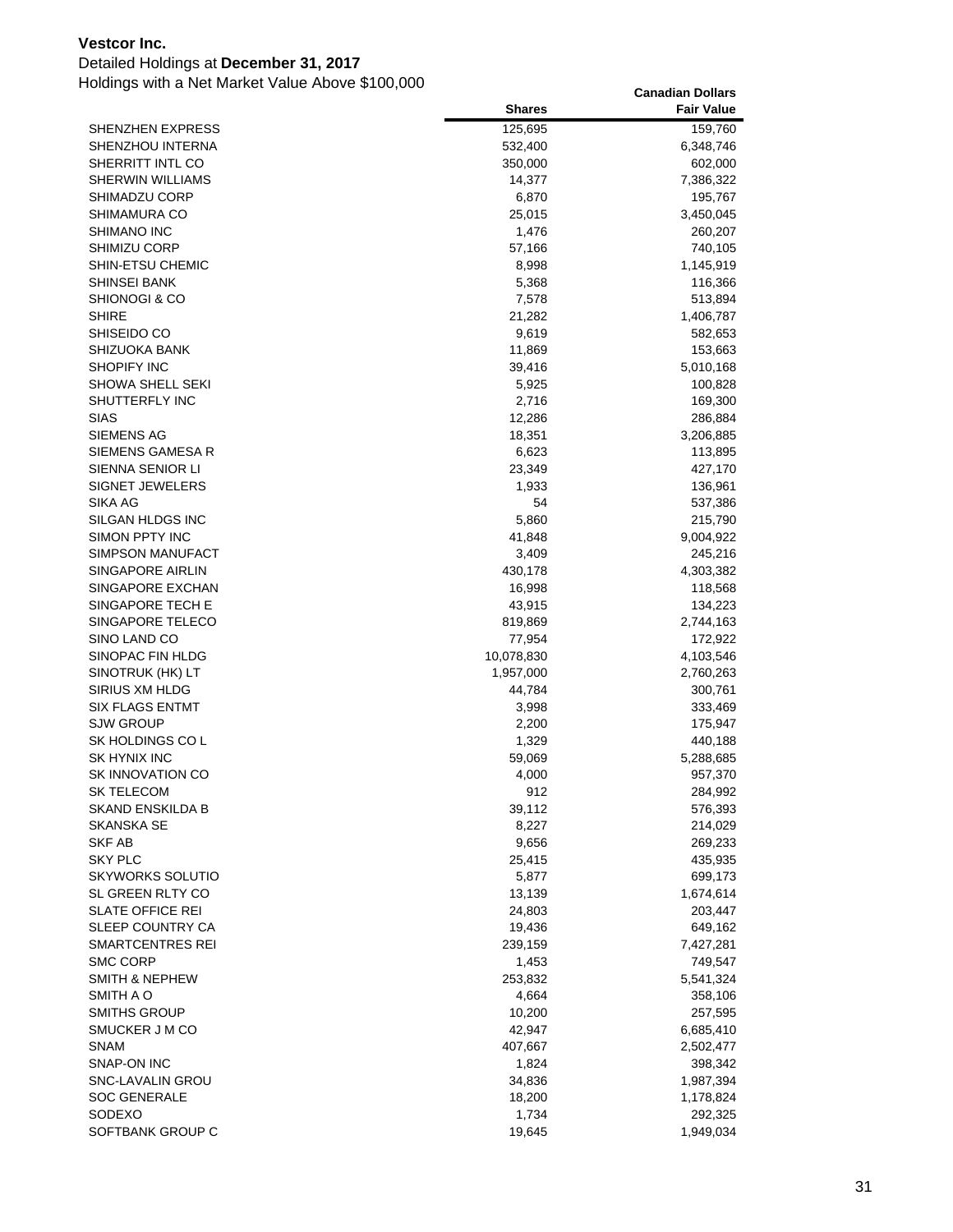### Detailed Holdings at **December 31, 2017**

|                                             | <b>Shares</b>    | <b>Fair Value</b>    |
|---------------------------------------------|------------------|----------------------|
| SOHGO SECURITY S                            | 1,818            | 123,953              |
| SOLVAY SA                                   | 1,502            | 261,913              |
| SOMPO HOLDINGS I                            | 7,670            | 372,291              |
| SONIC HEALTHCARE                            | 319,916          | 7,166,977            |
| SONOCO PRODS                                | 4,595            | 305,943              |
| SONOVA HOLDING A                            | 1,268            | 248,134              |
| SONY CORP                                   | 29,931           | 1,692,170            |
| SONY FINANCIAL H                            | 4,506            | 100,036              |
| SOURCE ENERGY SV                            | 132,000          | 1,199,880            |
| SOUTH32 LIMITED                             | 133,346          | 456,068              |
| SOUTHERN CO                                 | 174,513          | 10,515,171           |
| <b>SOUTHWEST AIRLS</b>                      | 22,626           | 1,859,068            |
| SOUTHWEST GAS HL                            | 5,389            | 543,413              |
| <b>SPARK INFR GROUP</b>                     | 301,474          | 741,562              |
| <b>SPARK NEW ZEALAN</b>                     | 2,840,683        | 9,188,718            |
| SPARTAN ENERGY C                            | 623,266          | 4,481,283            |
| SPDR S&P O&G EXP                            | 14,800           | 689,453              |
| <b>SPECTRA ENERGY P</b>                     | 7,065            | 350,012              |
| <b>SPIN MASTER CORP</b>                     | 11,108           | 600,054              |
| <b>SPIRE INC</b><br><b>SPIRIT AEROSYSTE</b> | 5,246            | 494,192              |
| <b>SPIRIT REALTY CA</b>                     | 4,931<br>72,757  | 539,674              |
| <b>SSE PLC</b>                              | 210,563          | 798,259<br>4,710,937 |
| <b>SSR MINING</b>                           | 48,002           | 531,382              |
| <b>ST JAMES PLACE</b>                       | 12,599           | 261,805              |
| <b>STAG INDL INC</b>                        | 9,493            | 326,424              |
| <b>STANDARD CHARTER</b>                     | 77,147           | 1,020,048            |
| STANLEY BLACK&DE                            | 4,906            | 1,043,080            |
| <b>STANLEY ELECTRIC</b>                     | 3,257            | 165,734              |
| <b>STANTEC INC</b>                          | 55,964           | 1,974,690            |
| <b>STARBUCKS CORP</b>                       | 154,235          | 11,098,276           |
| <b>STARHUB LTD</b>                          | 2,686,791        | 7,179,200            |
| START TODAY CO L                            | 18,261           | 695,645              |
| STARWOOD PPTY TR                            | 11,935           | 326,445              |
| STATE STREET COR                            | 11,862           | 1,456,912            |
| <b>STATOIL ASA</b>                          | 28,380           | 761,661              |
| <b>STD LIFE ABERDEE</b>                     | 66,757           | 494,006              |
| STEELCASE INC                               | 6,303            | 121,047              |
| STELLA JONES INC                            | 8,613            | 434,957              |
| <b>STEP ENERGY SVCS</b>                     | 75,000           | 769,500              |
| <b>STERICYCLE INC</b>                       | 9,712            | 827,347              |
| <b>STERLING RESOURC</b>                     | 14,280,713       | 3,355,968            |
| STEWART INFO SVC                            | 2,355            | 124,815              |
| <b>STINGRAY DIGITAL</b>                     | 50,500           | 500,960              |
| <b>STMICROELECTRONI</b>                     | 16,139           | 442,050              |
| STOCKLAND TRUST                             | 57,874           | 254,089              |
| STORA ENSO OYJ                              | 13,348           | 265,492              |
| STORE CAP CORP                              | 29,079           | 959,859              |
| <b>STRAUMANN HLDG</b>                       | 273              | 241,668              |
| <b>STRYKER CORP</b>                         | 10,294           | 2,003,111            |
| <b>STUDENT TRANSPOR</b>                     | 106,172          | 826,649              |
| <b>STURM RUGER &amp; CO</b>                 | 1,920            | 134,356              |
| SUBARU CORPORATI                            | 15,625           | 622,686              |
| SUEDZUCKER AG                               | 33,095           | 900,254              |
| <b>SUEZ</b>                                 | 8,820            | 194,605              |
| SUMCO CORPORATIO                            | 6,078            | 195,236              |
| SUMITOMO CHEM CO<br>SUMITOMO CORP           | 40,877<br>96,182 | 368,270              |
| <b>SUMITOMO ELECTRI</b>                     | 15,540           | 2,048,638<br>329,267 |
| SUMITOMO METAL M                            | 6,212            | 357,764              |
|                                             |                  |                      |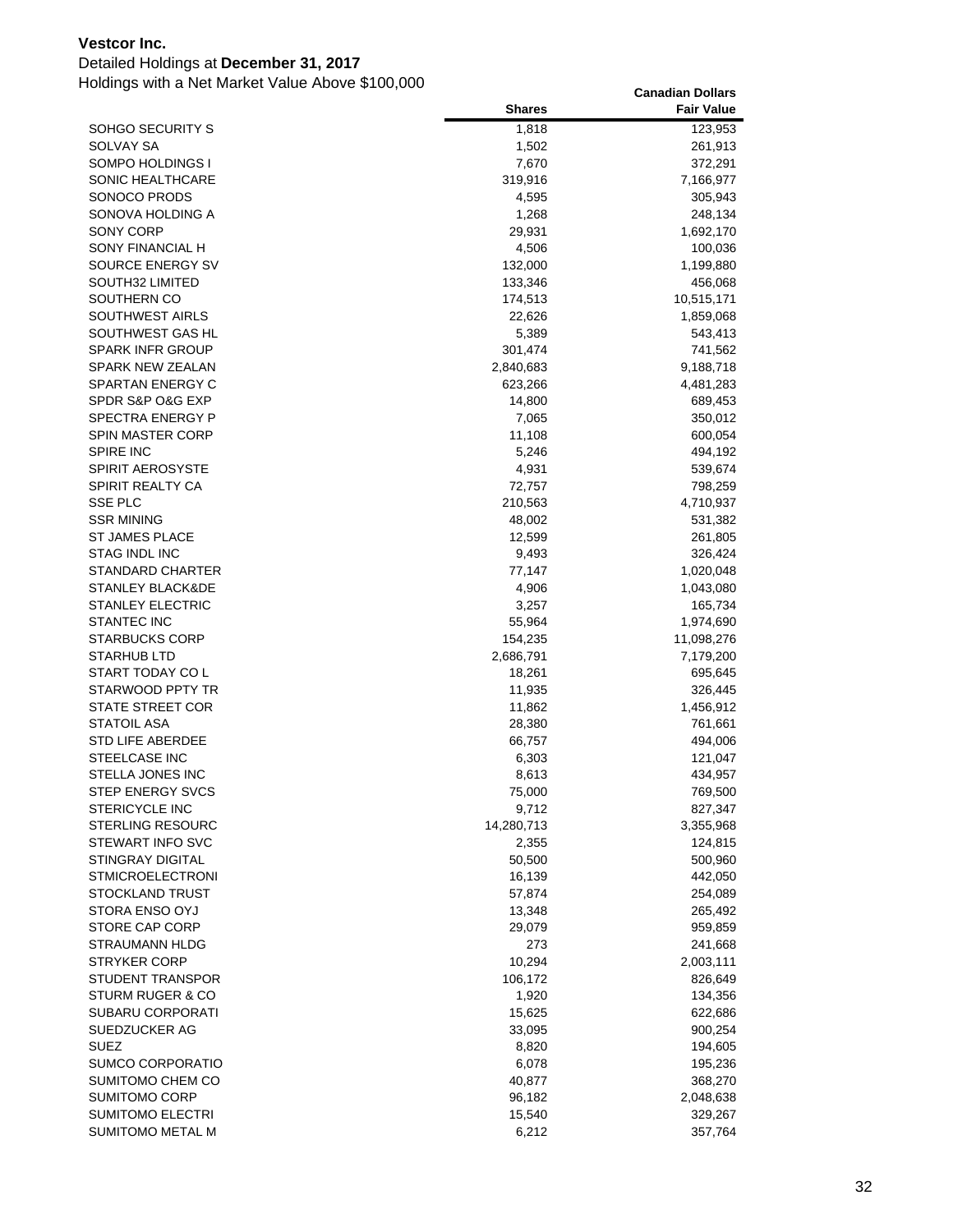Detailed Holdings at **December 31, 2017**

|                                                | <b>Shares</b>      | <b>Fair Value</b>     |
|------------------------------------------------|--------------------|-----------------------|
| SUMITOMO MITSUI                                | 39,031             | 2,081,856             |
| <b>SUMITOMO RLTY&amp;DE</b>                    | 7,617              | 313,719               |
| <b>SUMITOMO RUBBER</b>                         | 219,648            | 5,120,603             |
| SUMMIT HOTEL PRO                               | 10,752             | 205,174               |
| <b>SUMMIT MIDSTREAM</b>                        | 4,253              | 109,240               |
| <b>SUN COMMUNITIES</b>                         | 8,045              | 941,783               |
| <b>SUN HUNG KAI PRO</b>                        | 33,614             | 702,546               |
| SUN LIFE FNCL IN                               | 523,678            | 27,168,415            |
| SUNCOR ENERGY IN                               | 710,160            | 32,773,884            |
| SUNCORP GROUP LT                               | 27,564             | 374,394               |
| SUNSTONE HOTEL I                               | 22,558             | 483,127               |
| <b>SUNTEC REIT</b>                             | 58,941             | 118,810               |
| <b>SUNTORY BEVERAGE</b>                        | 66,661             | 3,714,601             |
| <b>SUNTRUST BANKS I</b>                        | 15,227             | 1,232,291             |
| SUPALAI PUBLIC C                               | 1,443,720          | 1,315,126             |
| <b>SURGE ENERGY</b>                            | 138,856            | 291,308               |
| <b>SURGUTNEFTEGAZ</b>                          | 79,942             | 472,270               |
| <b>SURUGA BANK</b>                             | 5,166              | 138,878               |
| <b>SUZUKI MOTOR COR</b>                        | 17,293             | 1,256,759             |
| <b>SVENSKA HANDELSB</b>                        | 34,088             | 585,298               |
| <b>SWATCH GROUP</b>                            | 2,267              | 535,166               |
| SWEDBANK AB                                    | 23,289             | 705,308               |
| <b>SWEDISH MATCH</b>                           | 188,100            | 9,303,419             |
| <b>SWIRE PACIFIC</b>                           | 13,443             | 155,888               |
| <b>SWISS LIFE HLDG</b>                         | 20,367             | 9,034,375             |
| <b>SWISS PRIME SITE</b>                        | 1,729              | 200,073               |
| SWISS RE AG                                    | 82,034             | 9,624,512             |
| SWISSCOM AG                                    | 13,088             | 8,725,172             |
| <b>SYDNEY AIRPORT</b>                          | 196,235            | 1,355,781             |
| <b>SYKES ENTERPRISE</b>                        | 4,097              | 161,443               |
| <b>SYMANTEC CORP</b>                           | 36,031             | 1,266,770             |
| SYMRISE AG                                     | 3,150              | 339,429               |
| <b>SYNCHRONY FINL</b>                          | 23,530             | 1,138,297             |
| <b>SYNNEX TECH INTL</b><br><b>SYNOPSYS INC</b> | 743,229            | 1,268,926             |
| <b>SYSCO CORP</b>                              | 104,117<br>143,089 | 11,119,848            |
| <b>SYSMEX CORP</b>                             | 3,984              | 10,887,879<br>393,048 |
| <b>T ROWE PRICE GRP</b>                        | 7,751              | 1,019,040             |
| T&D HOLDINGS INC                               | 13,387             | 286,924               |
| <b>TABCORP HOLDINGS</b>                        | 40,388             | 220,857               |
| TAICHUNG COMM BA                               | 588,272            | 245,457               |
| <b>TAIHEIYO CEMENT</b>                         | 3,124              | 169,043               |
| <b>TAISEI CORP</b>                             | 9,286              | 579,421               |
| <b>TAIWAN BUSINESS</b>                         | 14,536,661         | 5,135,105             |
| <b>TAIWAN COOPERATI</b>                        | 8,189,166          | 5,723,616             |
| TAIWAN SEMICON M                               | 619,402            | 5,985,191             |
| <b>TAIWAN SEMICONDU</b>                        | 51,420             | 2,554,518             |
| TAKASHIMAYA CO                                 | 8,486              | 111,941               |
| TAKEDA PHARMACEU                               | 94,451             | 6,724,453             |
| <b>TALLGRASS ENERGY</b>                        | 5,594              | 180,412               |
| <b>TAMARACK VALLEY</b>                         | 8,621,078          | 24,656,283            |
| TANGER FACTORY O                               | 10,000             | 332,157               |
| <b>TAPESTRY INC</b>                            | 17,214             | 961,277               |
| <b>TARGA RESOURCES</b>                         | 21,950             | 1,331,659             |
| TARGET CORPORATI                               | 42,005             | 3,434,118             |
| <b>TASEKO MINES LTD</b>                        | 70,000             | 205,800               |
| TATE & LYLE                                    | 675,630            | 8,050,365             |
| TAUBMAN CTRS INC                               | 5,862              | 480,570               |
| TAURON POLSKA EN                               | 1,294,273          | 1,423,409             |
| <b>TAYLOR WIMPEY</b>                           | 80,785             | 282,613               |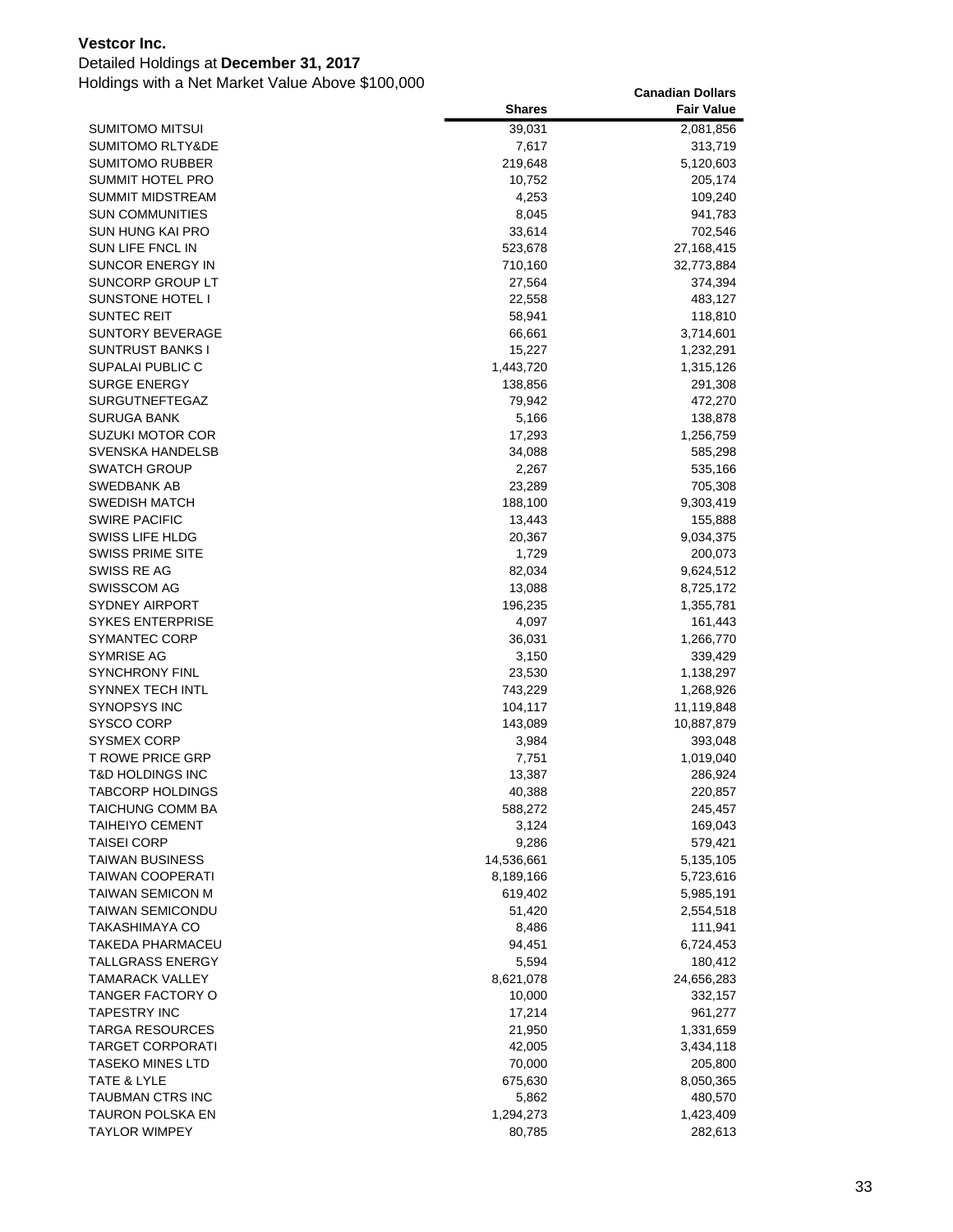### Detailed Holdings at **December 31, 2017**

|                                                    | <b>Shares</b>      | <b>Fair Value</b>    |
|----------------------------------------------------|--------------------|----------------------|
| <b>TC PIPELINES LP</b>                             | 5,600              | 372,577              |
| <b>TDC A/S</b>                                     | 368,814            | 2,841,765            |
| <b>TDK CORP</b>                                    | 3,227              | 322,672              |
| <b>TE CONNECTIVITY</b>                             | 11,248             | 1,339,416            |
| <b>TECHNIPFMC PLC</b>                              | 14,024             | 550,160              |
| <b>TECHTRONIC INDUS</b>                            | 167,575            | 1,368,455            |
| <b>TECK RESOURCES L</b>                            | 107,864            | 3,545,490            |
| TEIJIN                                             | 368,594            | 10,290,218           |
| TELE2 AB                                           | 163,117            | 2,516,183            |
| <b>TELECOM ITALIA</b>                              | 290,916            | 315,360              |
| TELECOM ITALIA D                                   | 146,363            | 131,245              |
| <b>TELEFONICA BRASI</b><br><b>TELEFONICA DEUTS</b> | 52,676             | 967,393              |
| <b>TELEFONICA SA</b>                               | 22,008<br>108,384  | 138,607<br>1,324,930 |
| TELEKOM MALAYSIA                                   | 2,372,980          | 4,628,446            |
| <b>TELEKOMUNIKASI I</b>                            | 14,171,302         | 5,810,712            |
| TELENET GRP HLDG                                   | 1,487              | 129,962              |
| <b>TELENOR GROUP</b>                               | 18,792             | 506,353              |
| <b>TELEPERFORMANCE</b>                             | 1,477              | 265,443              |
| TELIA COMPANY AB                                   | 1,435,443          | 8,028,895            |
| <b>TELSTRA CORP</b>                                | 1,828,307          | 6,503,985            |
| <b>TELUS CORP</b>                                  | 520,717            | 25,060,163           |
| <b>TENAGA NASIONL B</b>                            | 966,436            | 4,565,919            |
| <b>TENARIS S A</b>                                 | 10,861             | 215,045              |
| TENCENT HLDGS LT                                   | 44,900             | 2,920,887            |
| <b>TERNA SPA</b>                                   | 561,281            | 4,090,618            |
| <b>TERRENO RLTY COR</b>                            | 4,872              | 215,324              |
| <b>TERUMO CORP</b>                                 | 8,165              | 484,953              |
| <b>TESCO</b>                                       | 208,561            | 739,690              |
| <b>TEVA PHARMACEUTI</b>                            | 20,631             | 489,850              |
| <b>TEXAS INSTRUMENT</b>                            | 42,987             | 5,625,197            |
| <b>TEXAS ROADHOUSE</b>                             | 4,104              | 270,886              |
| <b>TEXTRON INC</b>                                 | 8,426              | 597,656              |
| TFI INTERNATIONA                                   | 61,397             | 2,030,399            |
| THAI AIRWAYS INT<br>THAI OIL PLC                   | 4,960,816          | 3,298,643            |
| THAI UNION GROUP                                   | 2,044,200          | 8,132,047            |
| THALES                                             | 2,253,300<br>2,681 | 1,723,488<br>362,547 |
| THANACHART CAPIT                                   | 1,455,302          | 3,146,385            |
| THE HERSHEY COMP                                   | 78,276             | 11,132,598           |
| THE HYDROPHOTHEC                                   | 99,000             | 404,910              |
| THE STARS GROUP                                    | 50,396             | 1,474,083            |
| THE WESTERN UNIO                                   | 401,974            | 9,574,450            |
| THERMO FISHER SC                                   | 12,826             | 3,053,879            |
| THK CO                                             | 8,719              | 410,213              |
| THOMSON REUTERS                                    | 405,587            | 22,222,112           |
| THYSSENKRUPP AG                                    | 11,145             | 406,040              |
| <b>TIANNENG POWER I</b>                            | 744,000            | 968,291              |
| <b>TIDEWATER MIDSTR</b>                            | 150,000            | 229,500              |
| TIER REIT INC                                      | 4,900              | 125,184              |
| <b>TIFFANY &amp; CO</b>                            | 7,057              | 923,535              |
| <b>TIMBERCREEK FINA</b>                            | 53,448             | 517,243              |
| TIME WARNER INC                                    | 173,705            | 19,907,869           |
| <b>TISCO FINANCIAL</b>                             | 623,840            | 2,122,035            |
| <b>TITAN MINING COR</b>                            | 465,000            | 567,300              |
| TJX COMPANIES IN                                   | 46,196             | 4,425,603            |
| TMX GROUP LIMITE                                   | 91,269             | 6,428,988            |
| <b>TOBU RAILWAY CO</b>                             | 70,840             | 2,868,022            |
| TOHO CO(FILM)                                      | 2,967              | 128,867              |
| TOHO GAS CO                                        | 124,212            | 4,268,985            |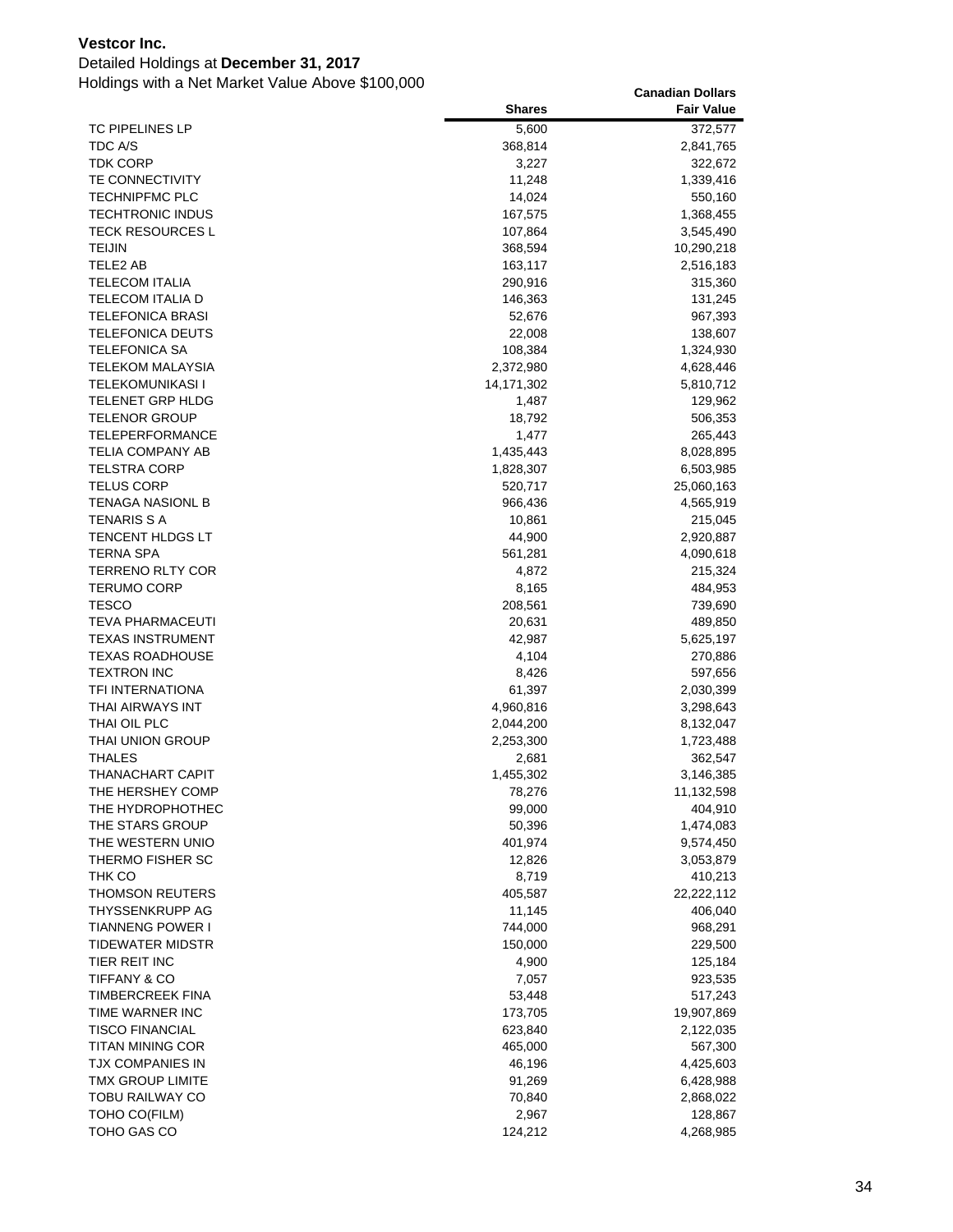### Detailed Holdings at **December 31, 2017**

|                         | <b>Shares</b> | <b>Fair Value</b> |
|-------------------------|---------------|-------------------|
| TOHOKU ELEC POWE        | 78,584        | 1,259,507         |
| <b>TOKIO MARINE HLD</b> | 15,505        | 886,588           |
| <b>TOKYO ELEC POWER</b> | 37,440        | 185,726           |
| <b>TOKYO ELECTRON</b>   | 5,746         | 1,303,762         |
| <b>TOKYO GAS CO</b>     | 70,027        | 2,008,331         |
| TOKYU CORP              | 13,650        | 272,976           |
| TOKYU FUDOSAN HL        | 11,689        | 105,959           |
| <b>TOPPAN PRINTING</b>  | 12,319        | 139,621           |
| TORAY INDS INC          | 30,387        | 359,103           |
| TORC OIL&GAS LTD        | 451,347       | 3,412,183         |
| <b>TORCHMARK CORP</b>   | 3,434         | 390,292           |
| TORO CO                 | 4,371         | 358,337           |
| TOROMONT INDS LT        | 23,378        | 1,292,567         |
| <b>TORONTO DOMINION</b> | 781,622       | 57,566,497        |
| <b>TOSHIBA CORP</b>     | 150,850       | 531,872           |
| TOSOH CORP              | 30,268        | 859,819           |
| <b>TOTAL SA</b>         | 57,370        | 3,974,402         |
| <b>TOTAL SYS SVCS I</b> | 5,351         | 531,125           |
| тото                    | 3,827         | 283,063           |
| TOURMALINE OIL C        | 60,218        | 1,371,766         |
| TOWNGAS CHINA CO        | 154,164       | 155,174           |
| TOYO SUISAN KAIS        | 89,727        | 4,805,317         |
| TOYOTA INDUSTRIE        | 4,004         | 322,430           |
| <b>TOYOTA MOTOR COR</b> | 62,368        | 5,003,574         |
| TOYOTA TSUSHO CO        | 5,206         | 262,594           |
| <b>TRACTOR SUPPLY C</b> | 8,800         | 824,191           |
| <b>TRANSALTA CORP</b>   | 110,130       | 824,880           |
| TRANSALTA RENEWA        | 192,213       | 2,588,788         |
| TRANSCANADA CORP        | 559,326       | 34,499,681        |
| TRANSCONTINENTAL        | 166,770       | 4,142,567         |
| <b>TRANSDIGM GROUP</b>  | 1,545         | 531,612           |
| TRANSM ALIAN ENE        | 208,300       | 1,679,032         |
| TRANSURBAN GROUP        | 996,160       | 12,134,560        |
| <b>TRAVELERS CO(THE</b> | 65,992        | 11,215,350        |
| <b>TRAVIS PERKINS</b>   | 4,173         | 110,833           |
| TREASURY WINE ES        | 19,019        | 297,471           |
| <b>TREND MICRO INC</b>  | 3,221         | 228,925           |
| TREVALI MINING C        | 3,610,200     | 5,487,504         |
| TRICAN WELL SERV        | 412,150       | 1,681,572         |
| <b>TRILOGY INTL PAR</b> | 792,661       | 4,969,984         |
| <b>TRIPOD TECHNOLOG</b> | 446,350       | 1,747,758         |
| <b>TRISURA GROUP</b>    | 6,617         | 170,454           |
| TRUE NORTH COML         | 24,894        | 168,271           |
| <b>TRYG A/S</b>         | 166,395       | 5,218,504         |
| <b>TSURUHA HOLDINGS</b> | 996           | 169,715           |
| <b>TTW PUBLIC COMPA</b> | 1,312,920     | 635,836           |
| TUI AG                  | 11,851        | 309,334           |
| <b>TUPPERWARE BRAND</b> | 2,516         | 199,801           |
| TURQUOISE HILL R        | 63,274        | 271,445           |
| TWENTY-FIRST CEN        | 226,851       | 9,376,693         |
| <b>TWO HARBORS INVS</b> | 10,353        | 210,921           |
| <b>TYSON FOODS INC</b>  | 9,519         | 966,908           |
| <b>UBISOFT ENTERTAI</b> | 1,634         | 157,683           |
| <b>UBS GROUP</b>        | 87,582        | 2,020,176         |
| <b>UCB</b>              | 3,284         | 326,990           |
| UDR INC                 | 35,512        | 1,713,938         |
| ULTA BEAUTY INC         | 3,524         | 987,547           |
| <b>UMICORE</b>          | 4,698         | 278,881           |
| <b>UNDER ARMOUR</b>     | 5,922         | 107,070           |
| UNIBAIL-RODAMCO         | 2,535         | 800,943           |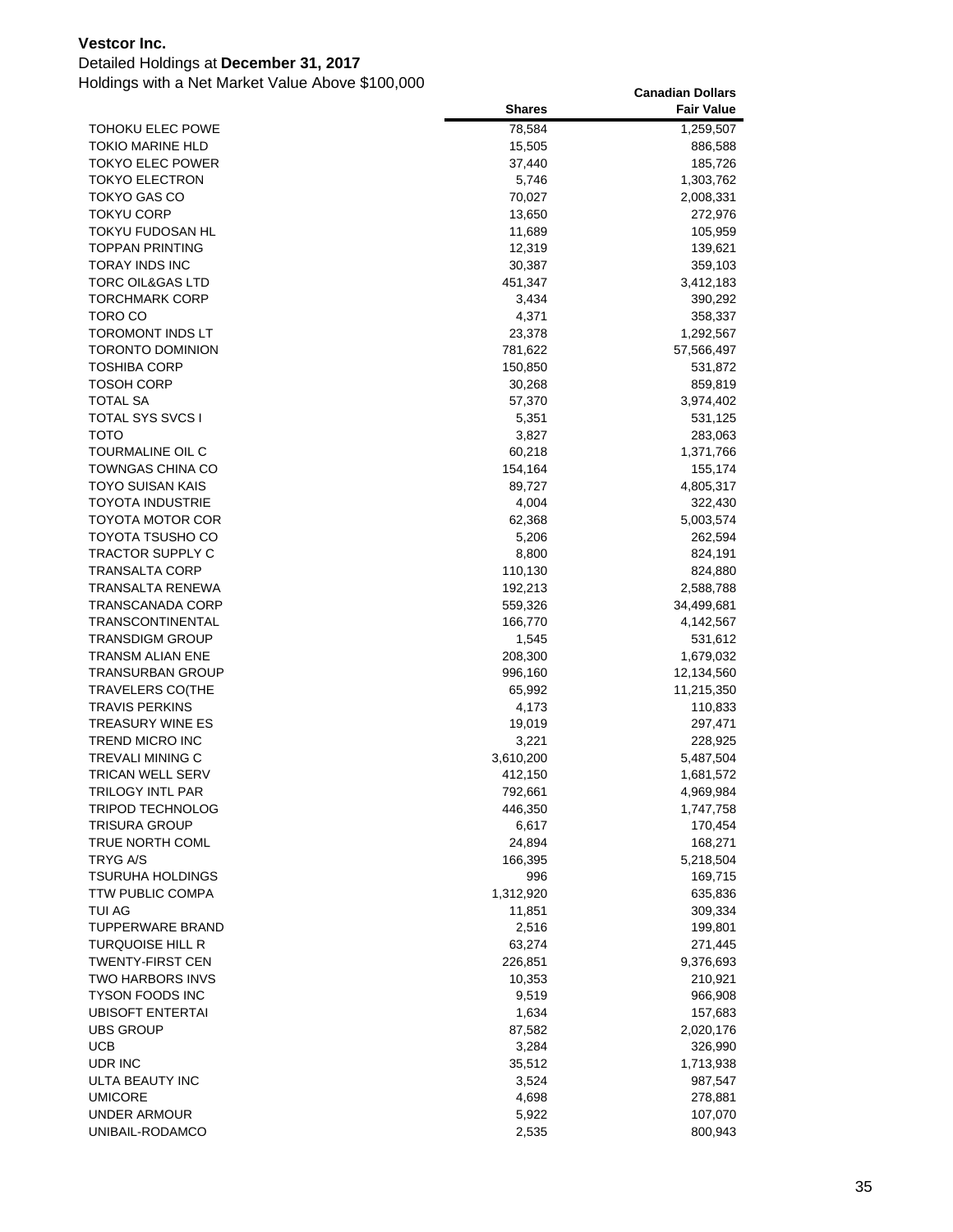### Detailed Holdings at **December 31, 2017**

|                                   | <b>Shares</b>   | <b>Fair Value</b>    |
|-----------------------------------|-----------------|----------------------|
| UNI-CHARM CORP                    | 10,681          | 348,023              |
| UNICREDIT SPA                     | 47,146          | 1,105,139            |
| UNILEVER INDONES                  | 386,700         | 1,996,285            |
| UNILEVER NV CVA                   | 39,094          | 2,761,827            |
| UNILEVER PLC                      | 364,335         | 25,347,311           |
| UNION PAC CORP                    | 25,179          | 4,230,591            |
| UNIPER SE                         | 5,214           | 203,962              |
| UNITED CONTINENT                  | 8,055           | 680,235              |
| UNITED PARCEL SE                  | 86,767          | 12,953,359           |
| UNITED RENTALS I                  | 2,703           | 582,212              |
| UNITED TECHNOLOG                  | 16,288          | 2,603,455            |
| UNITED THERAPEUT                  | 1,700           | 315,136              |
| UNITED URBAN INV                  | 81              | 146,040              |
| UNITED UTILITIES                  | 400,019         | 5,624,039            |
| UNITEDHEALTH GRP                  | 39,947          | 11,034,375           |
| UNITI GROUP INC                   | 16,634          | 382,922              |
| UNITIL CORP                       | 1,869           | 106,831              |
| UNIVERSAL HEALTH                  | 5,771           | 819,608              |
| UNIVERSAL HLTH R                  | 1,400           | 131,753              |
| UNUM GROUP                        | 7,177           | 493,594              |
| <b>UOL GROUP</b>                  | 12,877          | 107,087              |
| UPM-KYMMENE OY                    | 11,948          | 465,765              |
| URANIUM PARTICIP                  | 125,333         | 530,159              |
| URBANEDGE PROPER                  | 11,213          | 358,117              |
| <b>US BANCORP DEL</b>             | 144,352         | 9,743,810            |
| US COBALT INC                     | 660,300         | 396,180              |
| USS CO                            | 288,990         | 7,669,302            |
| UTD INTERNET AG                   | 3,021           | 260,623              |
| UTD MICRO ELECT                   | 4,058,800       | 2,426,659            |
| UTD O/S BANK                      | 114,927         | 2,850,001            |
| V F CORP                          | 10,491          | 972,708              |
| VAIL RESORTS INC                  | 1,819           | 486,644              |
| <b>VALENER INC</b>                | 51,385          | 1,181,855            |
| VALEO                             | 5,203           | 487,458              |
| VALERO ENERGY CO                  | 91,968          | 10,590,910           |
| <b>VALERO ENERGY PR</b>           | 2,579           | 143,795              |
| <b>VALIDUS HOLDINGS</b>           | 4,795           | 281,890              |
| VANGUARD INDEX T                  | 75,900          | 7,891,308            |
| VARIAN MED SYS I                  | 2,931           | 408,187              |
| <b>VECTOR GROUP LTD</b>           | 7,785           | 218,299              |
| VECTREN CORP<br><b>VENTAS INC</b> | 6,162<br>48,474 | 501,999              |
| <b>VEOLIA ENVIRONNE</b>           | 12,365          | 3,691,589<br>395,793 |
| <b>VEREIT INC</b>                 | 100,700         | 999,731              |
| <b>VERISIGN INC</b>               | 38,132          | 5,467,656            |
| VERISK ANALYTICS                  | 4,972           | 598,048              |
| <b>VERIZON COMMUNIC</b>           | 314,288         | 20,843,155           |
| <b>VERTEX PHARMACEU</b>           | 8,089           | 1,518,848            |
| <b>VESTAS WIND SYST</b>           | 5,472           | 474,149              |
| VIACOM INC                        | 11,285          | 438,509              |
| <b>VICINITY CENTRES</b>           | 85,042          | 226,687              |
| VIFOR PHARMA AG                   | 1,090           | 175,041              |
| <b>VINCI</b>                      | 59,695          | 7,647,633            |
| VISA INC                          | 132,072         | 18,867,986           |
| VIVENDI SA                        | 23,584          | 795,532              |
| <b>VMWARE INC</b>                 | 3,088           | 484,877              |
| VODACOM GROUP LI                  | 157,500         | 2,322,168            |
| <b>VODAFONE GROUP</b>             | 638,736         | 2,544,137            |
| <b>VOESTALPINE AG</b>             | 2,588           | 194,084              |
| <b>VOLCAN CIA MINER</b>           | 1,104,845       | 563,893              |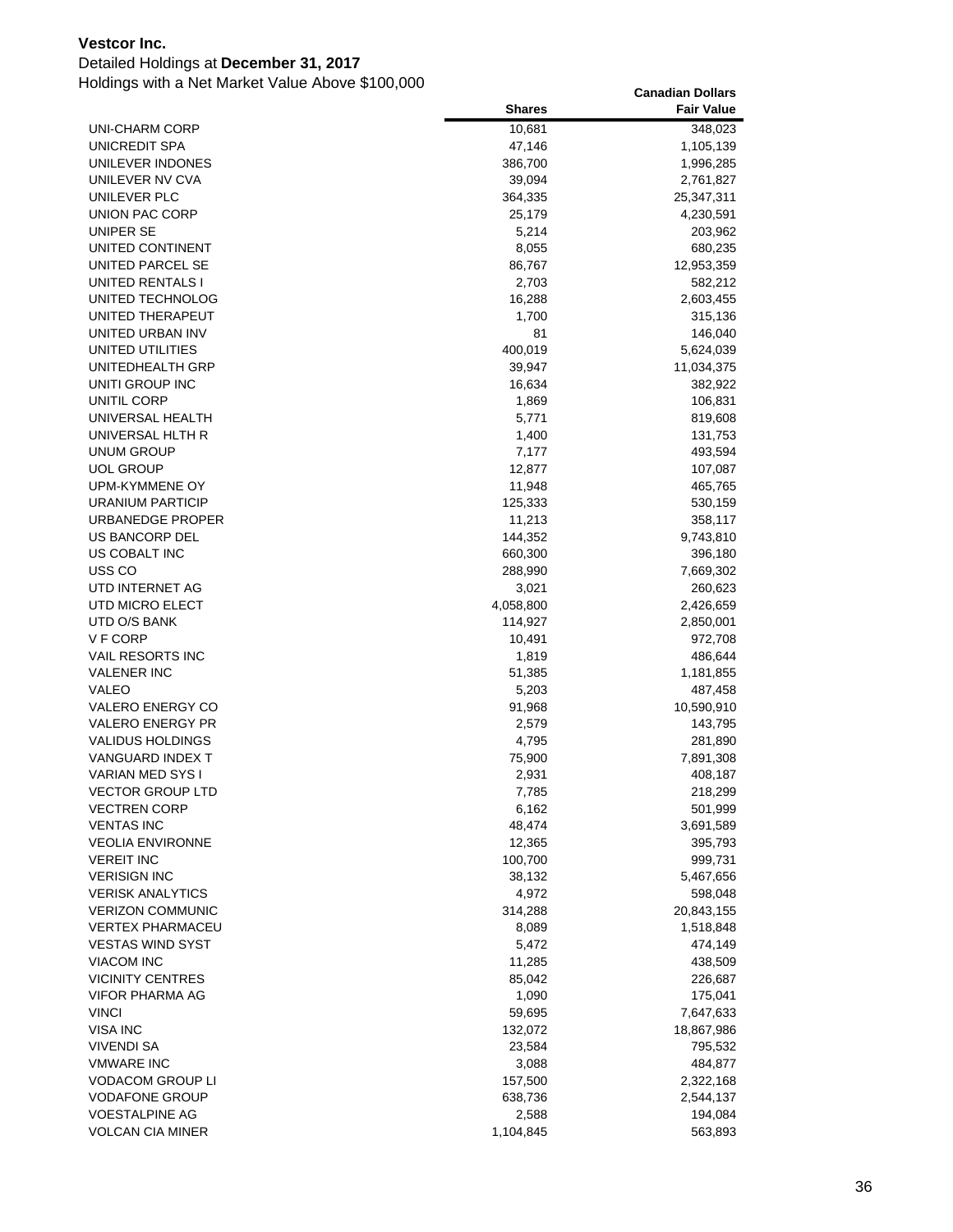### Detailed Holdings at **December 31, 2017**

|                                       | <b>Shares</b>     | <b>Fair Value</b>    |
|---------------------------------------|-------------------|----------------------|
| <b>VOLKSWAGEN AG</b>                  | 5,182             | 1,300,733            |
| <b>VOLVO</b>                          | 35,950            | 840,079              |
| <b>VONOVIA SE</b>                     | 12,141            | 756,057              |
| VOPAK (KON)                           | 11,648            | 640,886              |
| <b>VORNADO RLTY TR</b>                | 27,943            | 2,737,174            |
| <b>VULCAN MATERIALS</b>               | 4,231             | 680,519              |
| W.P CAREY INC                         | 10,642            | 931,784              |
| <b>WAJAX CORP</b>                     | 13,900            | 346,388              |
| WAL MART STORES                       | 141,586           | 17,607,720           |
| <b>WALGREENS BOOTS</b>                | 27,770            | 2,526,771            |
| WAL-MART DE MEXI                      | 381,308           | 1,176,727            |
| <b>WALT DISNEY CO</b>                 | 62,180            | 8,478,798            |
| WARTSILA OYJ ABP                      | 3,630             | 287,274              |
| <b>WASH REAL ESTATE</b>               | 7,816             | 307,614              |
| <b>WASHINGTON PRIME</b>               | 19,200            | 171,283              |
| <b>WASTE CONNECTION</b>               | 101,385           | 9,039,487            |
| <b>WASTE MANAGEMENT</b>               | 117,310           | 12,684,682           |
| <b>WATERS CORP</b>                    | 2,544             | 615,794              |
| <b>WATSCO INC</b>                     | 1,534             | 326,821              |
| <b>WD-40 CO</b>                       | 1,388             | 205,213              |
| <b>WEC ENERGY GROUP</b>               | 10,094            | 840,159              |
| <b>WEEDMD INC</b>                     | 302,326           | 650,001              |
| <b>WEINGARTEN RLTY</b>                | 11,962            | 492,649              |
| <b>WEIR GROUP</b>                     | 6,322             | 227,487              |
| <b>WELLCARE HEALTH</b>                | 2,004             | 504,970              |
| <b>WELLS FARGO &amp; CO</b>           | 222,095           | 16,882,880           |
| <b>WELLTOWER INC</b>                  | 68,363            | 5,462,246            |
| WENDEL                                | 609               | 132,309              |
| <b>WERNER ENTERPRIS</b>               | 4,412             | 214,045              |
| <b>WESFARMERS</b>                     | 41,839            | 1,821,309            |
| <b>WEST FRASER TIMB</b>               | 44,824            | 3,481,928            |
| WEST JAPAN RAILW                      | 74,873            | 6,851,242            |
| <b>WESTAR ENERGY IN</b>               | 102,581           | 6,836,153            |
| <b>WESTERN DIGITAL</b>                | 9,461             | 948,633              |
| <b>WESTERN FOREST P</b>               | 2,355,906         | 5,771,970            |
| <b>WESTERN GAS EQUI</b>               | 4,574             | 212,964              |
| <b>WESTERN GAS PART</b>               | 7,001             | 421,841              |
| <b>WESTFIELD CORP</b>                 | 41,386            | 384,896              |
| <b>WESTJET AIRLINES</b>               | 170,108           | 4,484,047            |
| <b>WESTPAC BANKING</b>                | 81,516            | 2,504,403            |
| <b>WESTPORTS HOLDIN</b>               | 659,182           | 755,105              |
| <b>WESTSHORE TERMIN</b>               | 17,149            | 452,079              |
| <b>WEYERHAEUSER CO</b>                | 59,543            | 2,630,551            |
| WGL HOLDINGS INC                      | 20,530            | 2,208,068            |
| WH GROUP LTD                          | 7,359,393         | 10,403,694           |
| <b>WHARF REAL ESTAT</b>               | 30,851            | 257,128              |
| WHARF(HLDGS)                          | 31,348            | 135,660              |
| <b>WHEATON PRECIOUS</b>               | 189,775           | 5,273,847            |
| <b>WHEELOCK &amp; COMPA</b>           | 20,712            | 185,239              |
| <b>WHIRLPOOL CORP</b>                 | 2,298             | 485,562              |
| WHITBREAD                             | 4,749             | 321,969              |
| <b>WHITECAP RESOURC</b>               | 791,831           | 7,106,287            |
| WILLIAM DEMANT H                      | 3,280             | 114,997              |
| WILLIAMS COS INC                      | 120,358           | 4,597,970            |
| <b>WILLIAMS PARTNER</b>               | 26,661            | 1,295,442            |
| <b>WILLIAMS SONOMA</b>                | 3,698             | 239,547              |
| <b>WILLIS TOWERS WA</b>               | 30,590            | 5,795,387            |
| WILMAR INTERL LT<br><b>WINPAK LTD</b> | 416,665<br>11,814 | 1,207,099<br>553,250 |
| <b>WIPRO LTD</b>                      |                   |                      |
|                                       | 309,420           | 2,120,652            |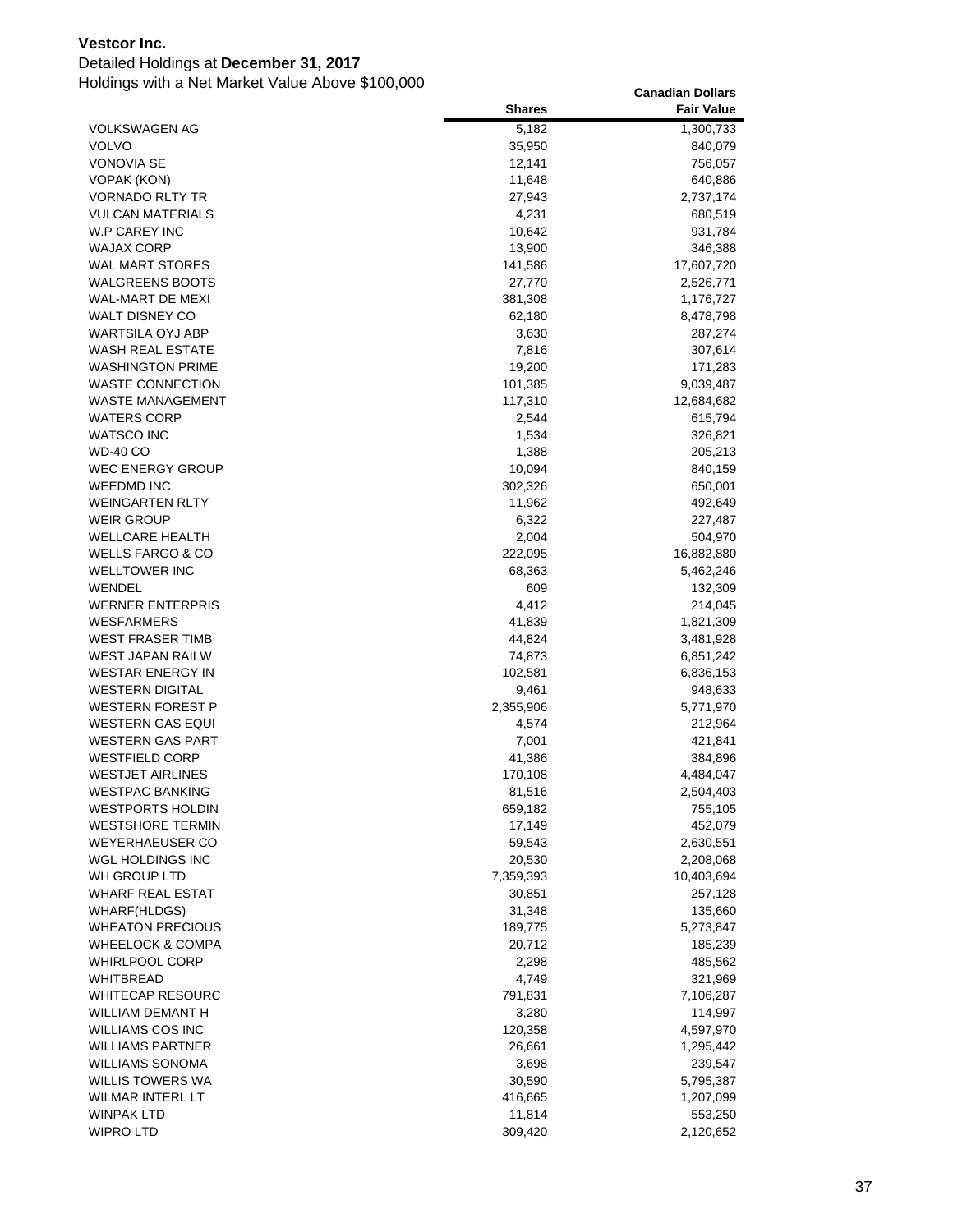### Detailed Holdings at **December 31, 2017**

|                         | <b>Shares</b> | <b>Fair Value</b> |
|-------------------------|---------------|-------------------|
| <b>WIRECARD</b>         | 3,006         | 420,923           |
| <b>WOLTERS KLUWER</b>   | 11,936        | 780,823           |
| WOOD GROUP (JOHN        | 18,780        | 206,900           |
| <b>WOODSIDE PETROLE</b> | 19,001        | 615,979           |
| WOOLWORTHS GROUP        | 32,709        | 875,092           |
| <b>WOORI BANK</b>       | 74,000        | 1,364,077         |
| <b>WORLDPAY GRP PLC</b> | 41,052        | 296,412           |
| WPG HOLDINGS            | 3,149,051     | 5,223,946         |
| WPP PLC                 | 28,180        | 640,503           |
| <b>WPT INDUSTRIAL</b>   | 113,016       | 1,810,159         |
| <b>WSP GLOBAL INC</b>   | 42,499        | 2,562,052         |
| WYNDHAM WORLDWID        | 6,786         | 985,187           |
| WYNN MACAU LTD          | 35,992        | 142,777           |
| <b>XCEL ENERGY INC</b>  | 193,424       | 11,744,479        |
| XENIA HOTELS & R        | 11,300        | 309,460           |
| <b>XEROX CORP</b>       | 250,142       | 9,212,119         |
| XILINX INC              | 80,842        | 6,829,039         |
| XL GROUP LTD            | 133,722       | 5,927,190         |
| <b>XYLEM INC</b>        | 5,745         | 490,917           |
| YAGEO CORP              | 199,171       | 2,960,217         |
| YAHOO JAPAN CORP        | 38,559        | 221,727           |
| YAKULT HONSHA CO        | 2,148         | 203,075           |
| YAMADA DENKI CO         | 761,616       | 5,260,539         |
| YAMAGUCHI FINANC        | 169,140       | 2,519,008         |
| YAMAHA CORP             | 4,096         | 189,520           |
| YAMAHA MOTOR CO         | 20,727        | 851,831           |
| YAMANA GOLD INC         | 1,187,549     | 4,662,632         |
| YAMATO HOLDINGS         | 9,468         | 238,786           |
| YANGZIJIANG SHIP        | 4,082,638     | 5,626,723         |
| YARA INTERNATION        | 4,311         | 248,765           |
| YASKAWA ELEC COR        | 24,118        | 1,331,874         |
| YOKOGAWA ELECTRI        | 6,494         | 155,871           |
| YTL CORP                | 5,692,314     | 2,414,404         |
| YTL POWER INTL          | 7,739,414     | 3,090,995         |
| YUE YUEN INDL HL        | 246,713       | 1,213,968         |
| <b>YUEXIU TRANSPORT</b> | 180,000       | 165,600           |
| YUM BRANDS INC          | 18,358        | 1,877,165         |
| <b>YUZHOU PROPERTIE</b> | 168,000       | 112,285           |
| ZALANDO SE              | 2,616         | 173,631           |
| <b>ZCL COMPOSITES I</b> | 10,926        | 123,792           |
| ZHAOJIN MINING I        | 757,840       | 734,869           |
| ZHEJIANG EXPRESS        | 258,939       | 356,507           |
| ZHONGSHENG GROUP        | 430,000       | 1,229,533         |
| ZIMMER BIOMET HL        | 6,477         | 981,210           |
| ZIONS BANCORPORA        | 6,389         | 406,899           |
| ZODIAC AEROSPACE        | 5,289         | 198,381           |
| ZOETIS INC              | 15,586        | 1,406,832         |
| <b>ZURICH INSURANCE</b> | 26,747        | 10,199,953        |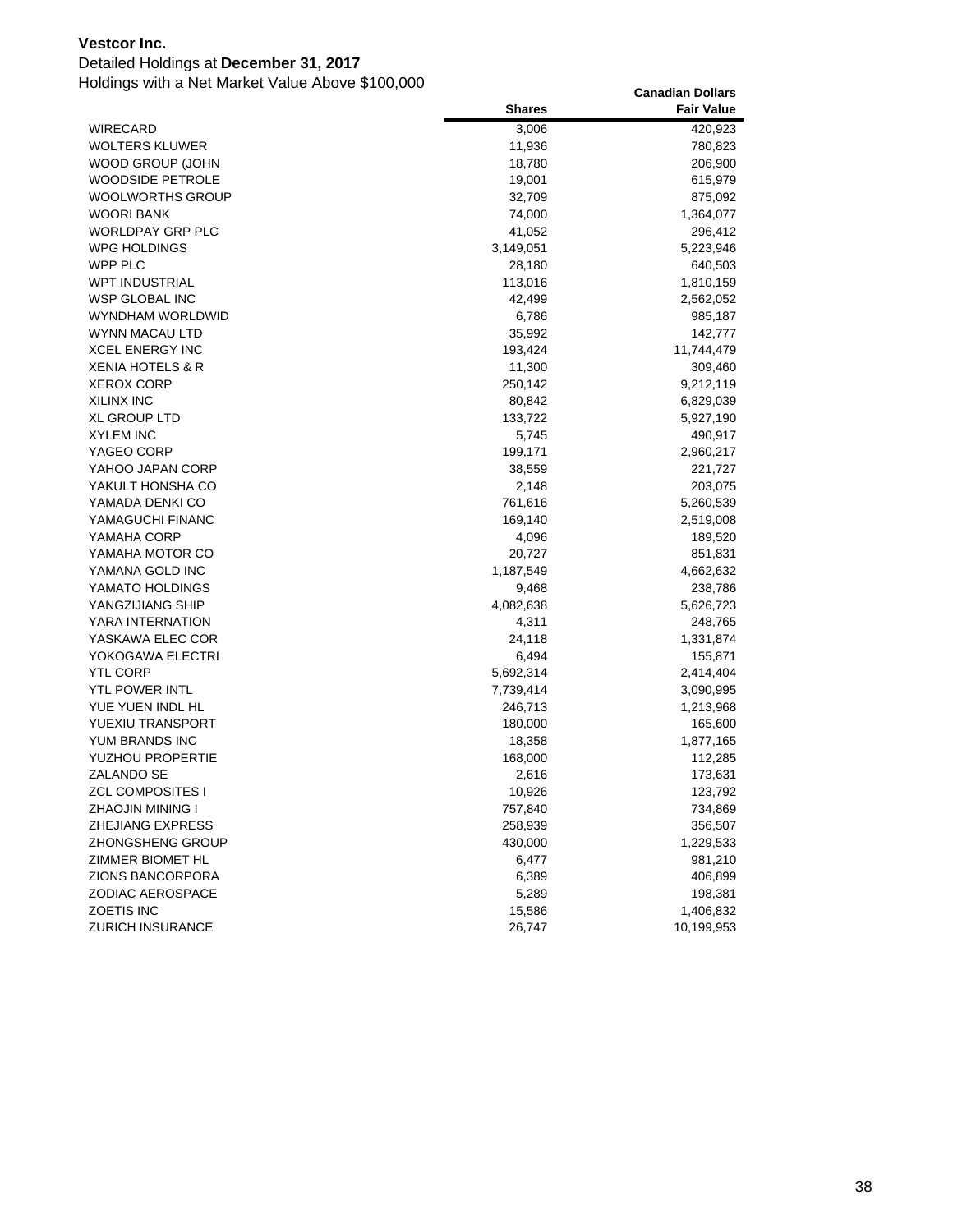| VGJLVUI IIIV. |                                        |  |
|---------------|----------------------------------------|--|
|               | Detailed Holdings at December 31, 2017 |  |

| Holdings with a Net Market Value Above \$100,000 | <b>Canadian Dollars</b><br><b>Fair Value</b> |
|--------------------------------------------------|----------------------------------------------|
| <b>FIXED INCOME</b>                              |                                              |
| 407 INTERNATIONA                                 | 40,069,440                                   |
| 407 INTL INC                                     | 52,580,160                                   |
| 55 SCHOOL BOARD                                  | 9,372,424                                    |
| AEROPORTS DE MON                                 | 8,554,313                                    |
| <b>AIMCO REALTY INV</b>                          | 5,360,467                                    |
| <b>ALBERTA PROV</b>                              | 69,193,498                                   |
| <b>ALECTRA INC</b>                               | 20,164,288                                   |
| ALGONQUIN PWR CO                                 | 1,298,281                                    |
| ALIMEN.COUCHE-TA                                 | 7,154,982                                    |
| <b>ALLIANCE PIPELIN</b>                          | 1,350,920                                    |
| <b>ALTAGAS LTD</b>                               | 12,715,115                                   |
| <b>ALTALINK INV LP</b>                           | 6,042,922                                    |
| <b>ALTALINK LP</b>                               | 30,285,981                                   |
| <b>AMERICAN EXPRESS</b>                          | 3,023,927                                    |
| <b>BANK NOVA SCOTIA</b>                          | 306,857,022                                  |
| <b>BANK OF MONTREAL</b>                          | 377,772,786                                  |
| <b>BC FERRY SVCS</b>                             | 2,385,469                                    |
| <b>BC MUNI FINANCE</b>                           | 29,375,767                                   |
| <b>BC PROV</b>                                   | 52,370,940                                   |
| <b>BCIMC REALTY CORP</b>                         | 43,960,801                                   |
| <b>BELL CANADA</b>                               | 125,038,273                                  |
| <b>BMW CDA INC</b>                               | 3,168,912                                    |
| <b>BROOKFIELD ASSET</b>                          | 17,773,743                                   |
| <b>BROOKFIELD INFRA</b>                          | 8,704,688                                    |
| <b>BROOKFIELD REN E</b>                          | 2,033,857                                    |
| <b>BRP FINANCE ULC</b>                           | 6,562,320                                    |
| BRUCE POWER L.P.                                 | 3,024,070                                    |
| <b>CADILLAC FAIRVIE</b>                          | 4,326,460                                    |
| <b>CAISSE CENTRALE</b>                           | 6,971,138                                    |
| <b>CALLOWAY REIT</b>                             | 4,050,486                                    |
| CAMECO CORP                                      | 3,179,083                                    |
| CAN CR CARD TR I                                 | 10,748,384                                   |
| CANADA GOVT                                      | 1,579,301,999                                |
| CANADA HOUSING T                                 | 343,911,657                                  |
| <b>CANADIAN NAT RES</b>                          | 28,464,946                                   |
| <b>CANADIAN NATL RY</b>                          | 4,128,887                                    |
| <b>CANADIAN UTILS L</b>                          | 1,033,978                                    |
| <b>CANADIAN WESTERN</b>                          | 7,496,284                                    |
| <b>CAPITAL POWER CO</b>                          | 3,131,849                                    |
| <b>CAPITAL POWER L</b>                           | 5,145,432                                    |
| <b>CATERPILLAR FIN</b>                           | 1,496,344                                    |
| <b>CHOICE PPTYS LTD</b>                          | 12,972,303                                   |
| <b>CHOICE PPTYS REA</b>                          | 12,360,344                                   |
| <b>CIBC</b>                                      | 335, 124, 132                                |
| <b>CIBC CAPITAL TRU</b>                          | 5,520,700                                    |
| COGECO CABLE INC                                 | 549,218                                      |
| <b>CPPIB CAPITAL IN</b>                          | 19,826,458                                   |
| <b>CROSSLINX TRAN</b>                            | 4,224,972                                    |
| <b>CT REAL ESTATE I</b>                          | 2,701,978                                    |
| CU INC                                           | 53,745,532                                   |
| DAIMLER CDA FIN                                  | 24,682,295                                   |
| <b>EMPIRE LIFE INS</b>                           | 3,050,013                                    |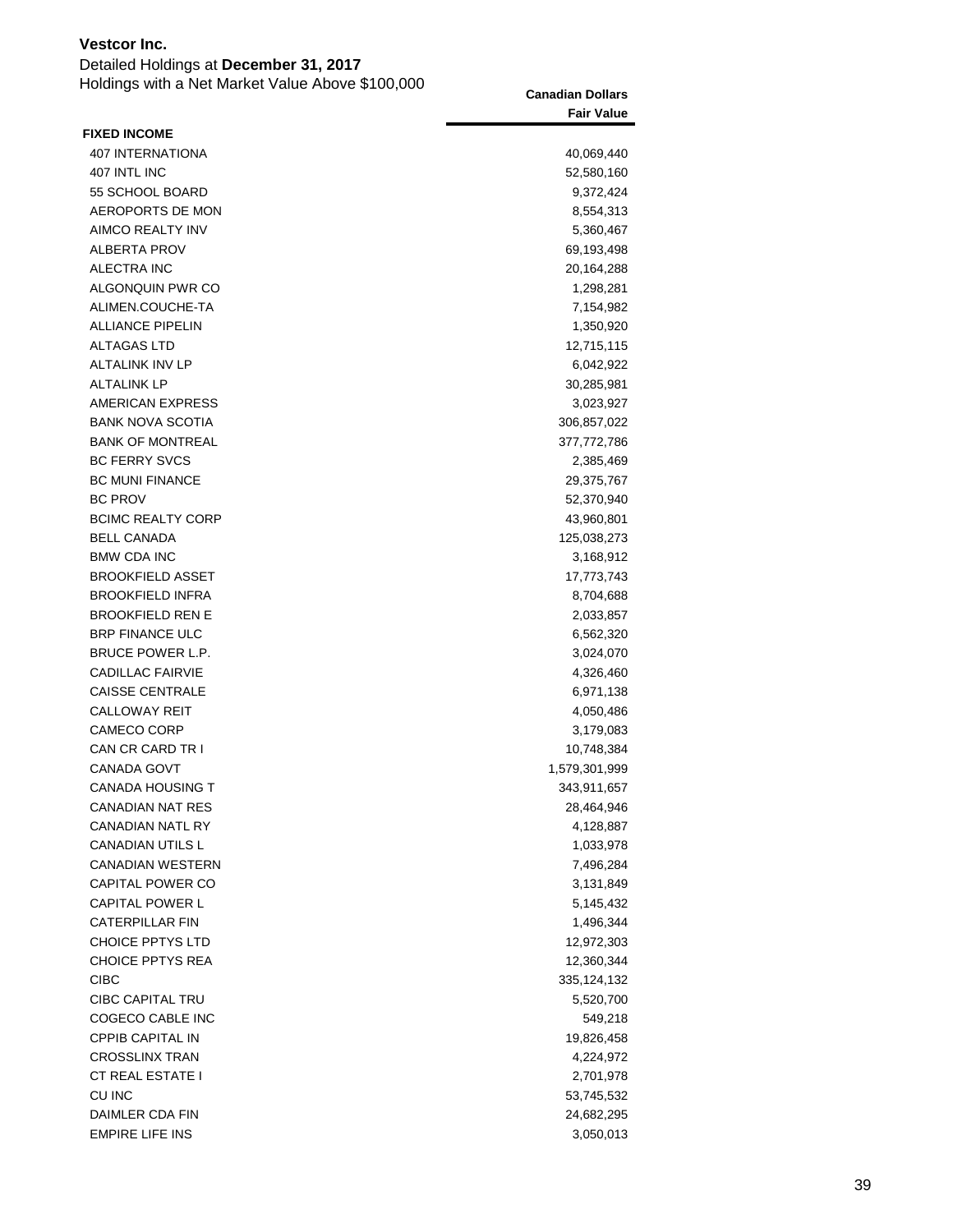Detailed Holdings at **December 31, 2017**

|                         | <b>Fair Value</b> |
|-------------------------|-------------------|
| <b>ENBRIDGE GAS DIS</b> | 22,865,078        |
| <b>ENBRIDGE INC</b>     | 46,003,165        |
| <b>ENBRIDGE INCOME</b>  | 18,692,108        |
| <b>ENBRIDGE PIPELIN</b> | 41,820,142        |
| <b>ENERCARE SOLUTIO</b> | 3,964,822         |
| <b>ENMAX CORP</b>       | 2,033,461         |
| EPCOR UTILS INC         | 4,845,603         |
| <b>FAIRFAX FINL HLD</b> | 17,287,943        |
| <b>FINANCEMENT QUE</b>  | 20,225,263        |
| <b>FINNING INTL INC</b> | 2,558,512         |
| FIRST CAP RLTY I        | 21,735,776        |
| FORD CR CDA LTD         | 24,681,240        |
| <b>FORTIFIED TRUST</b>  | 4,998,258         |
| <b>FORTIS ALBERTA I</b> | 5,146,350         |
| <b>FORTISBC ENERGY</b>  | 4,847,507         |
| <b>FORTISBC INC</b>     | 2,173,727         |
| <b>GAZ METRO INC</b>    | 6,586,195         |
| <b>GENERAL MTRS FIN</b> | 3,197,600         |
| <b>GENESIS TR II ME</b> | 6,176,816         |
| <b>GLACIER CR CARD</b>  | 2,430,135         |
| <b>GM FINANCIAL CAD</b> | 1,621,298         |
| <b>GRANITE REIT HLD</b> | 4,130,107         |
| <b>GREATER TOR AIRP</b> | 38,900,993        |
| <b>HOLLIS REC TERMT</b> | 9,961,913         |
| <b>HONDA CANADA FIN</b> | 9,988,575         |
| <b>HSBC BANK CANADA</b> | 14,951,795        |
| <b>HSBC BANK CDA</b>    | 30,617,686        |
| HUSKY ENERGY INC        | 4,033,146         |
| <b>HYDRO ONE</b>        | 77,938,081        |
| <b>HYDRO OTTAWA HLD</b> | 6,084,733         |
| <b>HYDRO QUEBEC</b>     | 27,319,483        |
| <b>IGM FINL INC</b>     | 1,406,014         |
| <b>INTACT FINL CORP</b> | 2,314,978         |
| <b>INTER PIPELINE L</b> | 15,626,632        |
| JOHN DEERE CAN F        | 3,346,980         |
| LAURENTIAN BK CD        | 15,124,611        |
| LEISUREWORLD SR         | 2,085,733         |
| LOBLAW COS LTD          | 8,386,496         |
| <b>MANITOBA PROV</b>    | 192,816,735       |
| <b>MANITOBA TELECOM</b> | 1,689,338         |
| MANULIFE FINL CO        | 36,106,067        |
| <b>METRO INC</b>        | 18,865,243        |
| MILITAIR INC.           | 3,311,162         |
| <b>MONTREAL PQ</b>      | 18,589,202        |
| NATIONAL BANK CD        | 64,286,820        |
| <b>NB MUNI FINANCE</b>  | 31,314,504        |
| <b>NEW BRUNSWICK PR</b> | 84,661,913        |
| NEWFOUNDLAND PRO        | 49,541,599        |
| NISSAN CANADA FI        | 7,011,290         |
| NORTH WEST REDWA        | 43,486,653        |
| NOVA SCOTIA PROV        | 78,339,841        |
| NOVA SCOTIA PWR         | 13,492,465        |
| OMERS RLTY CORP         | 28,084,112        |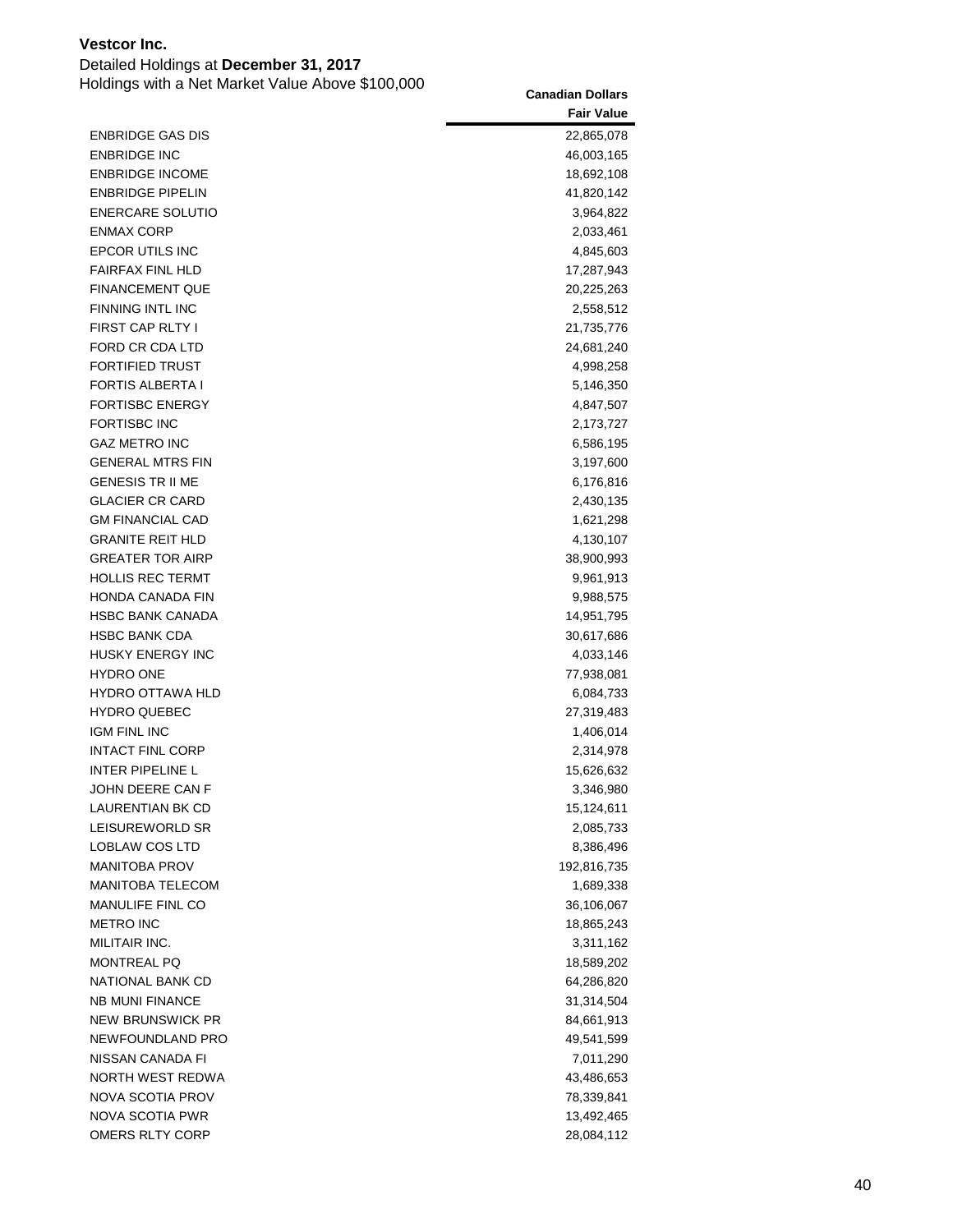Detailed Holdings at **December 31, 2017**

|                             | <b>Fair Value</b> |
|-----------------------------|-------------------|
| ONTARIO HYDRO               | 212,675           |
| ONTARIO PROV                | 435, 107, 761     |
| <b>ONTARIO PROV PKG</b>     | 25,462,815        |
| PEEL ON                     | 23,600,262        |
| PEI PROV                    | 7,537,180         |
| PEMBINA PIPELINE            | 38,283,353        |
| <b>PSP CAP INC</b>          | 92,749,391        |
| <b>QUEBEC PROVINCE</b>      | 209,443,442       |
| <b>RELIANCE LP</b>          | 8,088,665         |
| <b>RIOCAN REIT</b>          | 15,145,933        |
| ROGERS COMMUNICA            | 28,732,258        |
| ROYAL BANK CDA              | 342,293,749       |
| <b>ROYAL OFFICE FIN</b>     | 13,441,522        |
| SASKATCHEWAN PRO            | 28,888,942        |
| <b>SCOTIABANK TIER</b>      | 3,223,301         |
| <b>SHAW COMMUNICATI</b>     | 4,803,084         |
| SMART REAL ESTAT            | 2,984,041         |
| <b>SSL FINANCE INC</b>      | 8,466,003         |
| SUN LIFE FINL IN            | 39,043,099        |
| SUNCOR ENERGY IN            | 12,328,802        |
| <b>TD BANK</b>              | 291,920,828       |
| <b>TD CAPITAL TRUST</b>     | 2,101,040         |
| <b>TELUS CORP</b>           | 69,369,170        |
| <b>TERANET HOLDINGS</b>     | 5,242,627         |
| <b>THOMSON REUTERS</b>      | 5,020,351         |
| <b>TOROMONT INDS LT</b>     | 1,803,588         |
| TORONTO HYDRO CO            | 13,182,788        |
| <b>TORONTO ONT</b>          | 97,560,839        |
| TOYOTA CR CDA IN            | 15,075,992        |
| <b>TRANSALTA CORP</b>       | 4,174,646         |
| <b>TRANSCANADA PIPE</b>     | 51,792,512        |
| <b>TRANSED PARTNERS</b>     | 4,915,841         |
| UNION GAS LTD               | 23,899,562        |
| UNIVERSITY HEALT            | 4,152,103         |
| <b>VENTAS CDA FIN L</b>     | 14,422,278        |
| <b>VERESEN INC</b>          | 2,566,007         |
| <b>WELLS FARGO &amp; CO</b> | 3,088,936         |
| <b>WELLS FARGO FINL</b>     | 6,155,847         |
| <b>WESTCOAST ENERGY</b>     | 10,370,294        |
| YORK ONT                    | 9,666,834         |
|                             |                   |

|                         | <b>Canadian Dollars</b><br><b>Fair Value</b> |
|-------------------------|----------------------------------------------|
| <b>DEBENTURES</b>       |                                              |
| CARGOJET INC            | 2,328,000                                    |
| <b>CHEMTRADE LOGIST</b> | 3,117,637                                    |
| DHX MEDIA               | 1,746,000                                    |
| ELEMENT FINL COR        | 997,500                                      |
| FIERA CAP CORP          | 3,576,125                                    |
| <b>GIBSON ENERGY IN</b> | 2,211,296                                    |
| <b>GRAN TIERRA ENER</b> | 3,962,338                                    |
| <b>HYDRO ONE LTD</b>    | 11.953.477                                   |